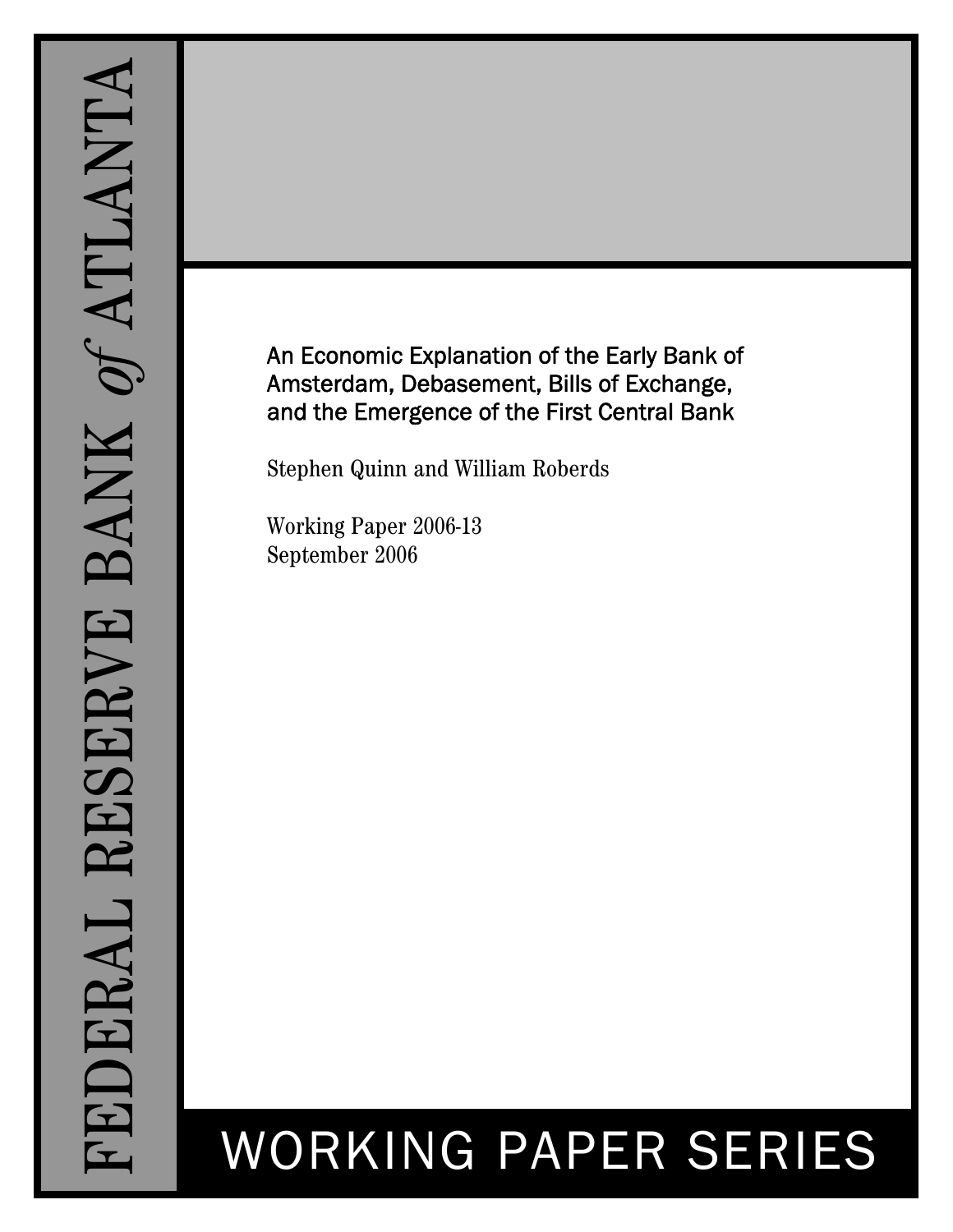# An Economic Explanation of the Early Bank of Amsterdam, Debasement, Bills of Exchange, and the Emergence of the First Central Bank

Stephen Quinn and William Roberds

Working Paper 2006-13 September 2006

Abstract: The Bank of Amsterdam, founded in 1609, was the first public bank to offer accounts not directly convertible to coin. As such, it can be described as the first true central bank. The debut of central bank money did not result from any conscious policy decision, however, but instead arose almost by accident, in response to the chaotic monetary conditions during the early years of the Dutch Republic. This paper examines the history of this momentous development from the perspective of modern monetary theory.

JEL classification: E420, E520, N130

Key words: money, central banks, coinage, debasement

This paper was prepared for the conference on "The Origin and Development of Financial Markets and Institutions," held in honor of the retirement of Professor Larry Neal, University of Illinois, April 28–29, 2006. The authors thank Jeremy Attack, Joost Jonker, Charles Kahn, Larry Neal, Francois Velde, and David Weiman for comments on an earlier draft, Oscar Gelderbloom for tips on numerous references, and especially M.S. Polak for sharing volume 2 of his book *Historiografie En Economie Van De* "Muntchaos." The views expressed here are the authors' and not necessarily those of the Federal Reserve Bank of Atlanta or the Federal Reserve System. Any remaining errors are the authors' responsibility.

Please address questions regarding content to William Roberds, Research Department, Federal Reserve Bank of Atlanta, 1000 Peachtree Street, NE, Atlanta, GA 30309-4470, 404-498-8970, william.roberds@atl.frb.org, or Stephen Quinn, Texas Christian University, Department of Economics, TCU Box 298510, Fort Worth, TX 76129, s.quinn@tcu.edu.

Federal Reserve Bank of Atlanta working papers, including revised versions, are available on the Atlanta Fed's Web site at www.frbatlanta.org. Click "Publications" and then "Working Papers." Use the WebScriber Service (at www.frbatlanta.org) to receive e-mail notifications about new papers.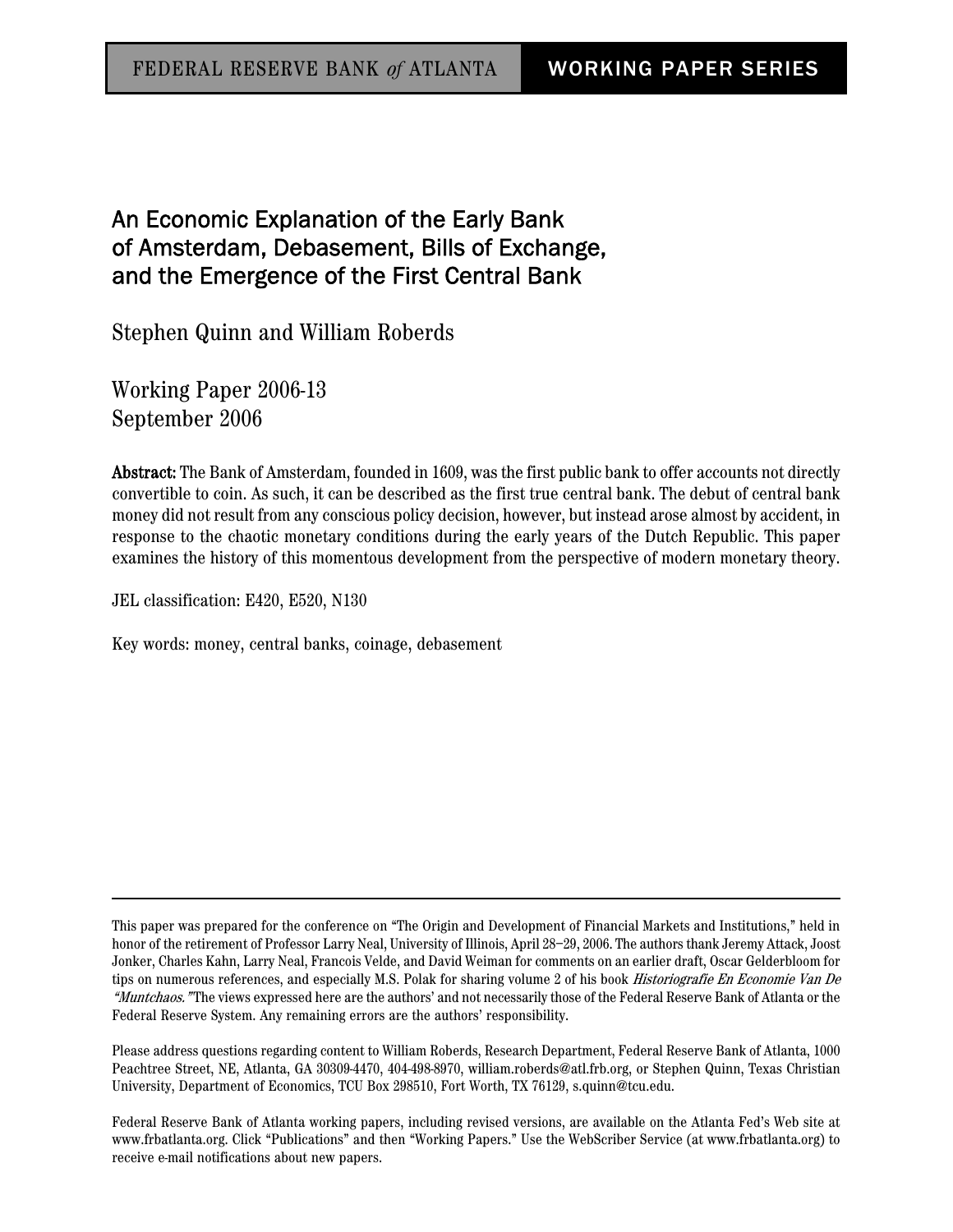The Dutch Republic in its early years experienced monetary problems common to all states using a metallic system. For example, economic growth necessitated the acquisition of ever more monetary bullion. The Republic also suffered from what Adam Smith termed the "small-state" problem of incremental debasement. The Republic was awash in foreign coins and these were widely used as media of exchange.<sup>1</sup> A debasement in any coin could lead to uncertainty in the value of payments, creating transaction costs that hampered commerce.

The Dutch authorities attempted to deal with the debasement problem through laws and regulations, but these were often slow and ineffective. It took decades, for example, for the Republic to establish full control over its numerous independent mints. By contrast, laws assigning coin values were enacted early and often, but these did not solve the problem of debasement. While intended to simplify the use of coins by giving them a known value (tale) in terms of a unit of account, we argue that these laws, called *mint ordinances*, had the unintended consequence of making the situation worse. The disconnect between legal and intrinsic value encouraged people to bring old coins with high intrinsic, but low legal value to the mint in order to repay their debts with the new debased coins. The mints benefited as well from the consequent increase in business and their government owners benefited from the increase in seigniorage. Then as now, there was no free lunch, as the garnering of seigniorage through debasement imposed an onerous burden on the Dutch economy.

Another regulatory approach was the creation of an exchange bank or *Wisselbank*. Exchange banks were intended to address the debasement problem by effectively limiting deposits to coins above a certain quality. When debt was settled within the exchange bank, lenders were protected from repayment in debased coin. To generate participation, municipalities, starting with Amsterdam in 1609, required that commercial debts embodied in bills of exchange had to be settled through the

<sup>&</sup>lt;sup>1</sup> Eight hundred foreign coins were officially recognized by the end of the sixteenth century (Dehing and 't Hart 1997, 40).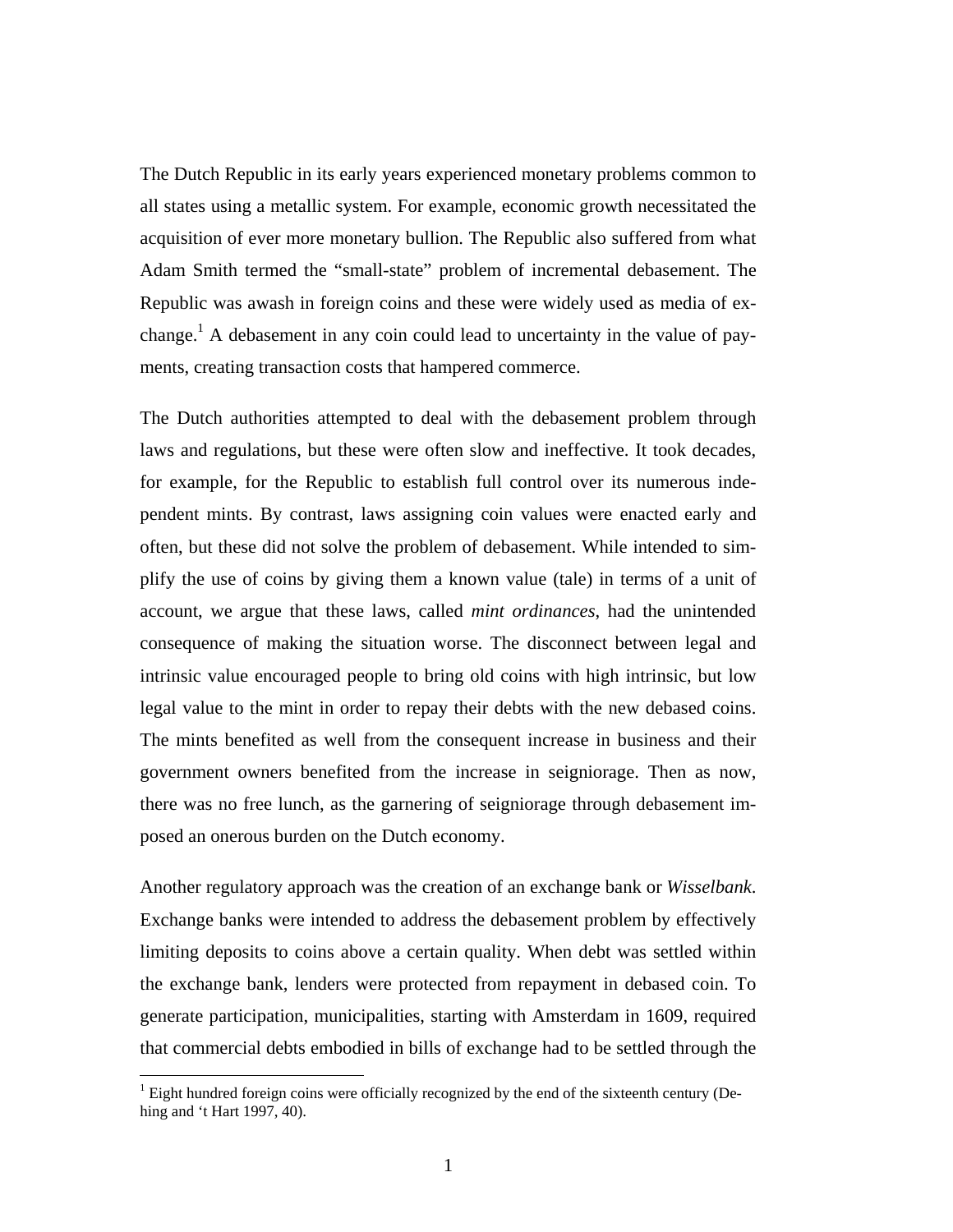city's exchange bank. Because bills of exchange were the dominant vehicle for international trade credit, merchants were compelled to open an account with the exchange bank. $^{2}$ 

This paper argues that the creation of this exchange bank, known as the Bank of Amsterdam or *Amsterdamsche Wisselbank*, was effective at reducing debasement. Settlement of bills in bank money blunted debasement incentives by, ultimately, decoupling the connection between common coins and their ordinance value in the Dutch unit of account called the florin. $3$  In shielding creditors—the beneficiaries (also called payees) of bills of exchange—from payment in debased coins, the exchange bank diminished mints' ability to extract profits from these beneficiaries.

The initial success of the Wisselbank, however, was less than complete because much of the Republic's payment system remained outside its control. The final stabilization of Dutch coinage required the emergence of effective control by the central government over the domestic mints. Also, the regulations controlling the exchange bank were initially adjusted in unhelpful ways, so the development of the payment system took unexpected turns. This paper tracks this institutional evolution of the Wisselbank within this nexus of regulations, coins, and bills of exchange in order to explain why the bank was founded, what effect it had, and how it evolved.<sup>4</sup>

One noteworthy, though unintended consequence of the Wisselbank's success and peculiar regulatory changes was the creation of a new, parallel unit of account for major commercial transactions. A receipt for 10 florins held *in banco* (the term

 $2^2$  Bills of exchange came to dominate short-run international finance in Northern Europe during the second half of the sixteenth century (de Vries and van der Woude 1997, 130). While bills of exchange dominated contracts for less than 3 months, bills obligatory (IOUs) were very important for 3 to 12 month borrowing (Gelderbloom 2003, 627)

<sup>&</sup>lt;sup>3</sup> Synonymous with the guilder or *gulden*. The silver florin of Charles V was a coin set to be worth twenty stuiver coins, but the debasement of stuivers drove florins out of circulation in the sixteenth century (see Dehing and `t Hart (1997, 38); van Dillen (1934, 82). By the founding of the Wisselbank in 1609, the unit of account in most of the Dutch Republic remained the florin despite there no longer being florin coins.

<sup>&</sup>lt;sup>4</sup> Our view of the Amsterdam Wisselbank agrees with Gillard (2004), but our focus is on the Republic's domestic monetary system rather than the Florin's international standing.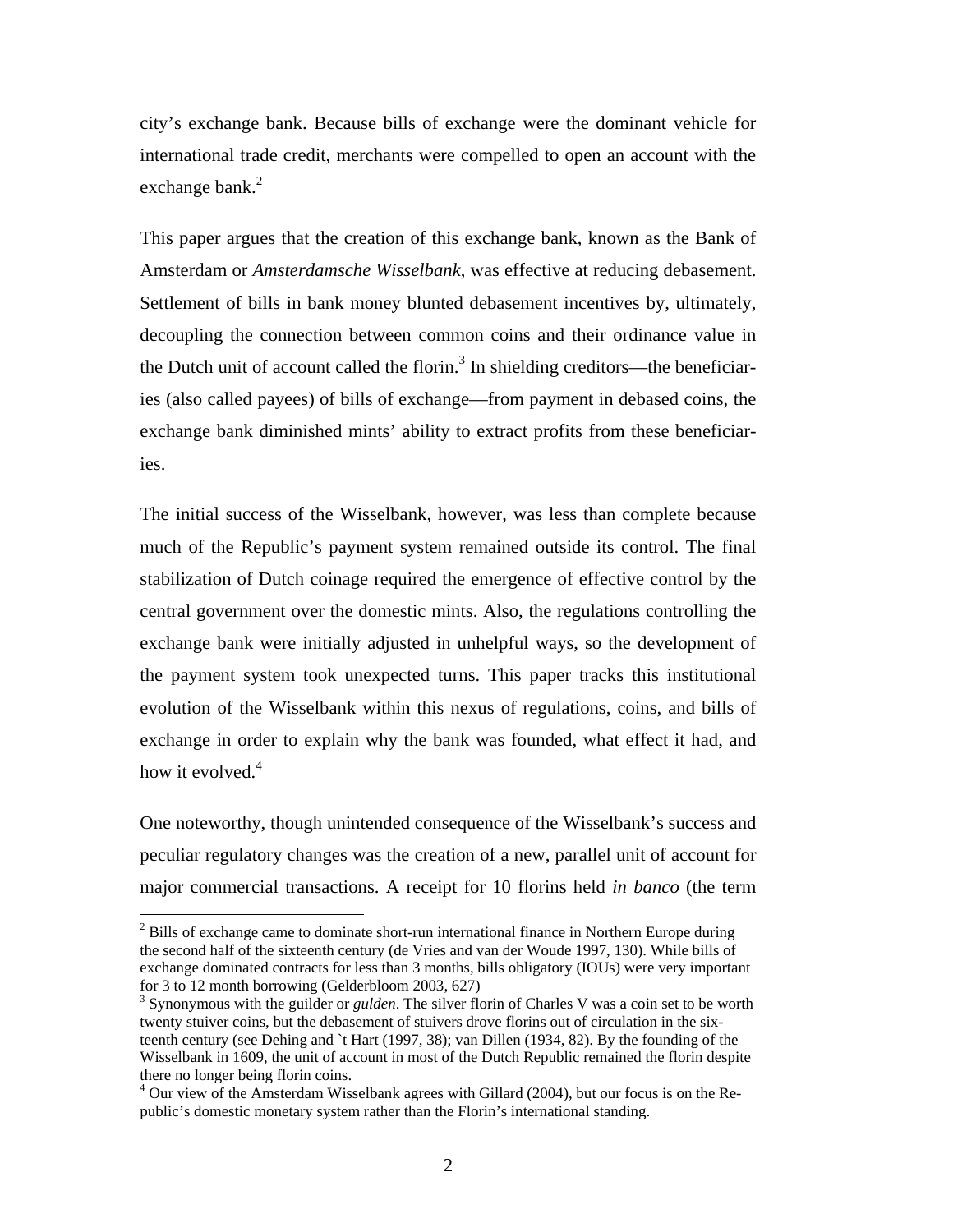for exchange bank money) came to represent more money than 10 florins *current* (the term for local money). Though unwieldy to modern eyes, this system of parallel units of account seemed to have worked extremely well in practice.<sup>5</sup>

Another unintended consequence of the Wisselbank took even longer to evolve, but was ultimately even more revolutionary in nature. By the late seventeenth century, exchange bank money lost the right of redemption into coins altogether, and the Wisselbank came to have no obligation to redeem its deposits on demand. Anticipating today's fiat money regimes, the predominant unit of account, the bank florin, was then no longer bound to any particular coin. Instead, the value of balances held at the Wisselbank derived from their ability to discharge debts. This development represented a historic shift in the nature of money, one that leads us to characterize the Wisselbank as the first true "central bank." In its mature form, the Bank of Amsterdam allowed the inhabitants of the Dutch Republic to,

[R]eap the advantages of a fixed exchange rate for their international trade and finance, encouraging their own merchants as well as foreign merchants to use their financing facilities for longdistance trade and long-term finance. At the same time, they were able to maintain the shock absorber benefits of a flexible exchange rate for their domestic economic activity (Neal 2000, 122).

In a previous paper (Quinn and Roberds 2005) we set out a formal model of the problematic monetary situation in the early years of the Republic, and of the impact of the Bank of Amsterdam on this situation. Though stylized, the model allows for an examination of some (perhaps underappreciated) general-equilibrium aspects of the Dutch "debasement problem." The present paper reviews the narrative history of the early years of the Bank of Amsterdam. We show that our stylized model has strong explanatory power even as a number of the complexities that characterized the Dutch economic system are addressed.<sup>6</sup>

 $<sup>5</sup>$  A modern analog might be the custom, common in some countries, of pricing large transactions</sup> in U.S. dollars and smaller ones in the local currency.

 $6$  Many of the original documents relevant to the history of the Wisselbank are available in a collection compiled by van Dillen (1925). Given our limited facility with seventeenth-century Dutch, we rely heavily on van Dillen's (1964a,b) account, which is largely based on these documents. An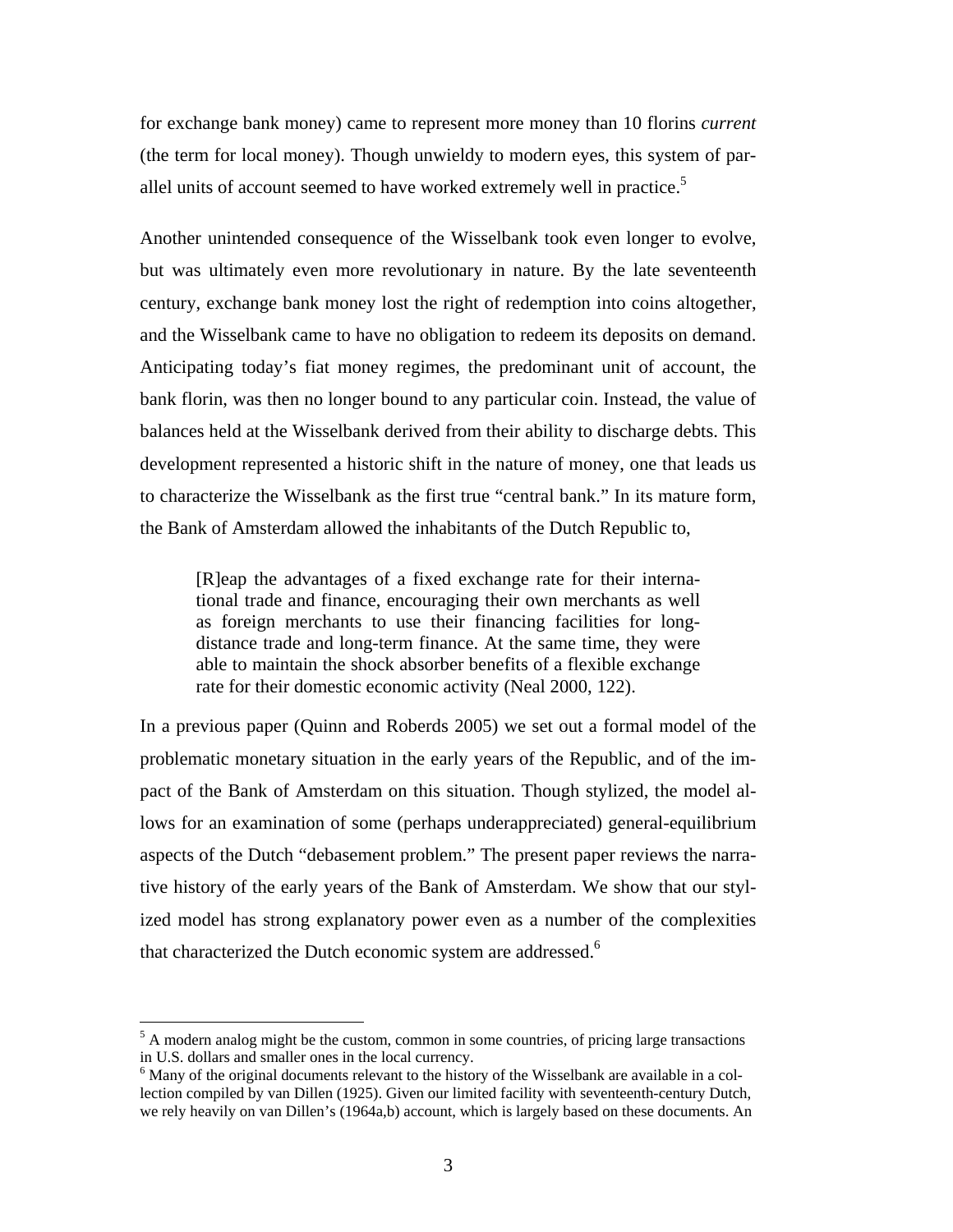#### **I. Debasement, the Underlying Problem.**

Around 1600, the fundamental monetary problem for the Dutch Republic was that debtors (or their agents called cashiers) had an incentive to pass debased coins to their creditors. Why did this opportunity to profit from light coins exist? Because bills of exchange were debts denominated in the unit of account (florins). The florin did not correspond to any particular coin; the value of various coins in terms of florins was specified through mint ordinances. When a debtor had two coins with the same ordinance value (tale), he and/or his cashier had incentives to pass the lighter one on to his creditor in a "Gresham's Law"<sup>7</sup> type decision.<sup>8</sup>

A key constraint in this story is that the debtor be willing to give his heavy coins to be debased into lighter coins. The debtor eventually profits only if the amount of silver (seigniorage) he pays the mint for the new, lighter coin is less than the amount of silver he avoids paying his creditor. In other words, a debasement is successful only if the mint and the debtor can share the silver that they are denying the creditor, in which case both mint and debtor have an incentive to "collude" against a creditor.<sup>9</sup>

Establishing the debtor's incentive to participate in the debasement is important. Lacking this incentive, mints could offer debased coins, but no one would supply them the silver (Rolnick *et al*., 1996). For example, an attempt to debase coins

English-language summary of this account can be found in van Dillen (1934). Coinage data are from Polak (1998a, b).

<sup>&</sup>lt;sup>7</sup> We use the term "Gresham's law" with considerable caution, as our approach is inconsistent with some common interpretations of this "law."

<sup>&</sup>lt;sup>8</sup> For expositional convenience, our discussion will proceed "as if" a debt would always be repaid in coin. As discussed in more detail below, debts were more commonly repaid by either (a) transfer of balances held with an intermediary known as a *cashier*, or (b) assignment of a bill of exchange. Below we will argue that this institutional detail is inessential for our argument, since these forms of payment typically represented claims redeemable only in debased coin, or nondebased coin at a substantial premium above its legal value.

<sup>&</sup>lt;sup>9</sup> Again this story should not necessarily be taken as literal description. Debasement might also occur at the hands of cashiers or moneychangers, who were in fact widely condemned for this practice (see below). Debtors holding undervalued coins could also "synthetically" subject these to debasement by using them to import goods which could then be sold for lighter coin.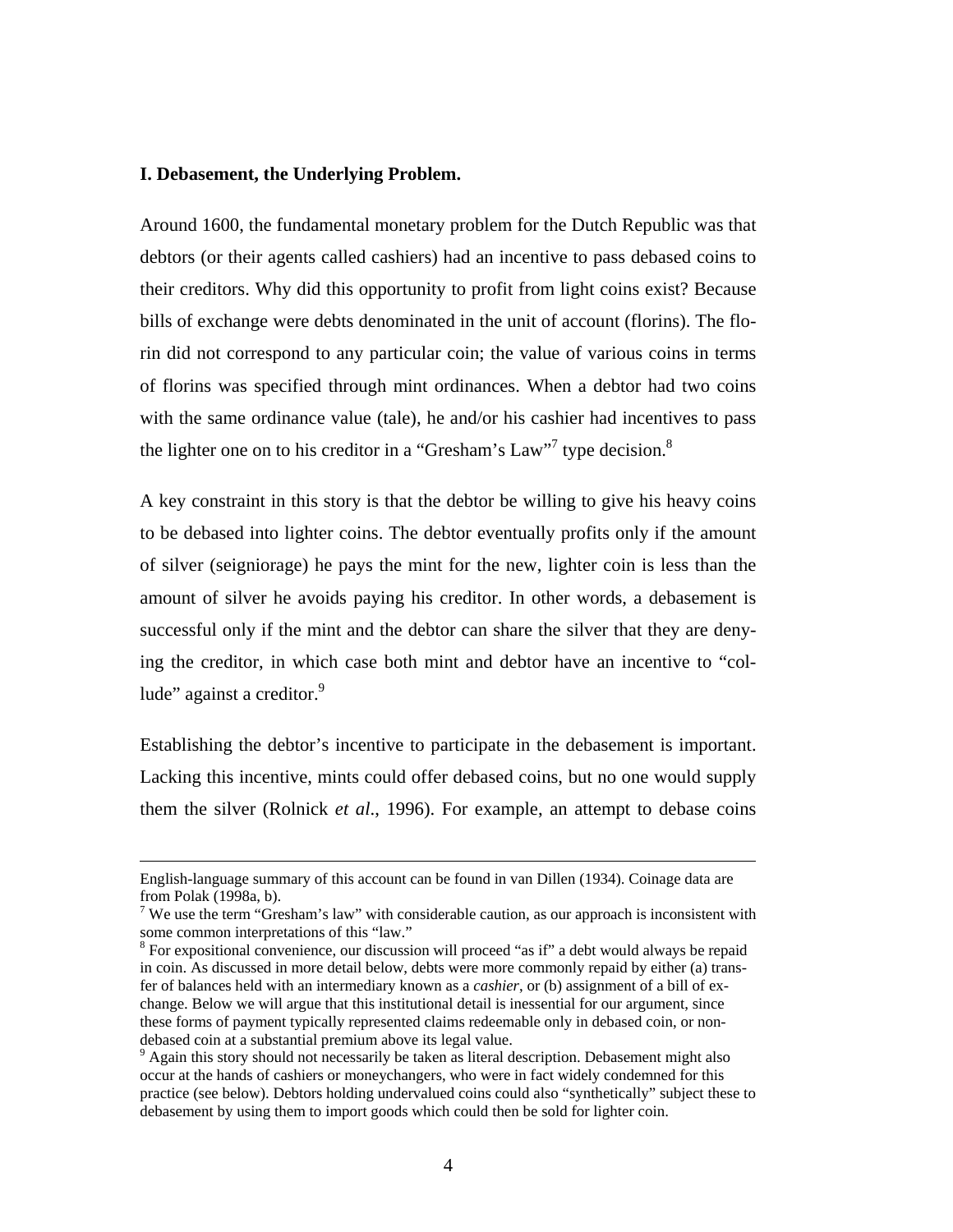could cause the market price of heavy coins to rise, so people lose their incentive to bring heavy coins to the mint, and the debasement would fail. In fact, the market price of coins commonly exceeded their legal value, and this helped keep heavy coins from vanishing entirely.

When retiring a debt, however, a creditor can insist on payment in coin valued at its ordinance value rather than its market value. A debtor can respond by finding some of the new, lighter coin that could discharge the debt at a legally set value. The point is not that heavy coins will not be used to settle debts; rather, that the threat of passing light coins establishes the debtor's best alternative to no agreement. If the creditor insists on heavier coin, then the creditor has to pay the debtor extra for it. The increase in the market price of heavy coins does not help the creditor if the debtor has light but legal coins with which to settle the debt.

The brake on the incentive to debase is the requirement that the debased coins retain some legal value. Too great of a debasement could cause creditors to challenge a coin's legal standing. For example, the Republic appears to have promulgated regulations stating that creditors had a right to insist that debt settlement use the coinage standards from when a debt was contracted.<sup>10</sup> The incentive to enforce such a right would increase with the rate of debasement and the size of the debt, so small debasements had a clear advantage. Moreover, the costs of legal action were substantial, and early modern merchants appear to have rarely resorted to formal legal procedures. Instead, problems that resisted the threat of legal action were dealt with using "amicable settlement" or the acceptance of a loss, "rather than engaging in endless litigation (Gelderbloom 2003, 634)."

 $10$  Oscar Gelderbloom has kindly informed us that such a regulation is mentioned in a legal advice to the High Court of Holland that published in the mid-seventeenth century "Waerdije van eenige Munte veranderd zijde, moet men insien de Waardij, dieze hadde ten tijde van het contract ende niet ten tijde van de betalinge" Consultatiën, Advysen en Advertissementen, gegeven ende gechreven bij bverscheyden Treffelijcke Rechts-Geleerden in Hollandt, zes delen (Rotterdam, J. Naeranus, 1645-1666; volume IV, page 69).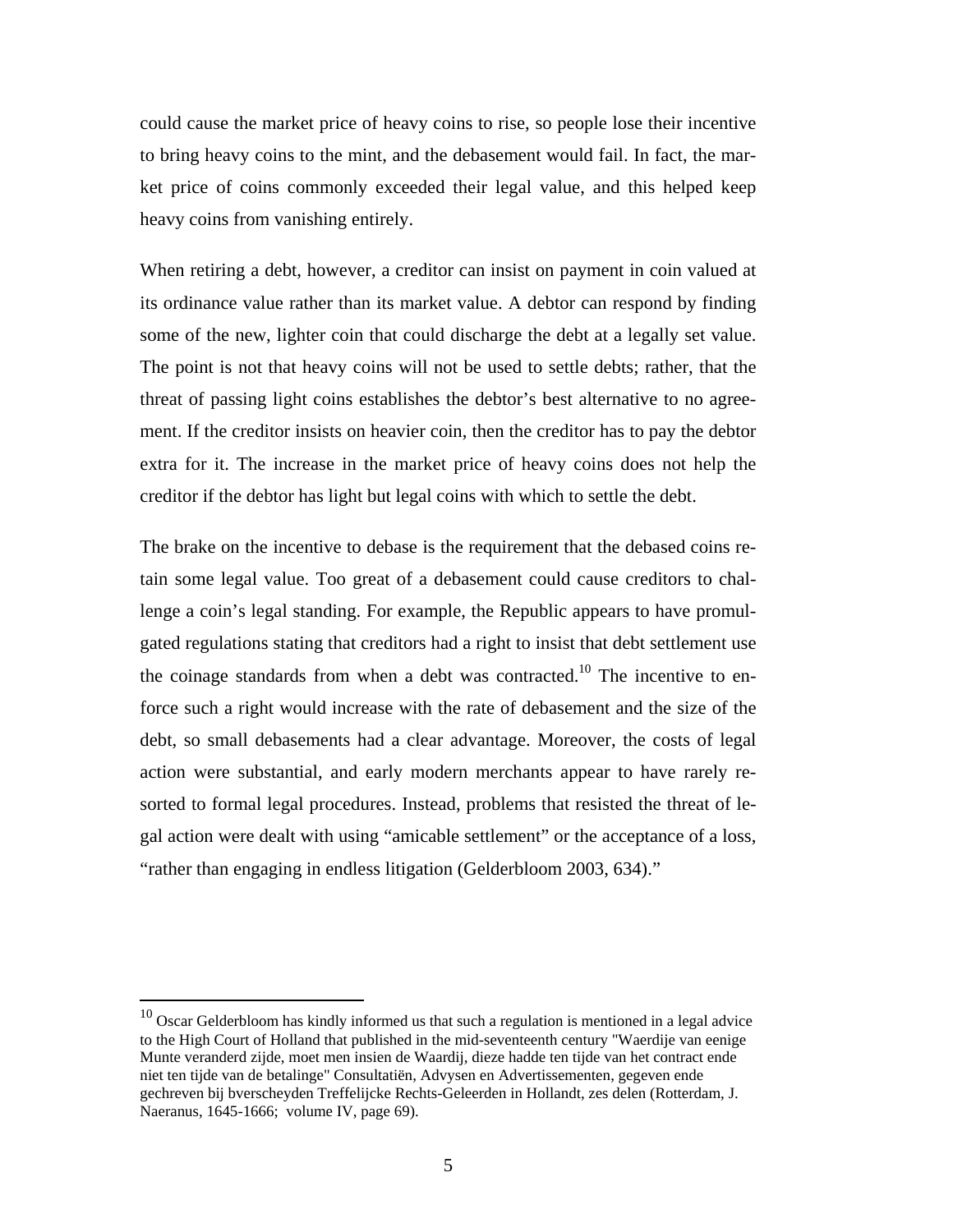Each debasement tended to be relatively small—a drop in the silver content of a few percent at most.<sup>11</sup> As lighter coins became standard, however, the incentive redeveloped to debase again, leading to a pattern of mild but persistent debasement. Moreover, incentives to debase could be equally great at neighboring mints whose coins infiltrated the Dutch monetary stock (Dehing and 't Hart 1997, 37-8). Figure 1 shows the general pattern of official coin valuations for the Dutch Republic and two of its neighbors over the second half of the sixteenth century. Over this period, the fine-metal content of silver coins within the Republic fell by about 1 percent per year, on average. Most of the decline coincides with the pressures financing the Dutch Revolt (also called the Eighty Years War) that began in 1568, paused in 1609, resumed in 1621 and finally ended in 1648 (Fritschy 2003).

1

 $11$  On the other hand, a debasement also had to be large enough to generate incentives to bring metal into the mint.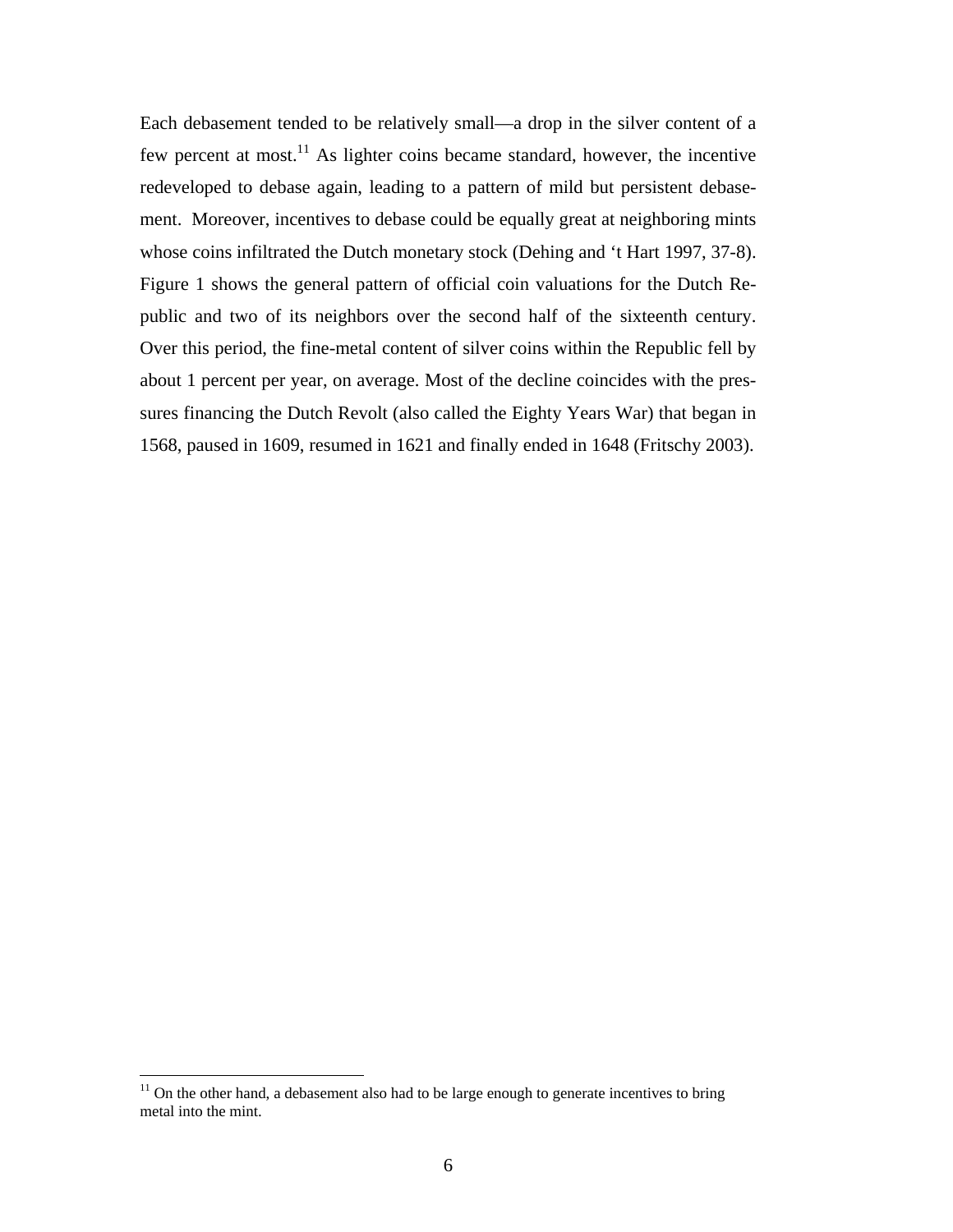Figure 1. Indices of Silver per Coin



Source: Metz 1990.

 $\overline{a}$ 

Authorities could attempt to adjust minting-ordinance values quickly, but a move to raise ordinance values to match the market prices of heavy coins just locks in the losses to creditors. Again, debtors may be willing to give heavy coins, but the higher price per coin means that creditors still see less silver than they expected. In practice, ordinance adjustments lagged actual price changes.

Creditors could try to insulate themselves by adding a risk premium when agreeing to accept a bill of exchange denominated in florins. The result would weaken the Dutch exchange rate and reduce bill-financed trade.<sup>12</sup> This approach, however, does not discourage a debtor from participating in a debasement. Indeed, a debtor would need to participate in a debasement in order to cover the risk premium already contracted into the bill of exchange.

 $12$  In the words of Adam Smith "if foreign bills of exchange are paid in this currency [such as the florin], the uncertain value of any sum, of what is in its own nature so uncertain, must render the exchange always very much against [a country such as the Republic], its currency being, in all foreign states, necessarily valued even below what it is worth (*Wealth of Nations* IV.3.12)."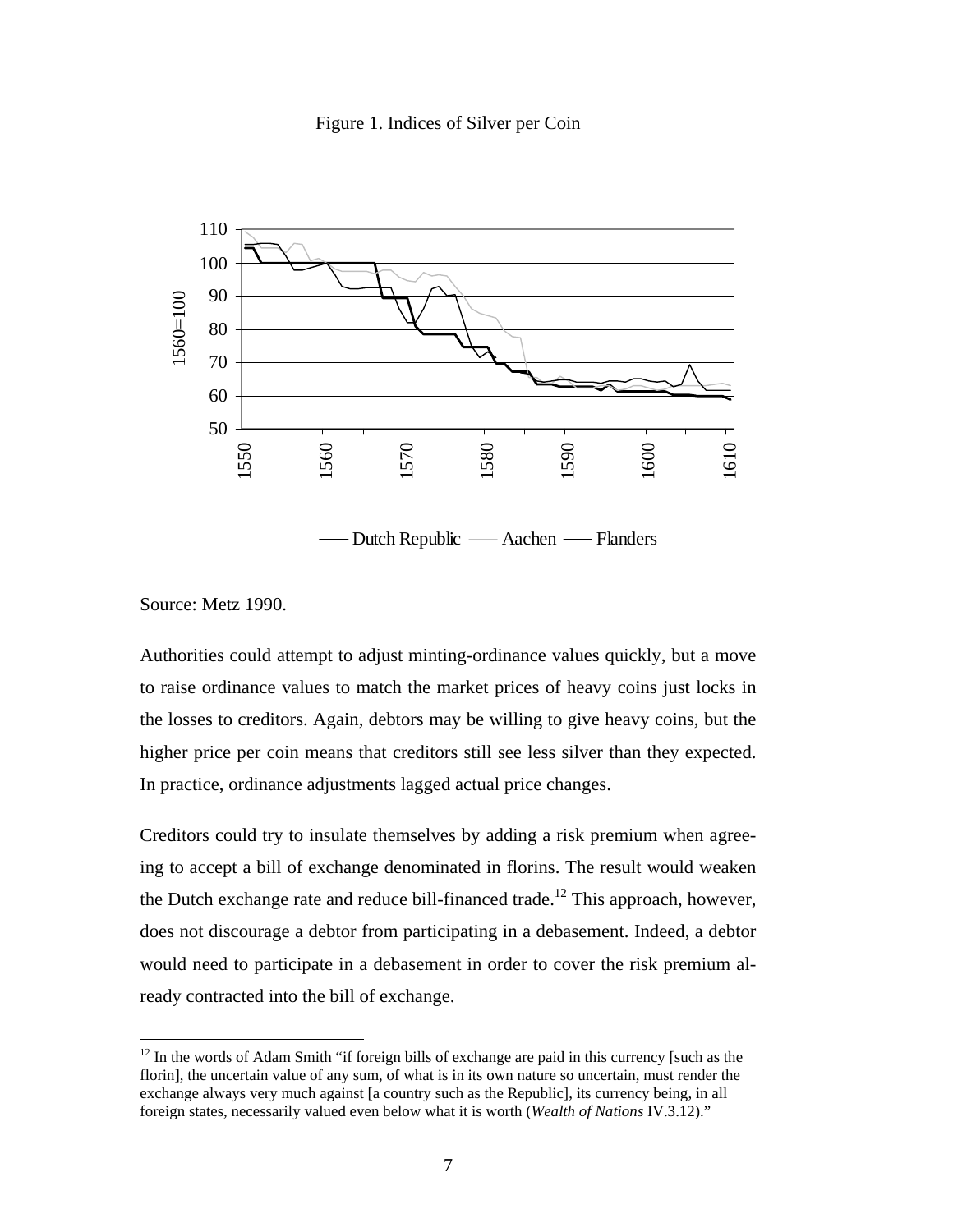An important question is whether these problems could have been circumvented through purely private means (Rolnick et al*.* 1996). In his discussion of the events preceding the founding of the Wisselbank, van Dillen (1964a, 340-345) casts doubt upon the efficacy of private remedies. Settling debts in a specific coin or amount of metal would have been prohibitively expensive. In practice, debts were routinely settled through assignment of bills, or transfer of accounts on the books of cashiers (primitive banks); there was simply not enough coin to accommodate the payment needs of a commercial center such as Amsterdam. Attempts were made to outlaw the settlement of debts through assignment (1602) and to prohibit cashiers outright (1604 and again in 1608) but these were quickly abandoned. The "netting" function provided by these types of payment was deemed essential, particularly at times of year such as June and November, when bills of exchange traditionally came due.<sup>13</sup>

The activities of the cashiers and their fellow intermediaries, the moneychangers, were in turn quite difficult for the authorities to monitor.<sup>14</sup> Moneychangers were bound by oath to uphold the minting ordinances, but the availability of "illegitimate" moneychangers weakened adherence to these oaths. In discussions of this situation with the Dutch monetary authorities, the Amsterdam business community voiced a preference for settlement on the books of a municipal bank of "superior authority" to the private cashiers. The Amsterdam city council (*vroedschap*) favored a plan under which the Republic would establish an exchange bank in each commercial city,<sup>15</sup> but this plan was ignored by the governing body of the Republic, the States General. In response, the city council took unilateral action, creating the Wisselbank in January 1609 (van Dillen 1964a, 333).

 $13$  This discussion obviously begs the even deeper question, which we cannot address here, of why debts were denominated in florin and not units of precious metal.

<sup>&</sup>lt;sup>14</sup> Cashiers and moneychangers were legally distinct types of intermediaries, but this distinction was not always observed in practice.

<sup>&</sup>lt;sup>15</sup> This proposal for a geographically dispersed system of central bank-like institutions anticipated (by about three centuries) similar proposals in late nineteenth-century U.S.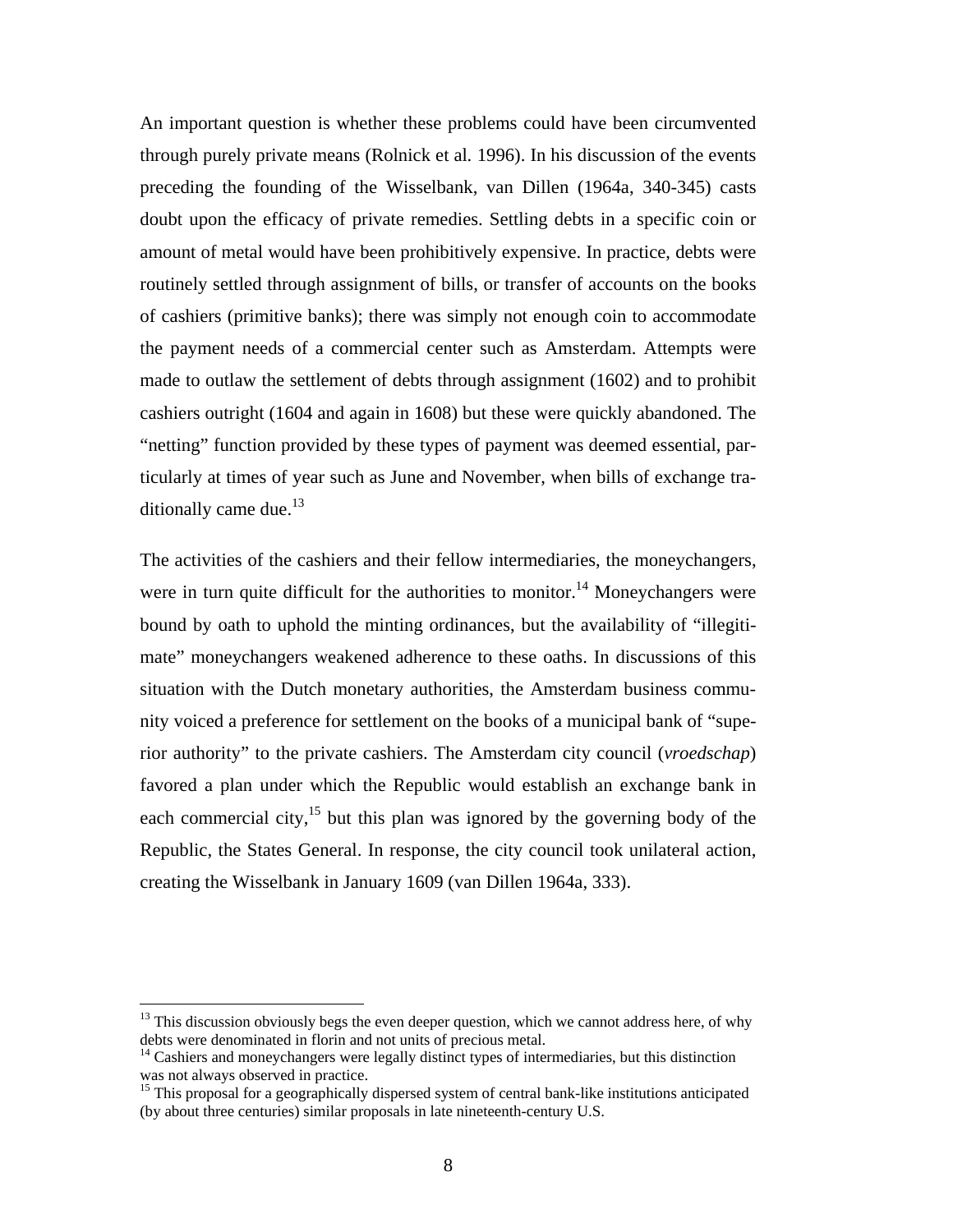# **II. Complications**.

# *A. Cashiers.*

1

In our basic story, mints and debtors use debasement to take advantage of the rigid ordinance values of coins. Actual settlement appears to have more often involved the use of intermediaries known as cashiers or *kassiers*. We now provide a brief description of the cashiers' activities and their relevance for the monetary situation.

Like modern banks, cashiers held deposits and provided certain other financial services, most notably local payment by "giro" or book-entry.<sup>16</sup> As financial intermediaries, cashiers were in a stronger position than the typical merchant to have the numismatic sophistication to cull out heavy coins and knowingly accept and pass light coins. While the small percentages of silver involved with debasement may have seemed a minor issue for a merchant, the same silver would have been a substantial part of a cashier's income as that income was derived from processing other people's money.

Of course, cashiers could take a similar approach to withdrawals of deposits and other financial transactions. In this sense, cashiers played the role of the "debtor" benefiting from debasement, while anyone using a financial intermediary was a suffering creditor. At the time of the Wisselbank's founding, cashiers were under frequent condemnation for these practices. An attempt by Amsterdam in 1604 to ban cashiers noted that cashiers

allow for fraudulent activity, especially the removal of heavy gold and silver coins, and their transport to prohibited and other mints, in order to be converted into new (light) coins, which are then circulated within the community. (our translation of van Dillen 1964a, 344)

<sup>&</sup>lt;sup>16</sup> A crucial exception being international remittances, which were largely accomplished through bills of exchange.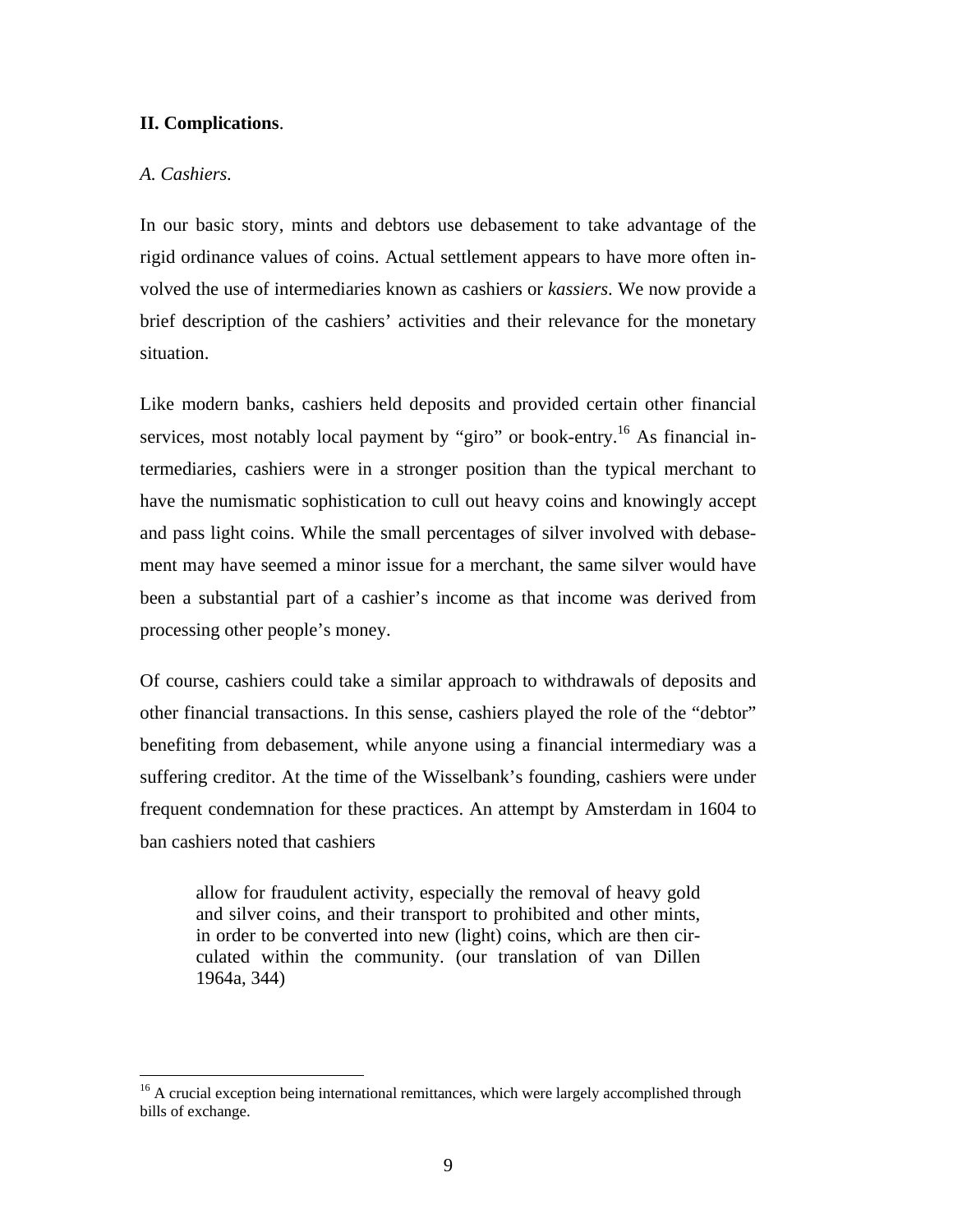#### *B. Multiple Mints.*

 $\overline{a}$ 

Another institutional wrinkle that promoted debasement was the diffuse political structure of the Dutch Republic. 14 government mints and 40 private mints meant plenty of opportunities for mints to serve local revenue needs (Dehing and 't Hart 1997, 39; Korthals Altes 2001, 41). Because all were legally recognized and created a common pool of coin, debasement was a type of tragedy of the commons whereby the rewards went to the first to debase.

Another significant source of debased coins was the Southern Netherlands. Here, the twist is that Dutch heavy coins did not have to be melted down to produce light coins because the export of goods could finance debasement instead. A great deal of light coin was minted in the southern Netherlands and shipped to the Dutch Republic to finance the south's trade deficit with the Republic. Causation could clearly run both ways: the profitable export of light coins by the Southern Netherlands "pulled" extra export goods from the Republic, just as trade imbalances helped to "push" silver into the Republic, silver that happened to be light coins (e.g., Polak 1998a, 205).

A piece of evidence in favor of the "pull" interpretation is that the southern coins were not treated as bullion (a commodity) to be minted into Republic coin. Instead, the debased coins were adopted into circulation because merchants and cashiers wanted them in that form. Debased coins were in demand since these could be used to short change creditors. The incentive to use southern coins was substantially increased when the Mint Ordinance of 1622 gave them a favorable fixed value in the Republic.<sup>17</sup> The Spanish Netherlands minted massive quantities of light coin for export to the Dutch Republic because of a massive demand for the light coins in the Dutch Republic.<sup>18</sup> The inflow of light coins could have been financed by an outflow of Republic coins, but export goods were preferable. The

 $17$  This occurred less than a decade after a failed 1613 attempt to ban the importation of "counterfeit Burgundian silver dollars" (Korthals Altes 2001, 51).<br><sup>18</sup> We take the adjective *massive* from de Vries and van der Woude (1997), p. 83, "The enormous

trade deficit that the Southern Netherlands ran with the North throughout the first half of the seventeenth century resulted in a massive flow of these coins into the Republic."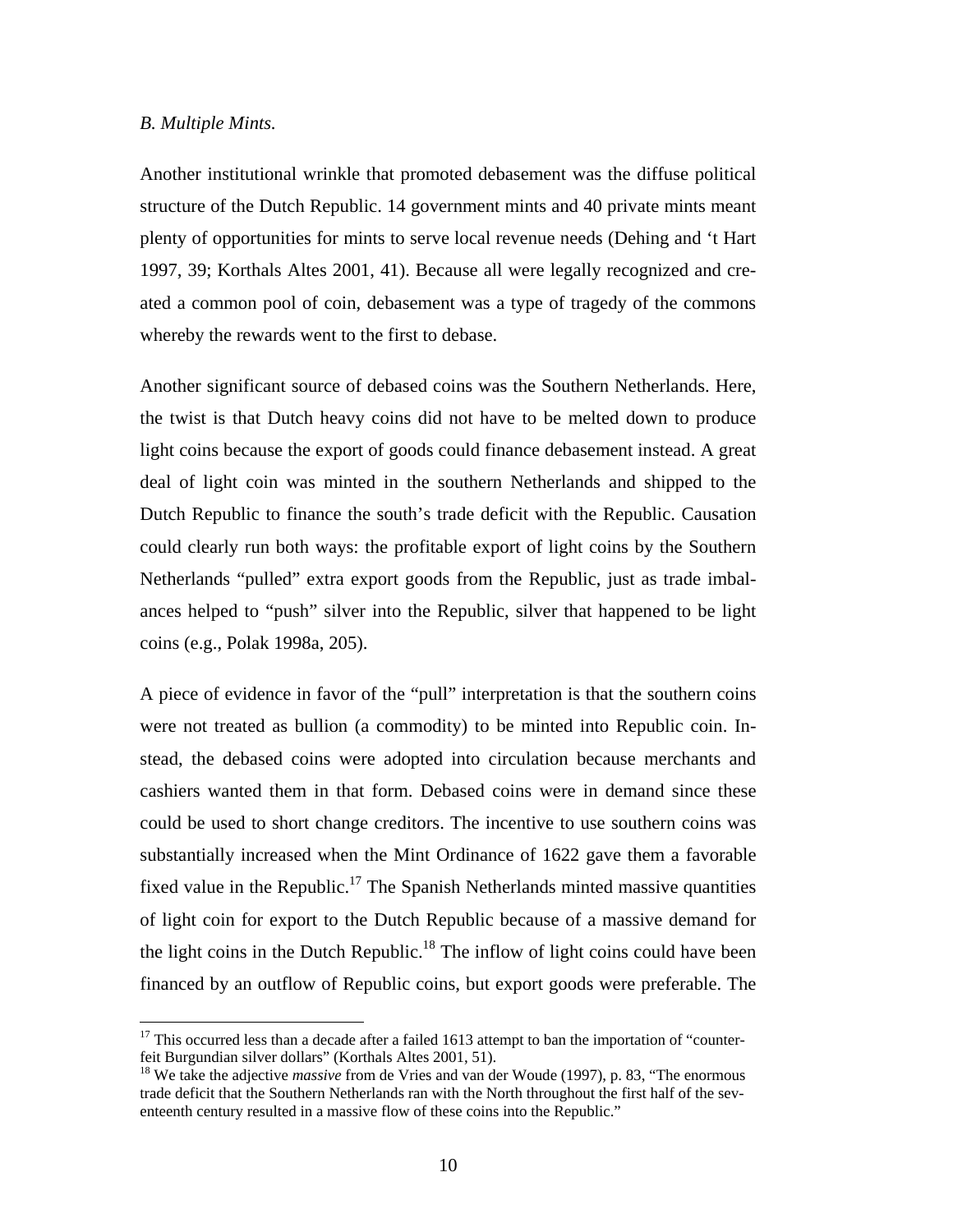southern Netherlands already had access to plentiful Spanish silver, while the Republic had higher valued uses for silver in the Baltic and Asia.

# *C. Distance between Debasement and Creditors.*

Another feature of our story is that the instigating shock is not arbitrage. Instead, a well-timed debasement serves as a type of tax or taking, whereby legal recognition of light coins denies creditors expected silver. The debtors who accept the light coin need not be literally the parties who supply mints with silver. Indeed, the extraction of seigniorage from minting a light coin, and the taking of silver from creditors, could be spread out along a chain of transactions.

For example, a Flemish merchant could have silver gained through trade with Spain. The Flemish merchant has the silver minted into light coin that is the coinage standard of Flanders. The Flemish merchant then makes a local purchase using his local coin. The new holder of the light coin then passes it onto a Dutch merchant to pay for the importation Dutch manufactured goods. The Dutch merchant accepts the light coin at some discount to cover transportation expenses, but the Dutch merchant also expects his cashier in Amsterdam to accept the coin at tale. The cashier in Amsterdam accepts the light coin at tale because it can be used to satisfy creditors demand with less silver than other coins.

The chain could be much longer if light coin migrates north via numerous local transactions. The point is that the process only requires someone willing to supply a mint with silver at the start of the chain and someone having to pay creditors at the other.

#### **III. Minting and Melting.**

Once the shock of debasement occurs, then arbitrage causes the monetary system to adjust, and it is this process of arbitrage that produces the dynamic process seen in the Netherlands. To analyze the interaction of multiple coins with legally fixed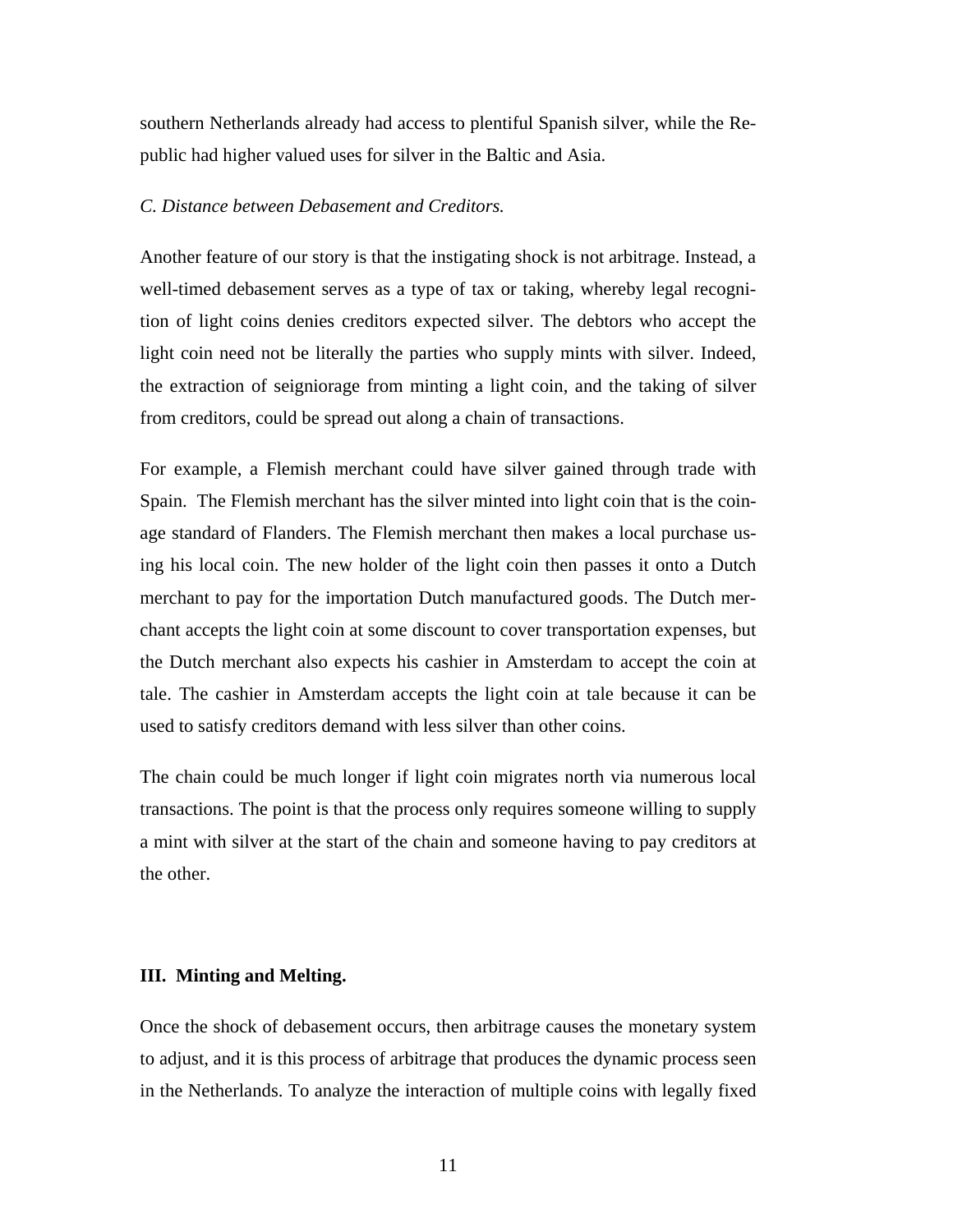exchange rates, this section uses a framework developed by Redish (1990), Sargent and Smith (1997), Sargent and Velde (2002), and Sussman and Zeira (2003). The conclusion is that persistent debasement gives rise to inflation, a weakening exchange rate, calls for adjustment of mint ordinance prices, and, if adjustment is too slow or insufficient, demonetization of heavy coins.<sup>19</sup>

The dynamics of adjustment in a monetary system under a metallic standard hinges on the fact that coins always have two values, the value of the metal in them (intrinsic value) and the value of their coined form (tale) as set out by regulations like mint ordinances. When the tale value is greater than the intrinsic value by enough to cover minting and seigniorage costs, people will bring precious metal to the mint to be converted into coins. In contrast, when the intrinsic value is greater than the tale value, people will melt coins into bullion or, equivalently, treat coins like bullion rather than as a circulating means of payment.

Taking into account ordinance prices, metallic content, minting costs and seigniorage, each coin has a minting point (which Redish calls the *mint price*) and a melting point (called the *mint equivalent*). The mint price is the value to someone of bringing precious metal to a mint so the metal can be converted into coin. The mint equivalent is the value to someone of melting a coin back into bullion. The difference between the two prices is the cost of the minting process, so the mint equivalent is higher than the mint price because the cost of minting has already been paid for a finished coin. Figure 2 gives the minting and melting points for a particular coin, the rixdollar or *Rijksdaalder*, at the time of the Wisselbank's founding in 1609. If the value of a mark<sup>20</sup> of pure silver was less than 22.621 florin, then one had an incentive to bring the silver to the mint. In contrast, it the

 $19$  While bimetallic issues are also important, we focus on only silver, for silver appears to have been the focus of both debasement and specie flows.<br><sup>20</sup> Eight troy ounces.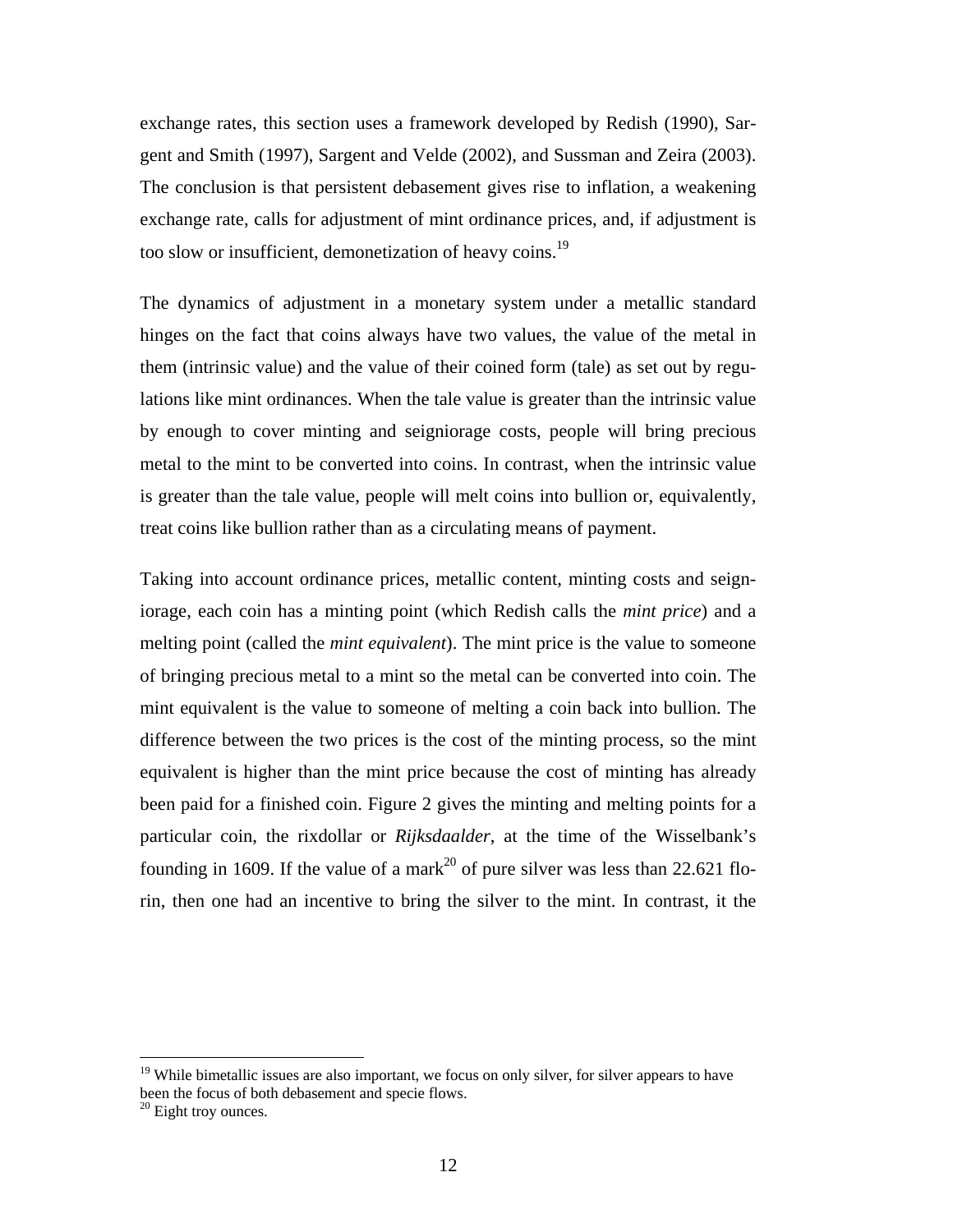value of a mark of pure silver was greater than 22.977 florin, then one had the incentive to treat a rixdollar coin as bullion and so demonetize it. $^{21}$ 



Figure 2. Mint Points for the Rixdollar in 1609

Source: Polak 1998a, 70.

 $\overline{a}$ 

When a system has two coins, then the mint-melt points of both coins can be placed on the same price continuum, but the mint and melt points are unlikely to match exactly. Smaller coins have relatively higher production costs, so their mint points tend to be lower than larger coins. Also, mint ordinances may not correctly relate prices to intrinsic values. For example, the lioncrown, or *Leeuwendaalder*, was a Dutch silver trade coin that was 95 percent of the weight of the rixdollar. Figure 2 gives the mint and melt points for both coins in 1609. At this time, the lioncrown's melt point is to the left of the rixdollar's mint point, so the incentive is to melt lioncrowns, and, if prices are low enough, mint rixdollars.

 $21$  The difference between mint price and mint equivalent of the rixdollar is approximately 1.5%, which is typical for silver coins of this period. Thus, even a relatively small debasement of one coin could demonetize or cause appreciation in the market values of competing coins.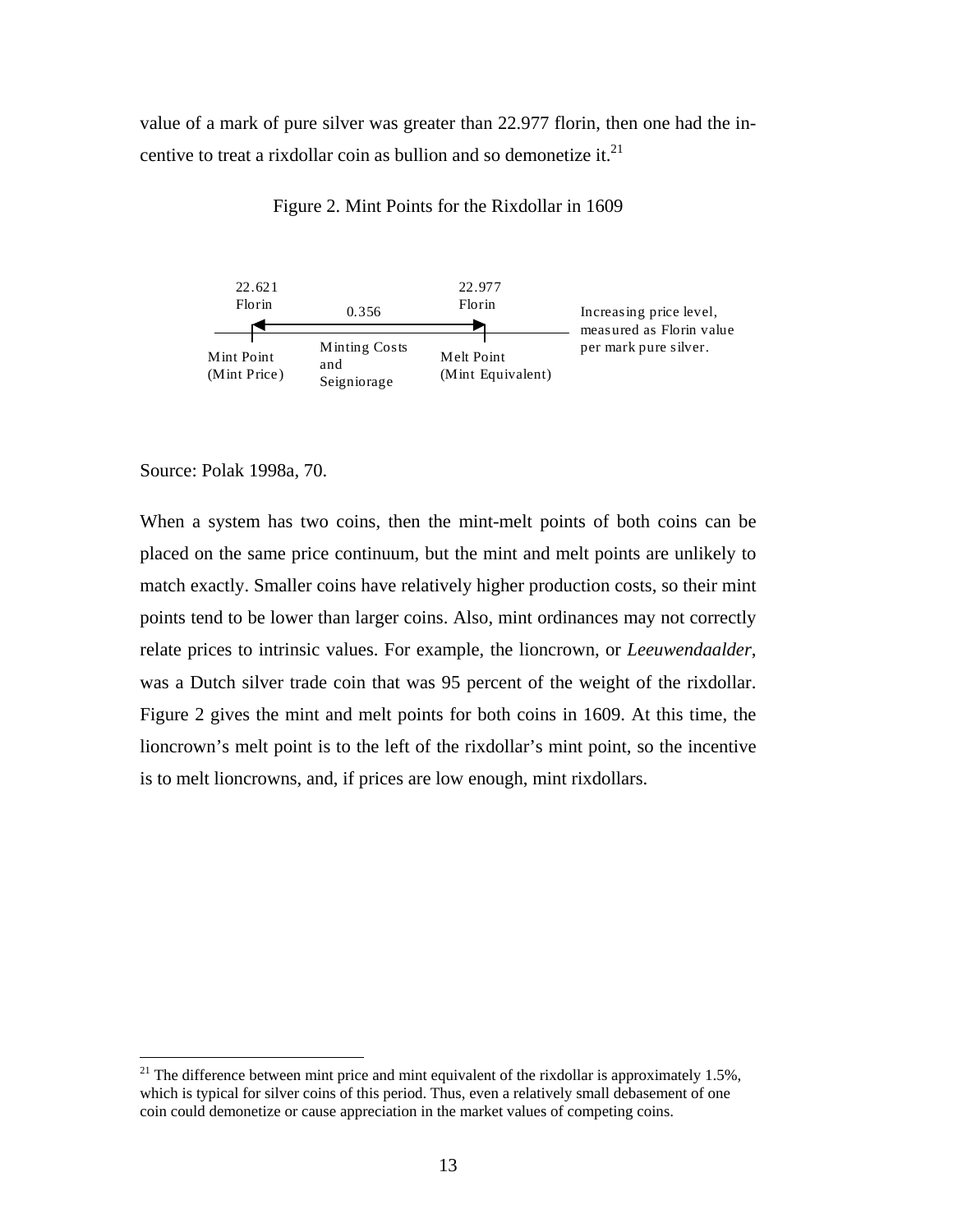

Figure 3. Mint Points for the Rixdollar and Lioncrown, 1609 and 1615.

Source: Polak 1998a, 70-1.

 $\overline{a}$ 

To maintain circulation, the market price of lioncrowns rose above the mint ordinance value, with the effect that the mint-melt points shifted to the right when market prices were used. In 1615, the rising price was recognized by a new ordinance, and the new mint-melt points are plotted in Figure 3 (van Dillen 1964a, 355). Now rixdollars were undervalued relative to lioncrowns, and the market price of rixdollars rose. In 1619, yet another ordinance raised the legal value of rixdollars, and now lioncrowns were discouraged.<sup>22</sup> The desire of authorities to have ordinance prices match market prices created a destabilizing process, and, however well intentioned, the ordinances provided creditors no assurance against future revaluations. Indeed, a sufficiently aggressive increase in a coin's legal value could itself amount to a backhanded sort of debasement.

Debasement also shifted mint-melt points for the same type of coin produced by different mints. The lighter coin will lie to the right of the heavier coin, so the

 $22$  The province of Holland unilaterally raised the legal valuation to 2.6 Florin (van Dillen 1964a, 355).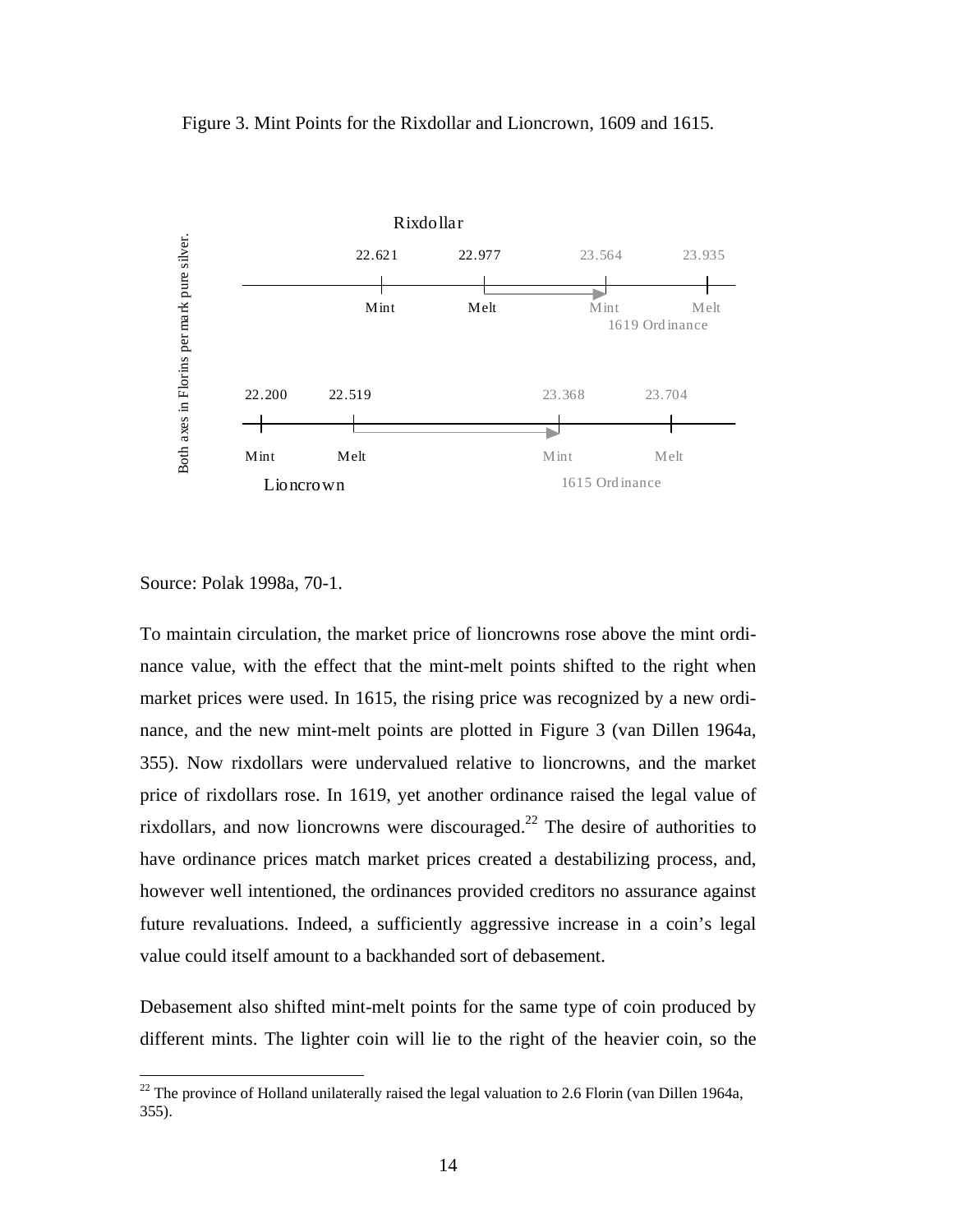mint producing the lighter coin gets work and earns seigniorage. For example, Figure 4 shows the production of the rixdollar in 1607 for five provincial mints.<sup>23</sup> These mints are for the large provinces of Holland, Zeeland, Utrecht, West-Friesland and Gelderland. Mint output, measured as legitimate seigniorage income, was highly correlated with the amount of debasement per mint. Debasement income is an estimate by Republic officials of the income derived by each mint for coins falling below official tolerances of weight and fineness (Polak 1998a, 112-3). These numbers are available because Republic officials audited mint output using weighing and trial by fire.<sup>24</sup> In 1607, Holland had the most accurate rixdollar production (no assessments for light coins), but Holland also had the least demand for its minting services. In contrast, West Friesland had the most minting activity (seigniorage) and the most debasement.



per Day.



Source: Polak 1998b, 103-68.

 $^{23}$  1607 is used because it is just before the founding of the Wisselbank, and it is the year in this period for which the most mints are reported (Polak 1998b, 103-49)

 $^{24}$  Details of how these data were collected are discussed in Polak (1998, 107-139).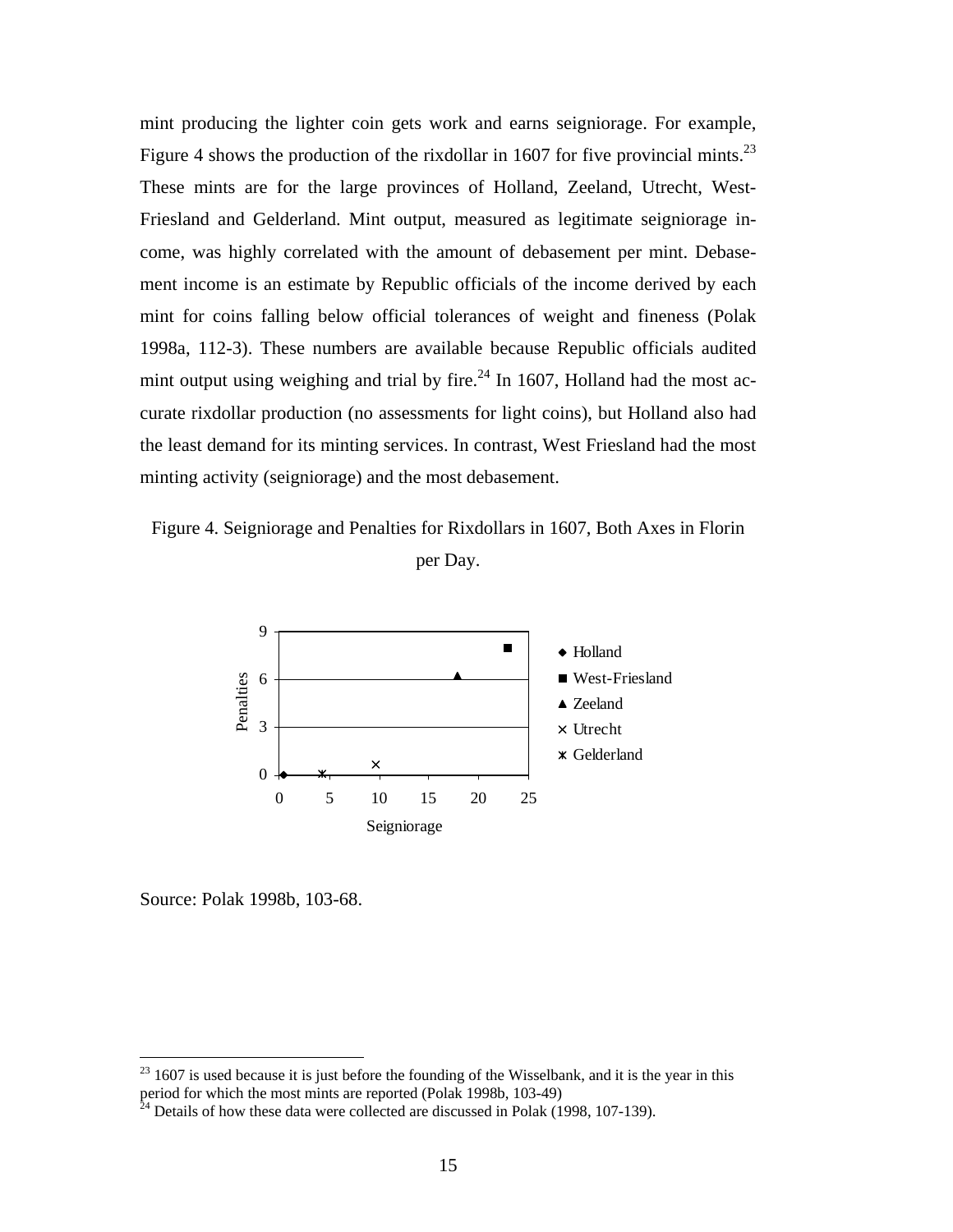# **IV. Systemic Adjustment.**

 $\overline{a}$ 

To connect mint behavior with the general economy, Sargent and Velde (2002) convert the unit of measurement from the price of bullion to the price of a composite consumption good, i.e., the domestic price level. Consider the situation when an economy has only one type of coin. If domestic prices are too low (below the mint point), then people can increase their domestic purchasing power by exporting consumer goods to where their prices are higher, then importing the resulting silver, and finally have the silver minted into coin. High prices (above the melt point) reverse the incentives.

The advantage of viewing the process from the perspective of the price of goods instead of the price of silver is that a process of systemic adjustment emerges.<sup>25</sup> When people follow these incentives, the money supply and price level change until the incentive is eliminated, so minting and melting points create a selfadjusting process that is a type of specie-flow mechanism (Sargent and Velde 2002, 15-36). Minting coins increases the domestic money supply and can cause inflation. Enough inflation raises the price level above the melting point, and the process reaches an equilibrium. Melting works in reverse.

At first glance, debasement does not appear to trigger an international flow of metal because the existing metal stock is simply being re-minted into a new form with a higher nominal value, more coins, each worth the same number of florins as before. Consider this in terms of the equation of exchange *MV=Py* where *M* is the nominal monetary stock, *P* is the price level, *y* is real GDP and *V* is the velocity of money. In a frictionless world, the increase in *P* would be matched by an equal increase in nominal  $M$ . In other words, the real monetary stock remains unchanged, so no change in real income or velocity was necessary.

 $25$  In practice, one can measure changes in domestic price level using price indices such as a consumer or commodity price index. For example, see Sargent and Velde (2002, 35, 159, 193-4). Alternatively, one can measure the international exchange rate to gauge the value of the local unit of account. For example, see Quinn (1996).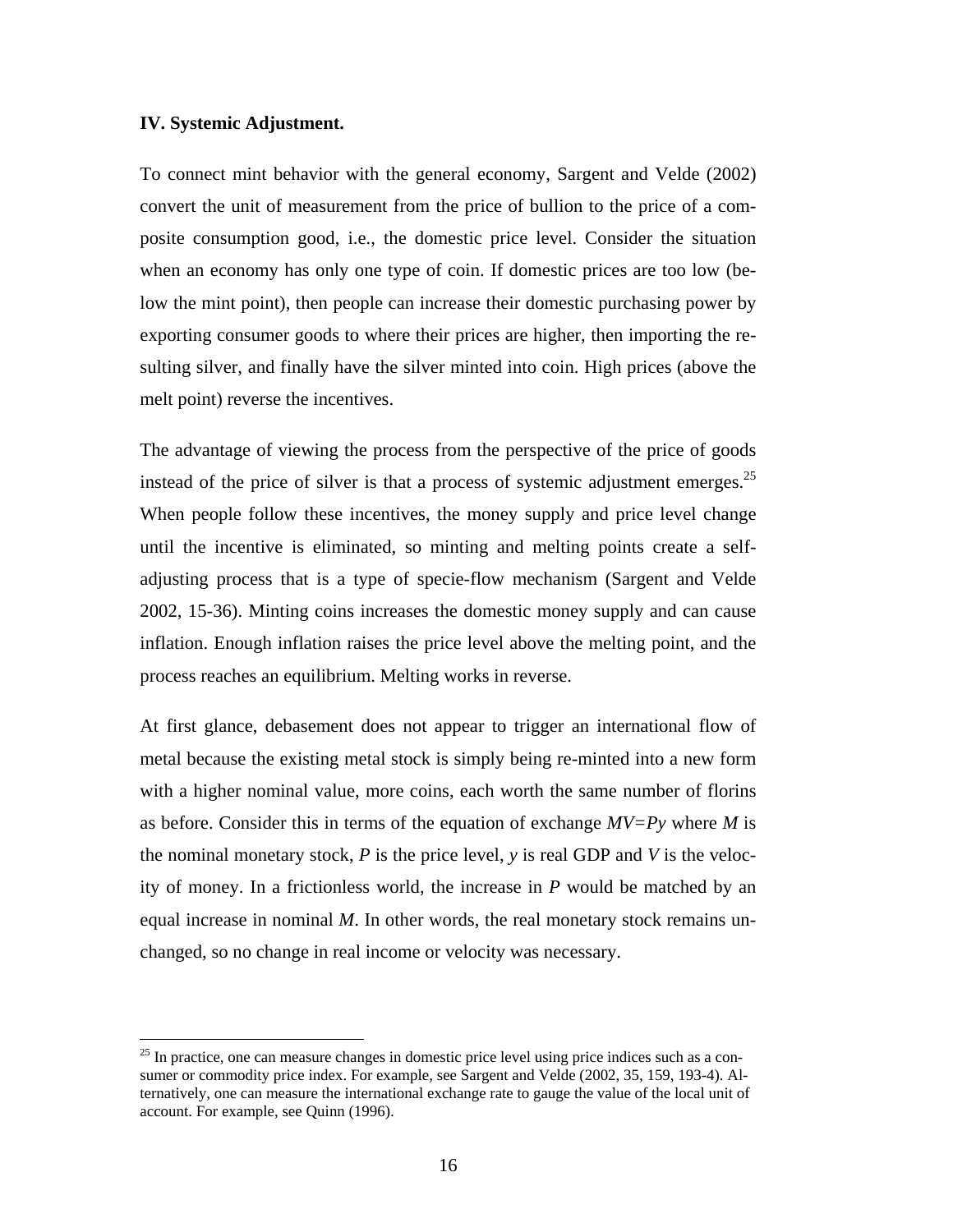This does not hold, however, if mints siphon metal out of the money stock of the economy. Such a drain would have easily resulted from military expenditures by provinces and cities during the wars against Spain.26 Another drain would have resulted from Dutch metal crossing the border to foreign mints specializing in rival coins or even counterfeits. In these situations, it can be shown algebraically that the increase in *M* stemming from a debasement is less than the minimum feasible increase in  $P^{27}$  Unless velocity (*V*) can be increased, real GDP (*y*) falls for the transitionary period and the export of goods is required to "rebuild" the real money stock  $(M/P)$  and return the economy to its previous level of activity.<sup>28</sup> We are not in a position to estimate the scale of this welfare loss, but the persistence of debasement and inflation in the Netherlands in this era suggests a substantial effect.29

It can also be shown that this systemic adjustment can be mitigated, if the market price of the heavy coin rises in response to a debasement, shifting its mint-melt points to the right. The coin develops a market price greater than its mintordinance price. While this keeps the heavy coin from being melted, it does not help creditors who face repayment in either lighter-than-expected coins or fewerthan-expected heavy coins. When a new mint ordinance eventually recognizes the higher price of old, heavy coins, it still does not compensate a creditor caught in the debasement. Only instantaneous adjustment of the minting ordinance that

 $26$  An important component of military expenditure was the feeding of armies in the field, which in turn involved the importation of grain.

 $^{27}$  Detailed calculations are given in Quinn and Roberds (2005).

 $28$  I.e., debasement served as a form of taxation, levied by coin holders on themselves. Given that coinage freely flowed across borders, debasement offered cash-strapped governments the possibility of taxing not only their own economy but simultaneously the economies of their neighbors.

 $29$  Of course, there is always the temptation of informed conjecture. Before the founding of the Wisselbank, the metallic content of the Republic's coinage was dropping at a rate of about one percent per florin per year. The resultant welfare loss depends on the velocity of circulation, about which little is known. Available estimates suggest that in the eighteenth-century Republic velocity was extremely low, on the order of 1.5, based on money and income estimates reported in de Vries and van der Woude (1997, 86, 702). Taking a figure of 1.5 as a lower bound for velocity and 10 for an upper bound (the number for the late nineteenth-century U.S.), a velocity of 2-3 seems a reasonable "guesstimate" for the early Republic. This would then imply a annual loss of one-third to one-half percent of national income due to debasement, a considerable hindrance to the dynamic performance of the economy.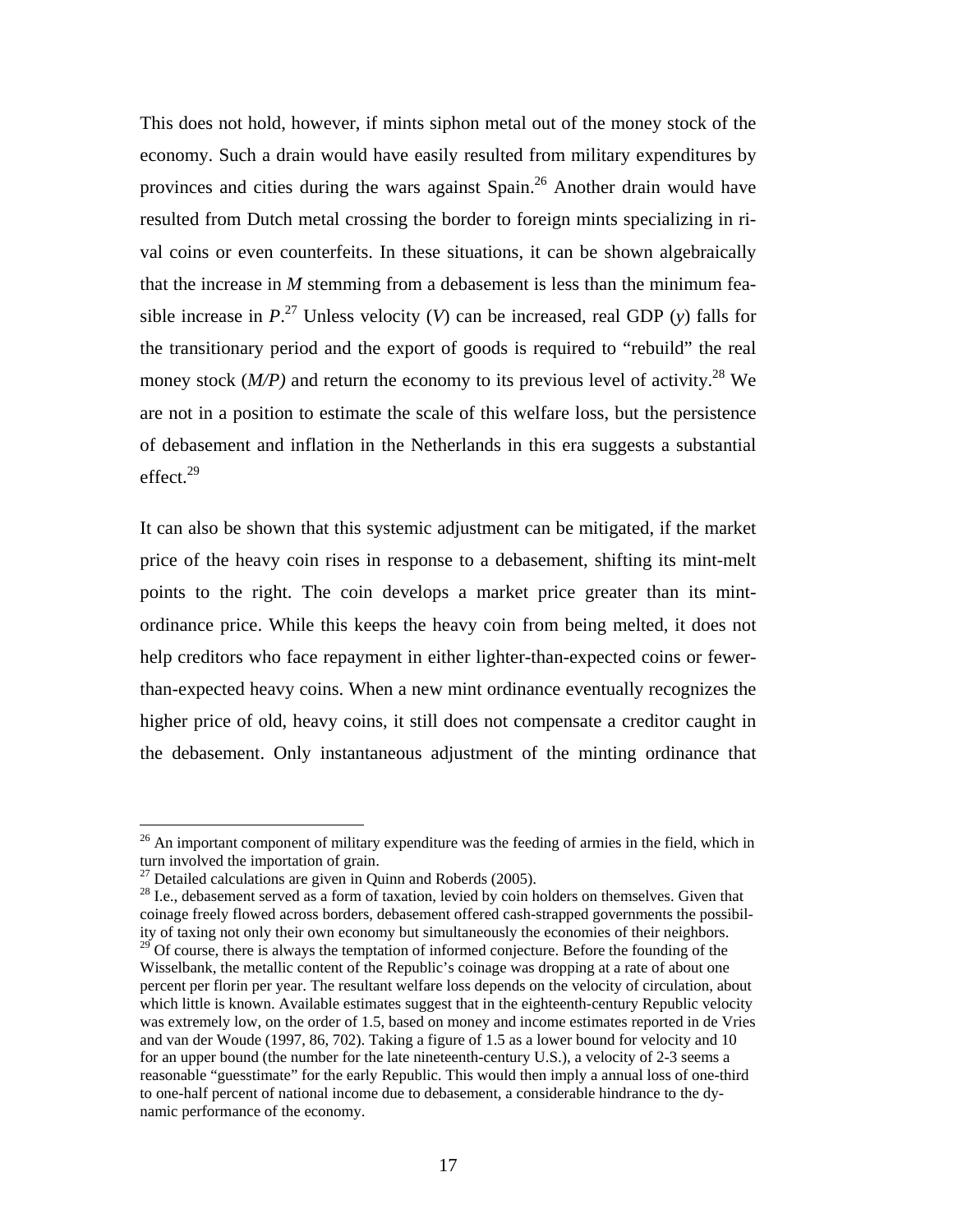lowered the price of debased coins would have offered protection; obviously this was not practical.

# **V. The Wisselbank.**

 $\overline{a}$ 

If debasement, as described in the previous sections, was the monetary problem plaguing the Dutch Republic, then a solution was to end the incentives to debase. The most direct mechanism was to correctly value debased coins when those coins were used to discharge a debt. The Amsterdam city council partially achieved this goal when it created an exchange bank in 1609. Exchange banks (government-owned deposit banks) had developed in the Mediterranean as a substitute for private, fractional reserve banks (Usher 1943). In response to banking instability, cities like Venice created municipal exchange banks that did not lend reserves, so the system of payments based on bills of exchange had a stable monetary base (Mueller 1997). A public bank arose in Genoa as an adjunct to an institution that managed the public debt (Fratianni and Spinelli 2005). The Bank of Amsterdam was modeled on the Venetian institution, but the primary focus was on stabilizing the coinage rather than the banking system.<sup>30</sup>

For Amsterdam, the key aspect of the exchange bank was that any deposit of illegal coins would be valued by the bank based solely on their metal content (intrinsic value). Withdrawals, in contrast, would be paid in certain types of coin, called trade coin or *negotiepenningen*), of a consistent weight and value. In this way, debts payable through the exchange bank would be protected from debasement because any deposit of debased coin would have its value at the Wisselbank proportionally reduced. The incentive to debase would be removed, so the thinking

<sup>&</sup>lt;sup>30</sup> De Vries and van der Woude characterize the motivation as, "The great concern of the city fathers was to protect and enlarge the supply of good, full-valued coin. This they regarded as far more important to the prosperity of a commercial economy than the proliferation of circulating bills (1997, 131)." We differ in asserting that the Wisselbank was designed to promote bills of exchange through the supply of heavy coin. We would add that the city prohibited bill assignment because bill circulation was seen as a means by which cashiers could hold back heavy coin (van Dillen 1964a, 345). Moving bill settlement to the Wisselbank solved this problem.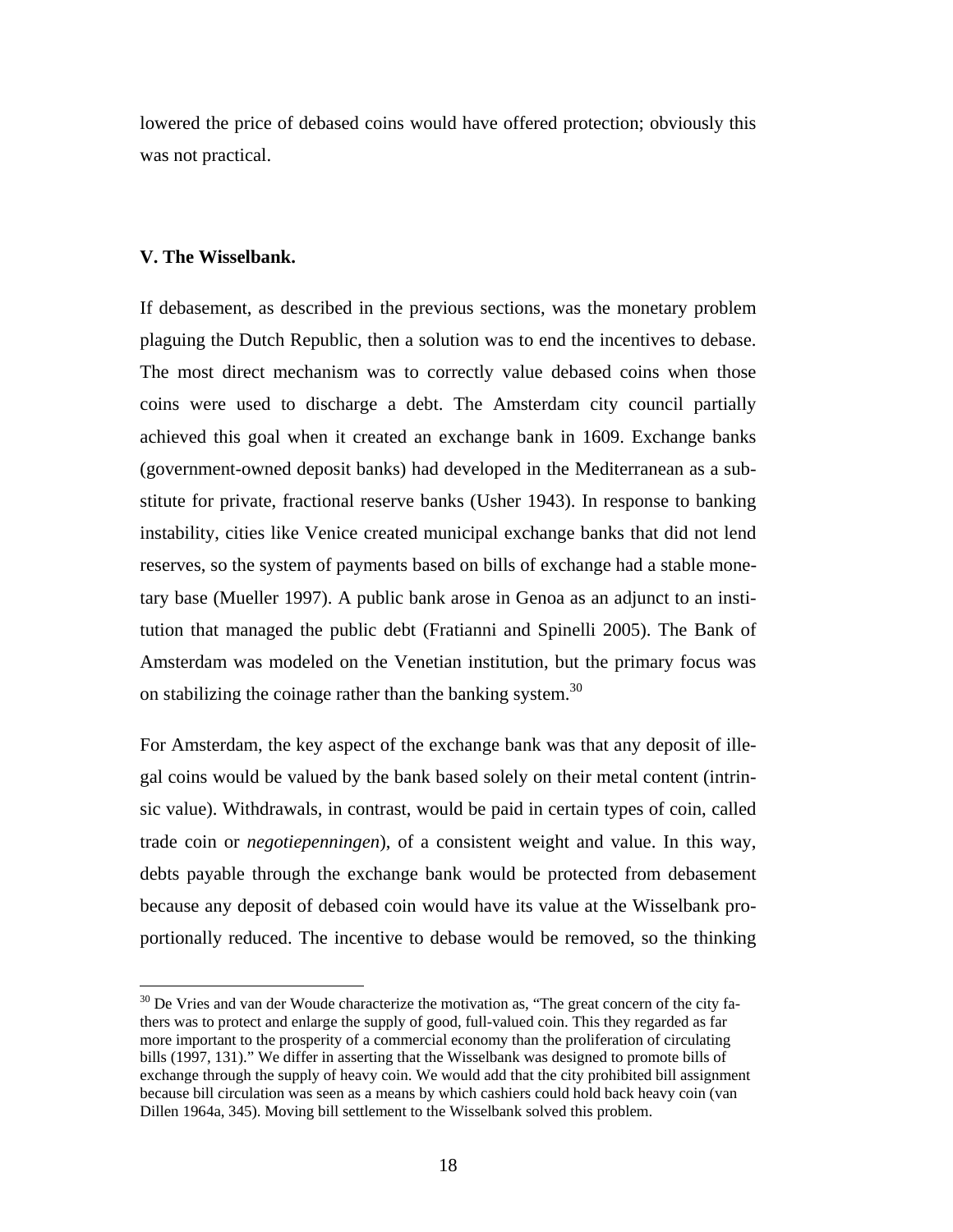went, because debtors would no longer have the option of (however indirectly) settling debts in "overvalued" debased coin.

To put this in practice, the Wisselbank had to become the intermediary that paid creditors on behalf of debtors. Cashiers had been doing just this, but, unlike cashiers, the Wisselbank would not pass on light coin. To provide incentives to use the Wisselbank, the Amsterdam city council included two regulations on private finance, (1) bills of exchange over 600 guilders had to be settled through the Wisselbank and (2) cashiers were outlawed. $31$  The limit was reduced to 300 guilders in 1643 (Korthals Altes 2001, 49). The enforcement of these restrictions was evidently less than perfect. Already in 1615, the city council felt the need to pass a resolution explicitly forbidding the settlement of bills outside of the Wisselbank (van Dillen 1964a, 349).

Despite these difficulties, settlement of bills through the Wisselbank became the norm. Merchants could open an account at the Wisselbank or purchase "bank funds" through an intermediary. The Wisselbank did not charge a fee for bill settlement, and the process was quick because settlement occurred as the transfer of funds from debtor to creditor account. The city guaranteed deposits and deposits these were secured against attachment by creditors (van Dillen 1964a, 349-353). The reduction in settlements costs for merchants was substantial, for "In the years leading up to the establishment of the Wisselbank in Amsterdam about 20 percent of the more than four hundred accounts in [an examined merchant's] ledgers related solely to the settlement of bills of exchange (Gelderbloom 2003, 635).

The Wisselbank did not offer overdraft facilities, and having insufficient funds could lead to penalties being assessed (van Dillen 1964a, 350). In this way, the Wisselbank monitored debtors and disseminated news of default (Neal 1990, 7). The coordination of information needed to promote a reputation mechanism was particularly valuable for a city that was the intersection of different trading routes,

 $31$  The prohibition on cashiers was reversed in 1621; however, strict regulations forbade cashiers from holding customer money for more than 3 days (van Dillen 1964a, 353). Still, cashiers played an active role as intermediaries who arranged for payments in Wisselbank funds or receipt of the same.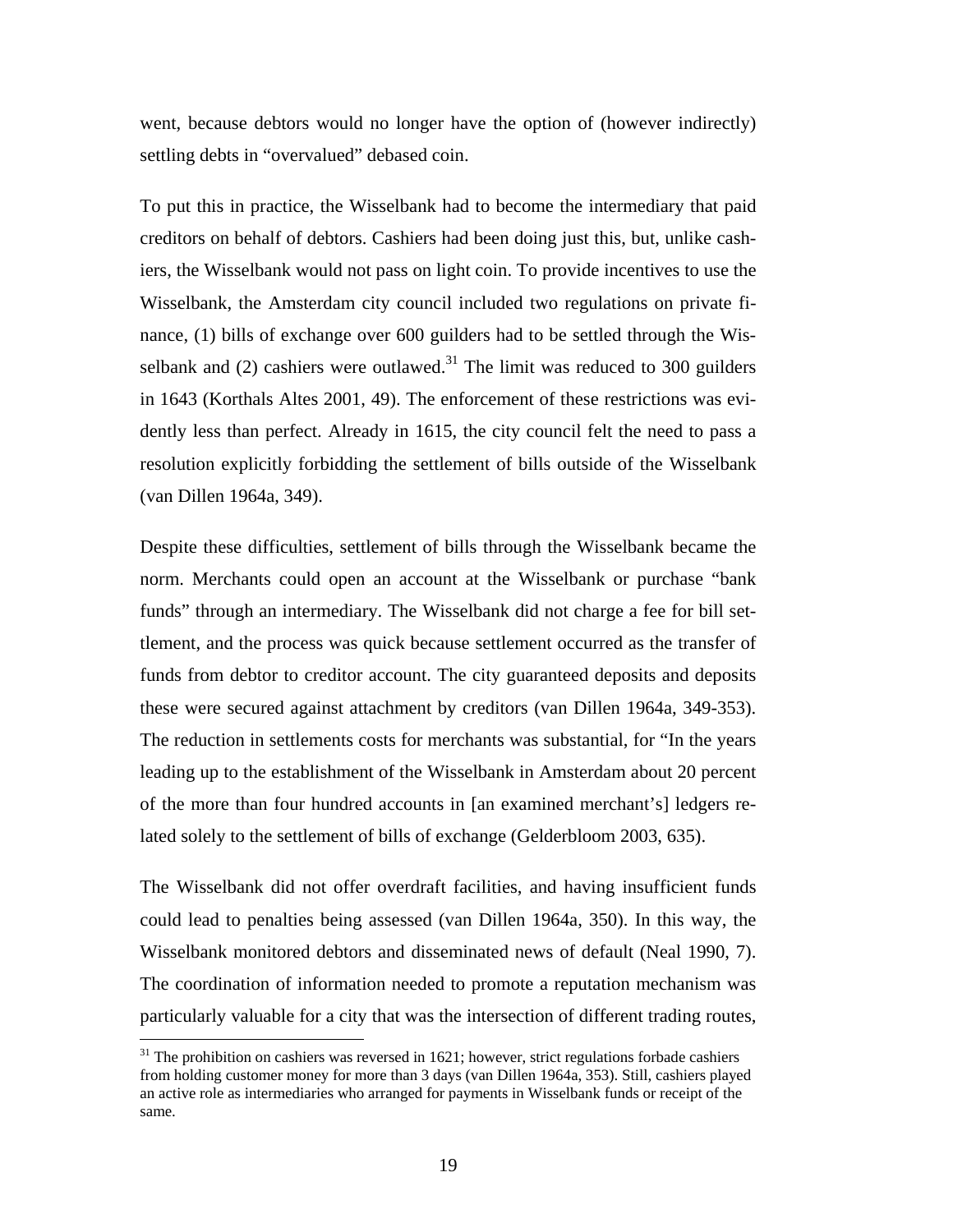for reducing the need for sector specific information assisted the blending of bills into a unified secondary market. Such market depth increased the liquidity of bills payable through the Wisselbank.

# **VI. Regulatory Dilemma.**

 $\overline{a}$ 

The initial structure of the Amsterdam Exchange Bank provided some protection to creditors who held bills payable through the Wisselbank; however, its reach was limited. Other cities (Middelburg 1614, and Delft 1621 subsequently moved to Rotterdam in 1635) eventually opened exchange banks also, but the rest of the Dutch economy remained outside the system, and debasement of Republic coins continued. Simultaneously, the flow of light coins from the southern Netherlands increased during the Twelve Years' Truce with Spain (1609-1621). As a result, the silver *patagon* and *ducatoon*, both coins from the southern Netherlands, became common in Amsterdam by 1612 (van Dillen 1964a, 355).<sup>32</sup>

Continued debasement meant that the market price of heavy coins had to rise in order to keep them in circulation. This can be clearly seen in Figure 5, which compares the relative mint-melt points for a debased coin to the mint-melt points for full-weight rixdollars and lioncrowns in the 1610's. We lack measures of actual metal content of debased coins, so the picture is an abstract. Also, the metric is the domestic price level, so the process of systemic adjustment is highlighted. With debased coins creating incentives to melt full-weight coins, the market price of rixdollars and lioncrowns increased, and that slid their de facto mint-melt points to the right. Again, the mint ordinances of 1615 and 1619 were simply official validation of the market prices of these coins.

 $32$  These coins were expressly designed to compete with the Republic's coins, in retaliation against the ongoing debasement of coins within the Republic (Korthals Altes 2001, 50-51). The patagon was also known as the "cross rixdollar."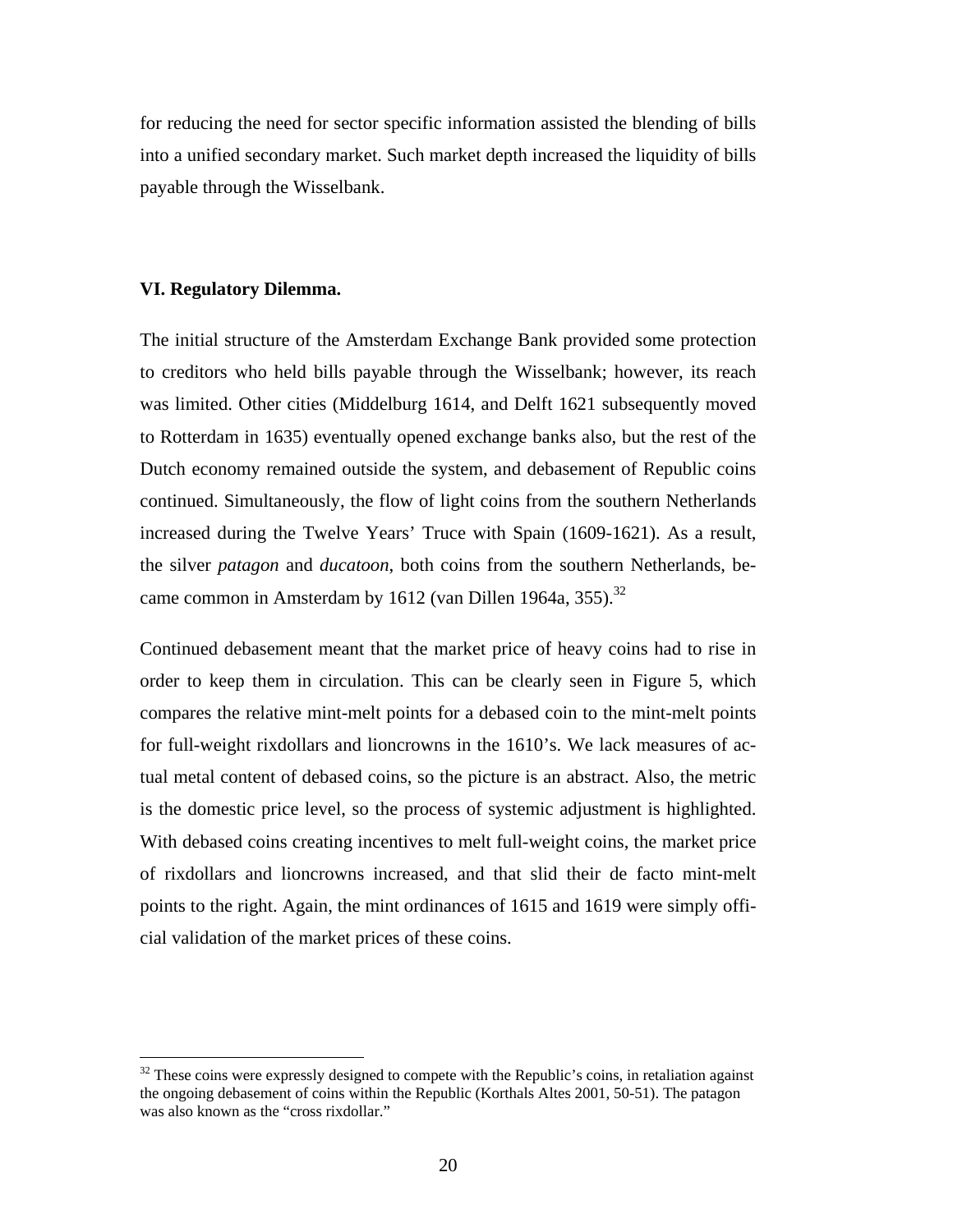

Figure 5. Mint Points for Heavy and Debased Coins, 1610 to 1620.

# Source: See text.

The ordinances of 1615 and 1619 satisfied one regulatory goal, keeping ordinance prices in line with circulating prices; however, the ordinances also undercut the Wisselbank's mission to protect creditors. The Wisselbank was obliged by statute to follow ordinance prices, so the official increase in lioncrown and rixdollar values reduced the value of a deposit at the bank because the same number of florins now purchased fewer coins upon withdrawal. The effects of debasement were visited on creditors despite all the efforts to insulate them, because regulators forced Wisselbank valuations to match those from the debased side of the economy. The situation was a consequence having one policy tool, mint ordinances, trying to achieve two policy goals, insulating creditors from debasement while adjusting official prices to the reality of debasement.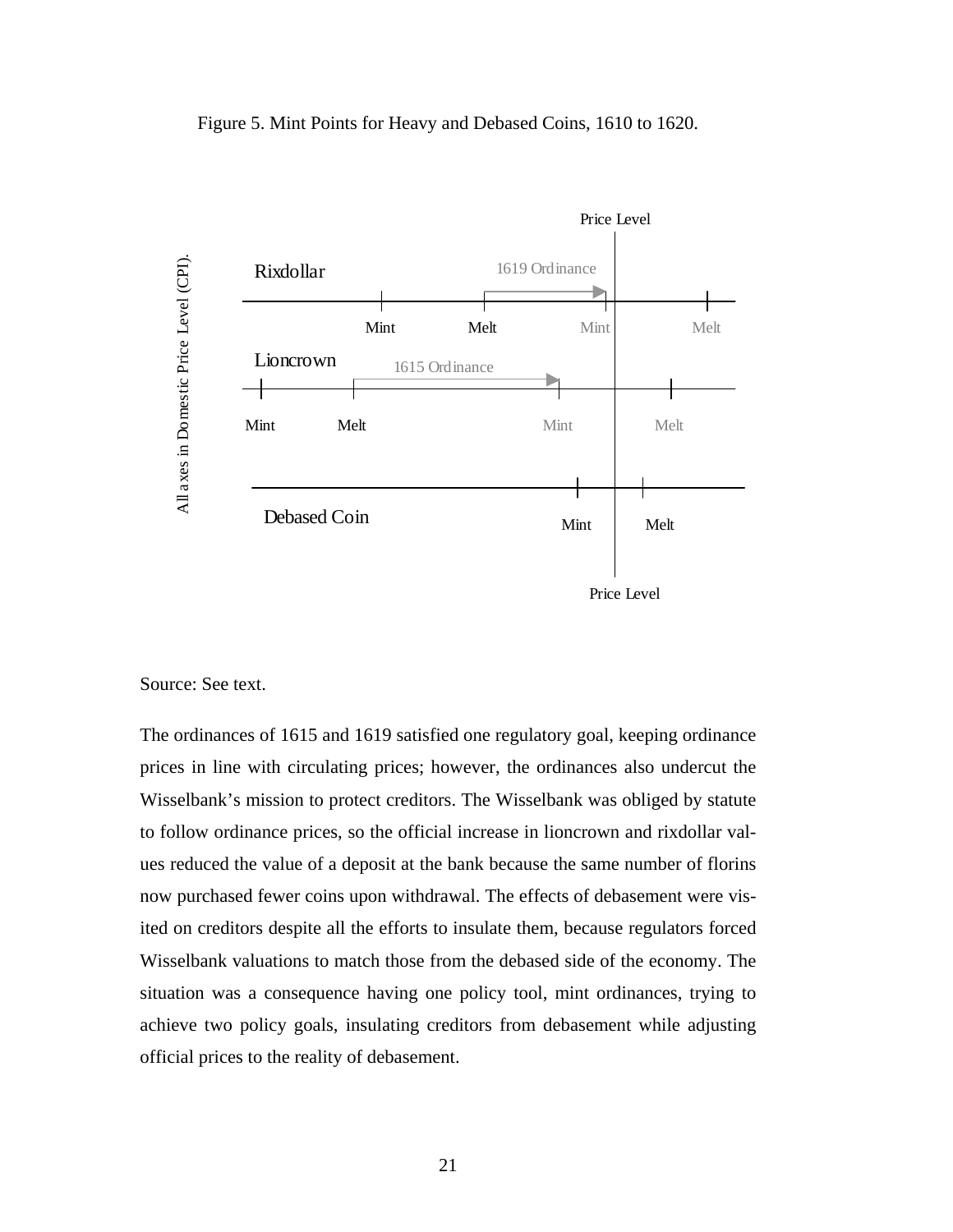# **VII. Regulatory Odyssey.**

During its first fifty years, the Wisselbank was repeatedly caught between these two regulatory goals. The mint ordinances regulating the structure of the Dutch monetary system were repeatedly tweaked to either reflect debasement that had occurred or to undo the effects of debasement. Each change produced unintended consequences for both the Wisselbank and the monetary system. Eventually but erratically, regulators began to accept the solution to the dilemma, i.e., that the value of coins at the Wisselbank should differ from the value of the same coins in general circulation.

This section of our paper navigates this chaotic era to show how the mint ordinances were shocks to the monetary system, how the Wisselbank was thrown about, and how the Wisselbank ended the era in a new regulatory environment that would permit the Amsterdam exchange bank to evolve into a conceptually different institution, a central bank. Moreover, the pattern of evidence over these decades of regulatory change supports our focus on the Wisselbank as a solution to the problem of debasement.

#### *A. The Mint Ordinance of 1619.*

The mint ordinance of 1619, which raised the official price of rixdollars, touched off a surge of minting. To show why this happened, we need to separate the coins depicted in Figure 5 above into domestic coins and the light coins moving up from the Spanish Netherlands. We focus on the Republic's primary trade coin, the rixdollar, and its mimicker from south, the *patagon*. By debasing rixdollars, Dutch mints could achieve mint points above the melt points on *patagons*. This situation produces seigniorage for the debasing mints.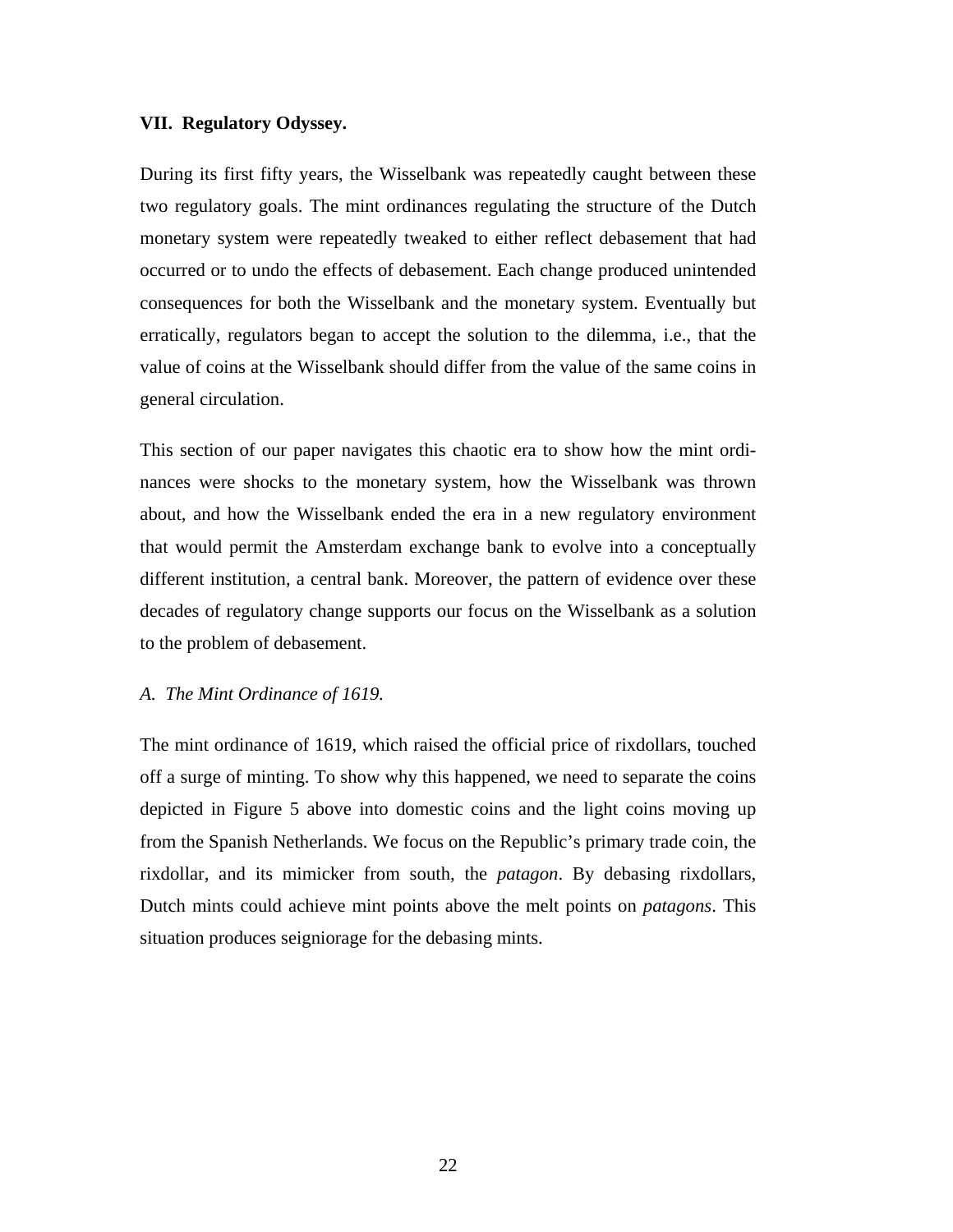Figure 6. Mint Points for the Rixdollar, the Debased Rixdollar and the Patagon, 1619-1621.



Source: See text.

 $\overline{a}$ 

There is some indirect evidence that this is what actually happened. Figure 7 shows the amount of silver the minted as lioncrowns and rixdollars.<sup>33</sup> For later reference, the dates of major mint ordinances are superimposed. The measure of mint output is incomplete in that it only covers five provincial mints and has periods of missing observations.<sup>34</sup> The mints are Dordrecht in Holland; Hoorn, Enkhuizen and Medemblik in West-Friesland; Middelburg in Zeeland; Utrecht; and Harderwijk in Gelderland. The series are also lumpy, in that a mint's production total could encompass many years, so although all production levels have been converted into a per-day basis, the same value can run over many years. Lioncrown production spikes in 1617 as the 1615 ordinance value encouraged lioncrown production relative to rixdollars (see Section III, Minting and Melting

 $33$  The data are derived from Polak (1998b, 103-145). Mint periods of less than 60 days (of which there were 6) are excluded because they have insufficient denominators for reliable relative measures. If two observations included the same year, then the one with more days in that year was used.

<sup>&</sup>lt;sup>34</sup> This is also a somewhat biased sample, as unfortunately there are no data during this period for the municipal mints, which were on the whole less inclined to hold to the minting ordinances.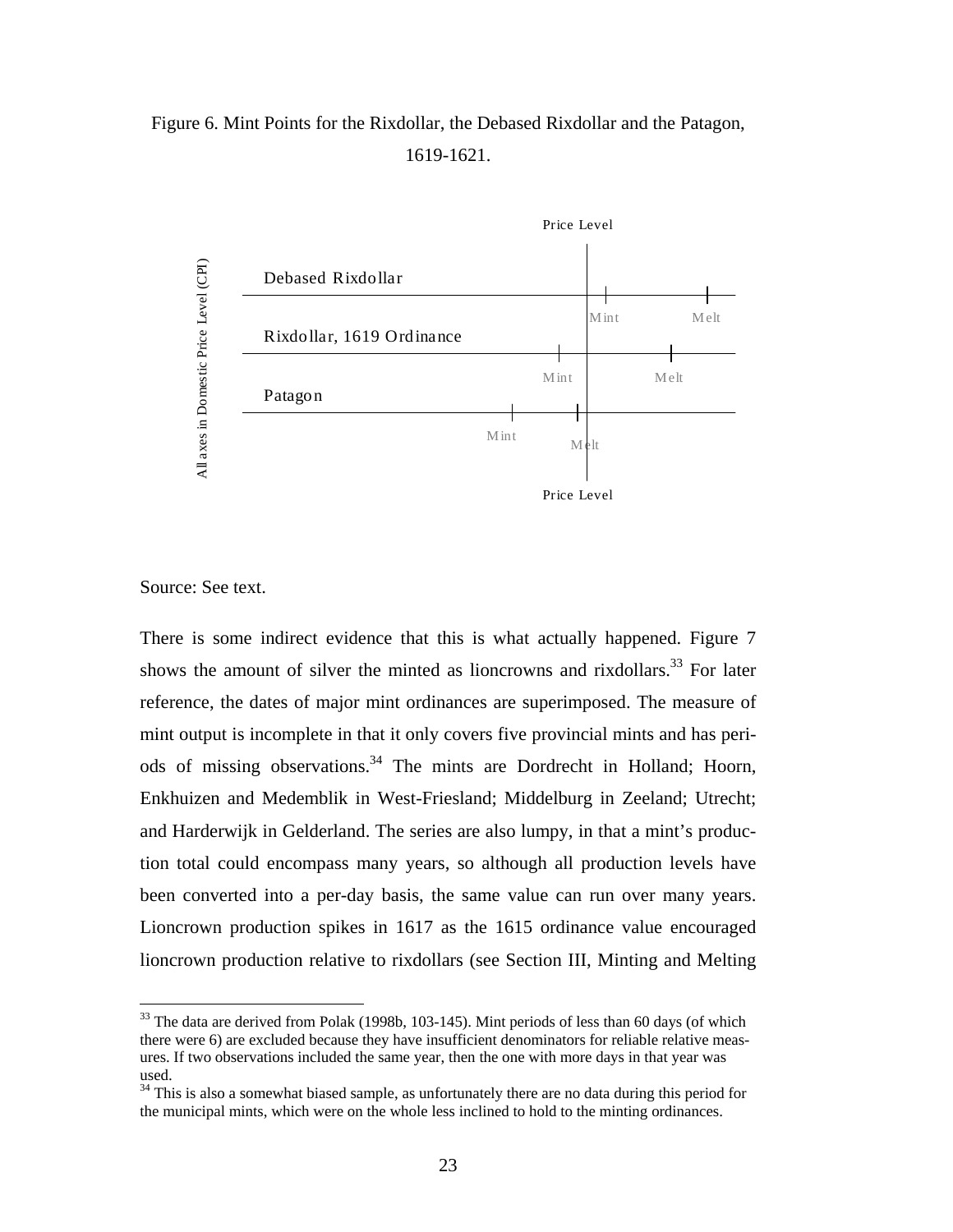above). The process was focused in Utrecht, the mint on the southern frontier with the Spanish Netherlands. The rise and fall of lioncrown minting in 1616-18 was evidently driven by a surge in Utrecht production of lioncrowns in 1616 and then Utrecht switching its high levels of production from lioncrowns to rixdollars as the next ordinance favored the minting of rixdollars.



Figure 7. Production of Heavy Silver Coins at Five Provincial Mints

Was the surge in minting driven by debasement? Figures 8 and 9 plot the amount of seigniorage that would have been earned by the five mints if they had produced full weight lioncrowns (Figure 8) and rixdollars (Figure 9). The figures also chart the penalties the mints were assessed for producing debased coin. These penalties were assessed by Republic mint officials in an effort to maintain the quality of the coinage. Interestingly, the penalties themselves were due from a mint's master to the owner of the mint, i.e., the province. In other words, monitoring and assessment of penalties by the national government created an incentive for provinces to condone debasement. We cannot speak to what other economic relationships ex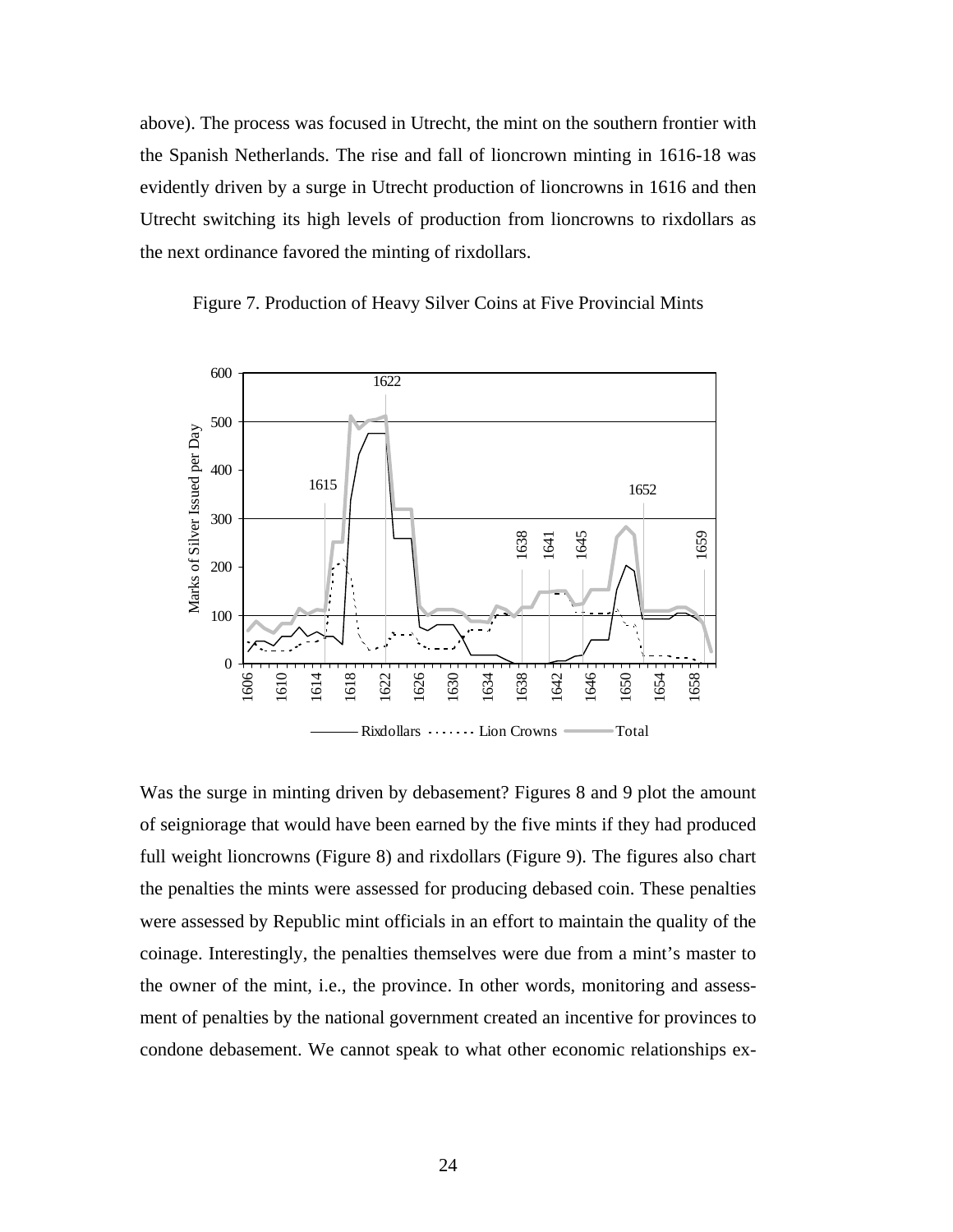isted between mint masters and their provinces, but the potential for mutual gain through debasement is obvious.



Figure 8. Lioncrown Seigniorage and Penalties, in Florins per Day.

Figure 9. Rixdollar Seigniorage and Penalties, in Florin per Day.

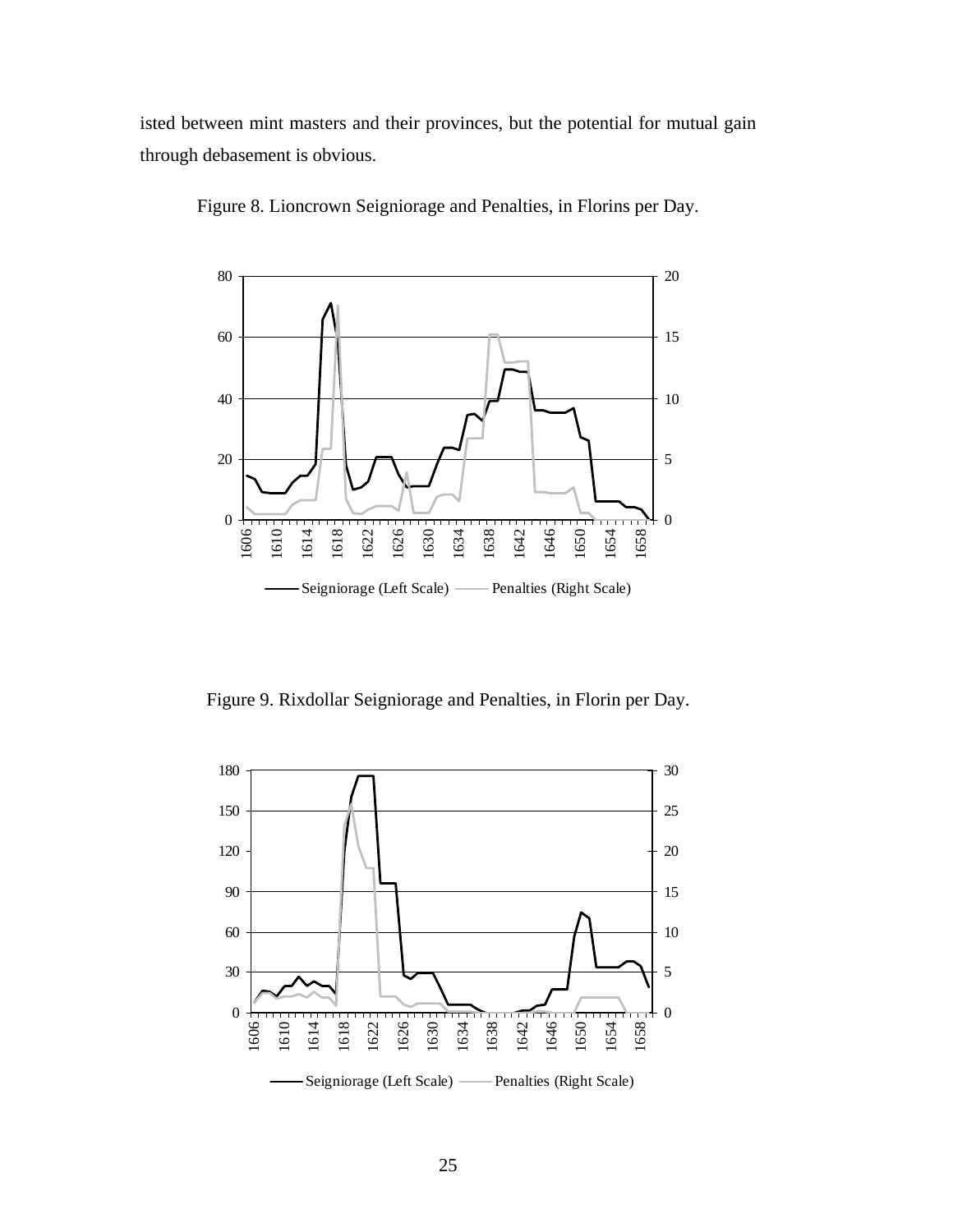For both coins, the relationship between demand for a coin (legitimate seigniorage) and penalties for debasement is striking. Again, the seigniorage values are for (hypothetical) full-weight coins, so the amount of additional seigniorage from coins being below tolerance is not known. Of course, the five mints varied in both the amount of minting they engaged in and the amount of debasement they were penalized for. Figure 10 plots the seigniorage and penalties for debasement by mint for the year 1620, the peak of rixdollar production. Again, demand for a mint's business is positively related to its readiness to debase.





Source: Polak 1998b, 103-68.

What did the surge in debasement mean for the Amsterdam Wisselbank? It appears to have promoted deposits despite the revaluation of coins in 1615 and 1619. Figure 11 shows that deposits at the Wisselbank grew rapidly in 1617 and 1618 when debasement of the Wisselbank's primary silver coins, rixdollars and lioncrowns, peaked. Available evidence also suggests that the number of accounts held at the Wisselbank also grew over this time period; Van Dillen (1964b, 406) puts the number of accounts at 708 in 1611 and 1202 in 1620. As debasement continued in the following years, so did the growth in Wisselbank deposits.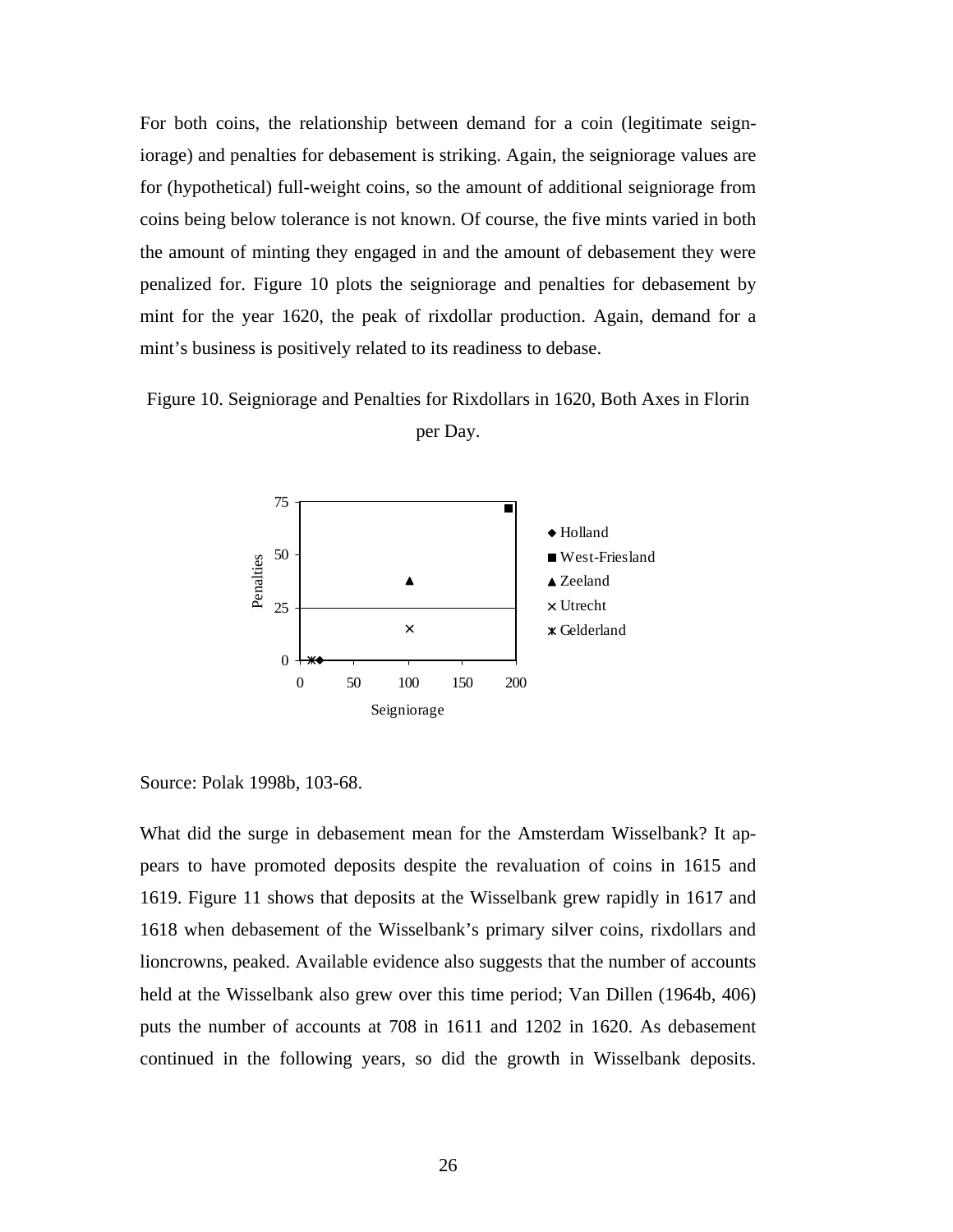Unlike the other mints, Holland abstained from debasement, so coin minted for the Wisselbank maintained content.



Figure 11. Wisselbank Deposits and Debasement

Source: Wisselbank deposits from van Dillen 1934, 117; penalties derived from Polak 1998b, 103-149.

Finally, we should stress that Figure 11 does not include debasement from other sources, for example, small silver coins from municipal mints, *patagons* from the southern Netherlands, etc., so ours is very incomplete measure of overall debasement. For example, the start of the Thirty Years' War in Central Europe in 1618 lead to five years of severe debasement and inflation throughout the German states (Sargent and Velde 2002: 257-60). Rixdollars and lioncrowns, however, were the basic coins of the Wisselbank, so their debasement elsewhere was a direct threat to the creditors that used the Wisselbank.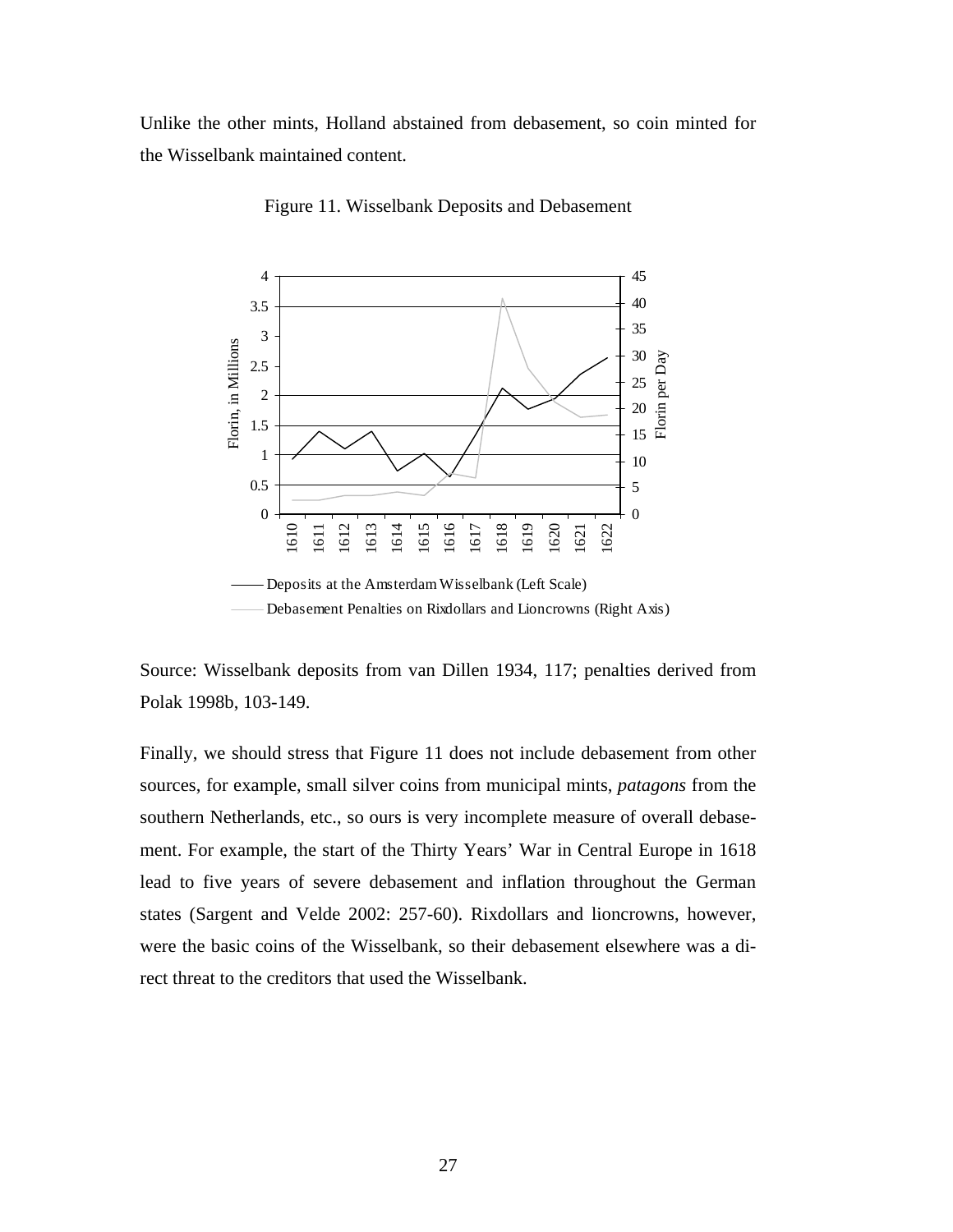# *B. The Mint Ordinance of 1622.*

In 1622, the Dutch Republic changed its regulatory approach. Instead of increasing the official price of rixdollar and lioncrown coins, it instead created a legal value for the *patagons* "invading" from the southern Netherlands. The mint ordinance created a fixed legal exchange rate between the insurgent *patagons* and the Republic's system of coins. The 1622 ordinance set a legal value for the *patagon* at 2.35 florins, and it rolled the rixdollar back to 2.5 florins, so the rixdollar-to*patagon* ratio became 1.064 (van Dillen 1964a, 356).<sup>35</sup> The market values of the coins, however, were close to 2.6 florins for rixdollars and 2.5 florins for *patagons*, so the market's ratio was 1.04 (van Dillen 1964a, 355-6). This corresponds with the finding that southern coins had, "silver contents 4 percent lower than those of comparable Dutch coins (de Vries and van der Woude 1997, 83). In short, official prices overvalued rixdollars relative to *patagons*, and Figure 12 draws the situation.

Figure 12. Mint Points for the Rixdollar, Lioncrown and *Patagon*, 1622-1638.



Source: See text.

<sup>&</sup>lt;sup>35</sup> Holland had increased rixdollars to 2.6 florins the previous year.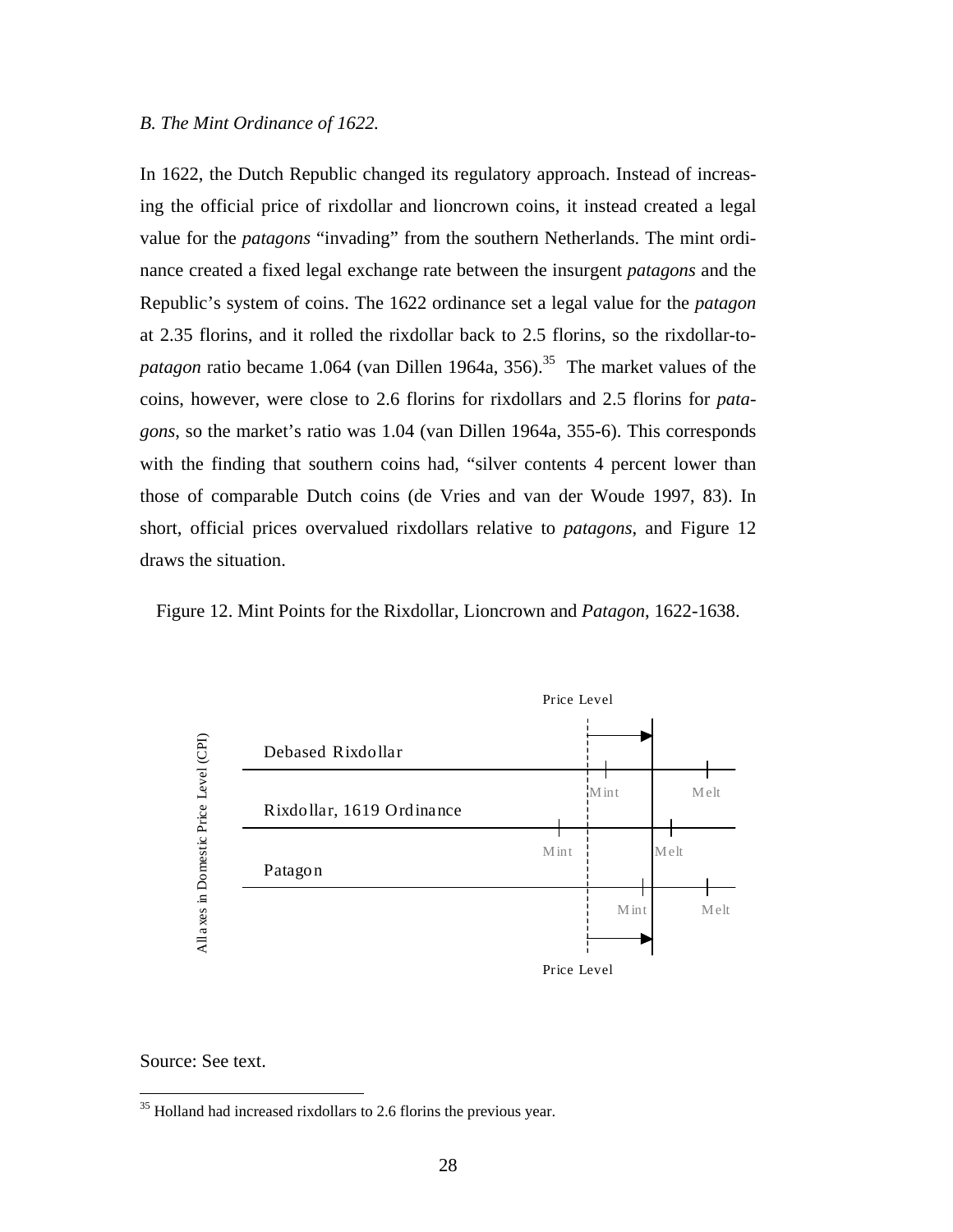One result was that people lacked an incentive to bring *patagons* to the Wisselbank or to the mints, so the minting of Dutch rixdollars declined precipitously.<sup>36</sup> Our characterization of the 1622 ordinance is that it shifted the Patagon rightwards, so that the incentive to mint rixdollars ended as domestic prices rose. Returning to Figure 9, the amount of rixdollars produced by the five mints returned to pre-1616 levels under the new ordinance.

At the same time, the ordinance increased incentives to import *patagons* into the Dutch Republic. The first half of the seventeenth century witnessed a surge in mint production in the southern Netherlands, and, from 1613 through 1656, the value of average annual mint output for the southern Netherlands was 4.2 million florin (de Vries and van der Woude 1997, 86). In contrast, the combined rixdollar and lioncrown production for these five mints only produces a rough estimate of 1.6 million florins.<sup>37</sup> While much of the southern coinage was then exported by the Dutch Republic to the Baltic, Levant and Asia, what remained, "became the dominant circulating currency" in the Republic (de Vries and van der Woude 1997, 83).

At an aggregate level, the inflow of light coin promoted inflation. Figure 13 plots both the level of combined rixdollar-lioncrown minting and a consumer price index (CPI). The price level situation is not a simple money supply story, for the Dutch Republic and Spain resumed war in 1621; however, the Mint Ordinance of 1622 also marked the beginning of a period of renewed fiscal, and hence, inflationary pressures.<sup>38</sup>

<sup>&</sup>lt;sup>36</sup> With the renewal of war with Spain in 1621, the loss of seigniorage from the decline in minting was particularly counterproductive for the Republic. 1621 begins an era of rapidly increasing longterm borrowing (Fritschy 2003: 66).

 $37$  Using a per-day output of 191 marks at 23.5 florin per mark.

<sup>&</sup>lt;sup>38</sup> In 1621, military expenditures "immediately doubled, exceeding 20 million per year in the mid-1630s (de Vries and van der Woude 1997, 100)."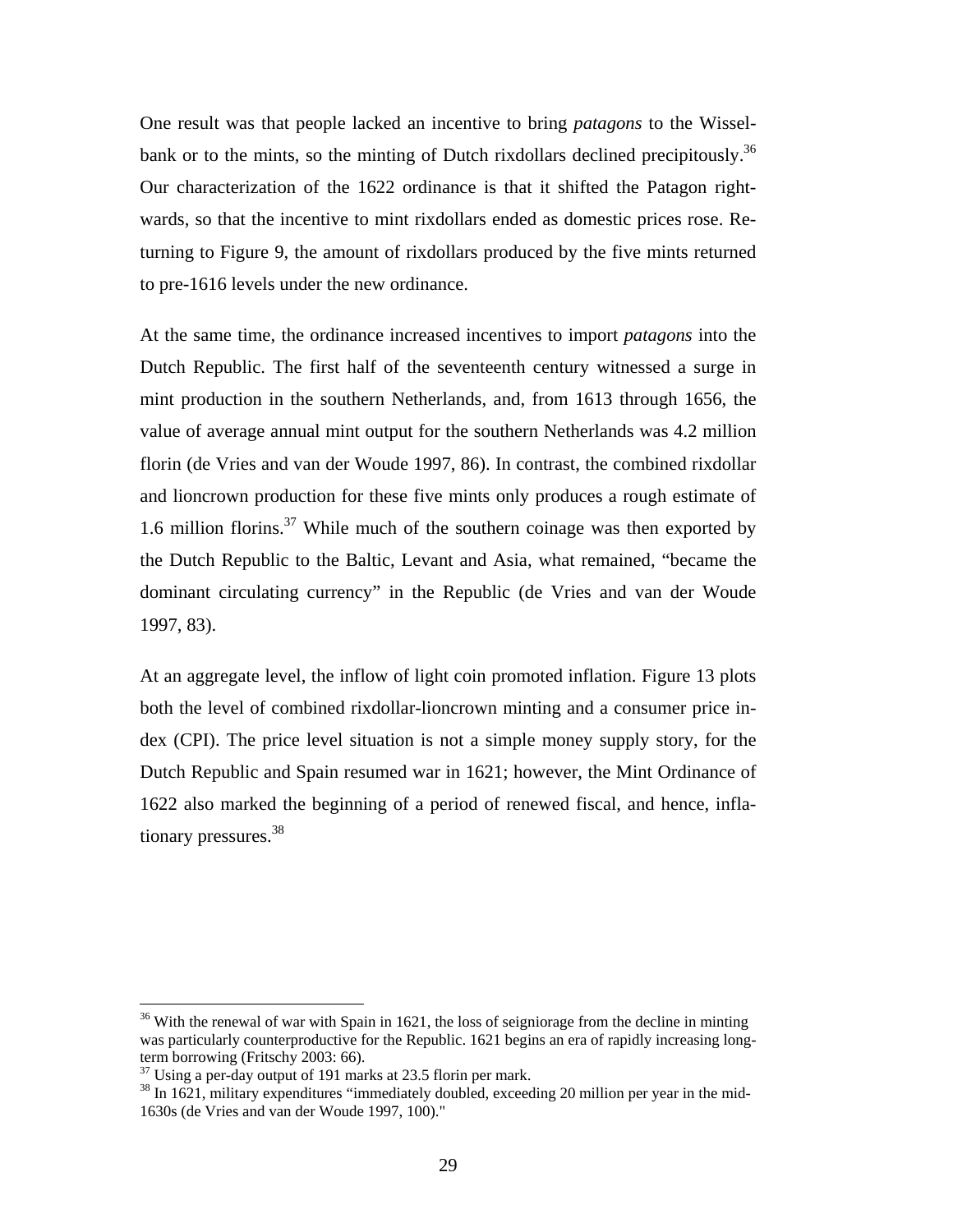

Silver Coin Production  $\rightarrow$  CPI

Figure 13. Dutch CPI and Production of Heavy Silver Coin.

Source: Mint numbers from Polak (1998b); prices from van Zanden (2004)

Was the Wisselbank able to protect creditors in this era? We answer "yes but only partially," for the Wisselbank was able to limit declines in the external value of its deposits during an era of substantial domestic inflation. Table 1 contrasts changes in the exchange value of the florin, relative to the English pound, with changes in the Dutch domestic price level. Because the exchange rates are in averages for five-year periods, the other values have also been calculated as changes between five-year averages. The inflation from the early 1620s to the early 1630s corresponds with a much smaller decreases in the florin. At the same time Wisselbank deposits continued to grow rapidly. We take this as evidence that the Wisselbank succeeded in protecting bills of exchange in Amsterdam, yet the exchange bank could not fully control the aggregate price level.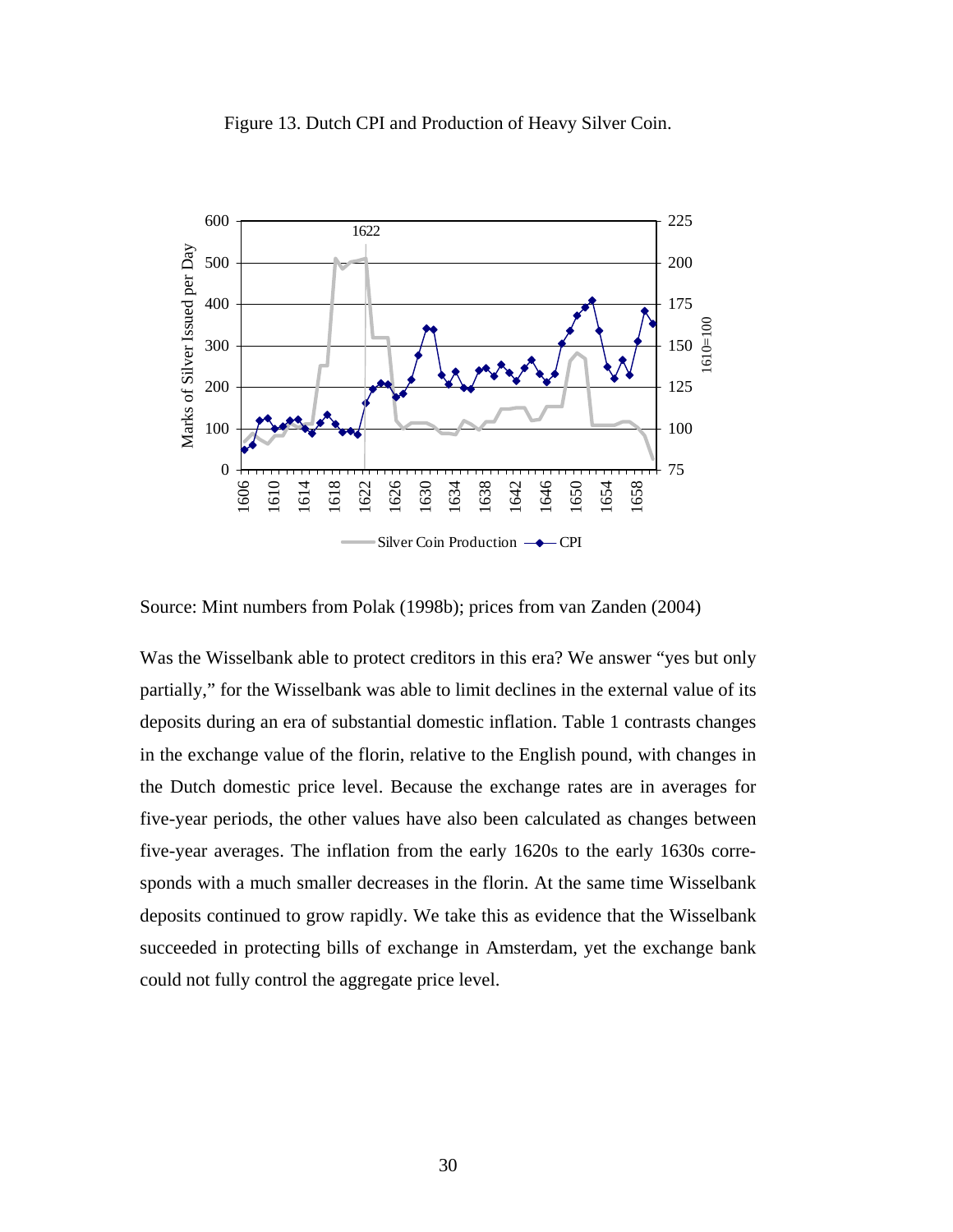|                    | Change in Florin's   | Change in Wissel- |               |
|--------------------|----------------------|-------------------|---------------|
|                    | <b>Exchange Rate</b> | Change in CPI     | bank Deposits |
| 1606-10 to 1611-15 | $-1\%$               | 2%                |               |
| 1611-15 to 1616-20 | $+1\%$               | 0%                | 40%           |
| 1616-20 to 1621-25 | $-2\%$               | 16%               | 52%           |
| 1621-25 to 1626-30 | $-1\%$               | 14%               | 51%           |
| 1626-30 to 1631-35 | $-2\%$               | 0%                | 10%           |
| 1631-35 to 1636-40 | $+1\%$               | $-2\%$            | 50%           |
| 1636-40 to 1641-45 | $-6%$                | 1%                | 31%           |
| 1641-45 to 1646-50 | 11%                  | 10%               | 13%           |
| 1646-50 to 1651-55 | $-4%$                | 5%                | $-8%$         |

#### Table 1. Changes in External and Internal Value of the Florin

Source: Exchange rates from McCusker (1978, 55); price changes derived from van Zanden (2004); and Wisselbank changes from van Dillen (1934, 117-8).

# *C. The Toleration of 1638 and the Crisis of 1641.*

By the late 1630s, *patagons* were circulating above their ordinance value. The production of rixdollars had dwindled to only Holland and Zeeland, for both provinces had exchange banks. Lioncrowns were being minted primarily in West-Friesland and Gelderland, but those two mints were also being assessed for debasement. In 1638, a new effort was made to reconcile ordinance prices with circulating reality, so the value of *patagons* was raised by temporary "toleration" by over 6 percent from 2.35 to 2.5 florin each—the same as the official value for rixdollars. Not only did the official premium on rixdollars disappear, but *patagons* were lighter than rixdollars, so rixdollars swung to become undervalued (van Dil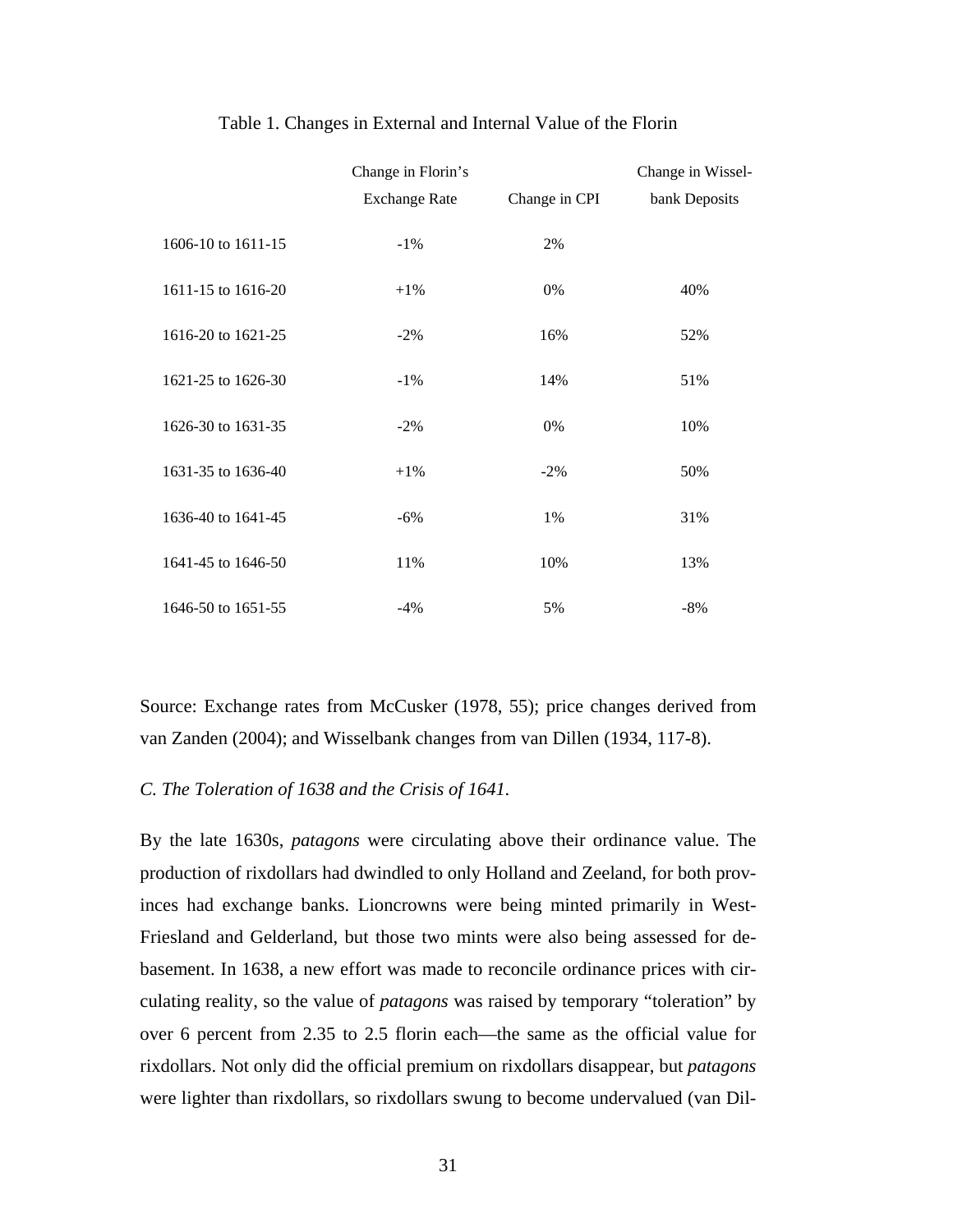len 1964a, 360). In terms of mint-melt points (Figure 14), the toleration of 1638 pushed *patagons* far to the right.

Price Level All axes in Domestic Price Level (CPI) All axes in Domestic Price Level (CPI) Rixdollar M int Melt Patagon M int Melt Price Level

Figure 14: Effects of the 1638 Toleration

Source: See text.

This created a strong incentive to withdraw heavy rixdollars from the Wisselbank. People complained that rixdollars were flowing out of the bank, not to finance trade, but to send to the mints in the southern Netherlands (van Dillen 1964a, 360). Production of rixdollars ceased (see Figure 9 above), and merchants complained that it was impossible to get good, heavy silver coins. In the process, "rixdollars and lioncrowns completely disappeared from circulation to be exclusively used as commercial coins for export (van Dillen 1934, 88).<sup>39</sup>

The Wisselbank apparently ran out of rixdollars sometime in 1640-41, so the Wisselbank violated its governing ordinances and began to give out *patagons* and ducatoons, another "light" southern Netherlands coin, for withdrawals.<sup>40</sup> This change was subsequently recognized by municipal ordinance in October 1641 (van Dillen 1964a, 361). The change removed the incentive behind the with-

<sup>&</sup>lt;sup>39</sup> Of course, coins exported to finance trade might easily reenter the Republic as patagons.

 $30$  In contrast, Rotterdam dealt with the shortage of heavy coin in 1639 by allowing English Merchant Adventurers (the primary debtors having bills payable there) to circumvent the Rotterdam exchange bank (van Dillen 1964a, 362).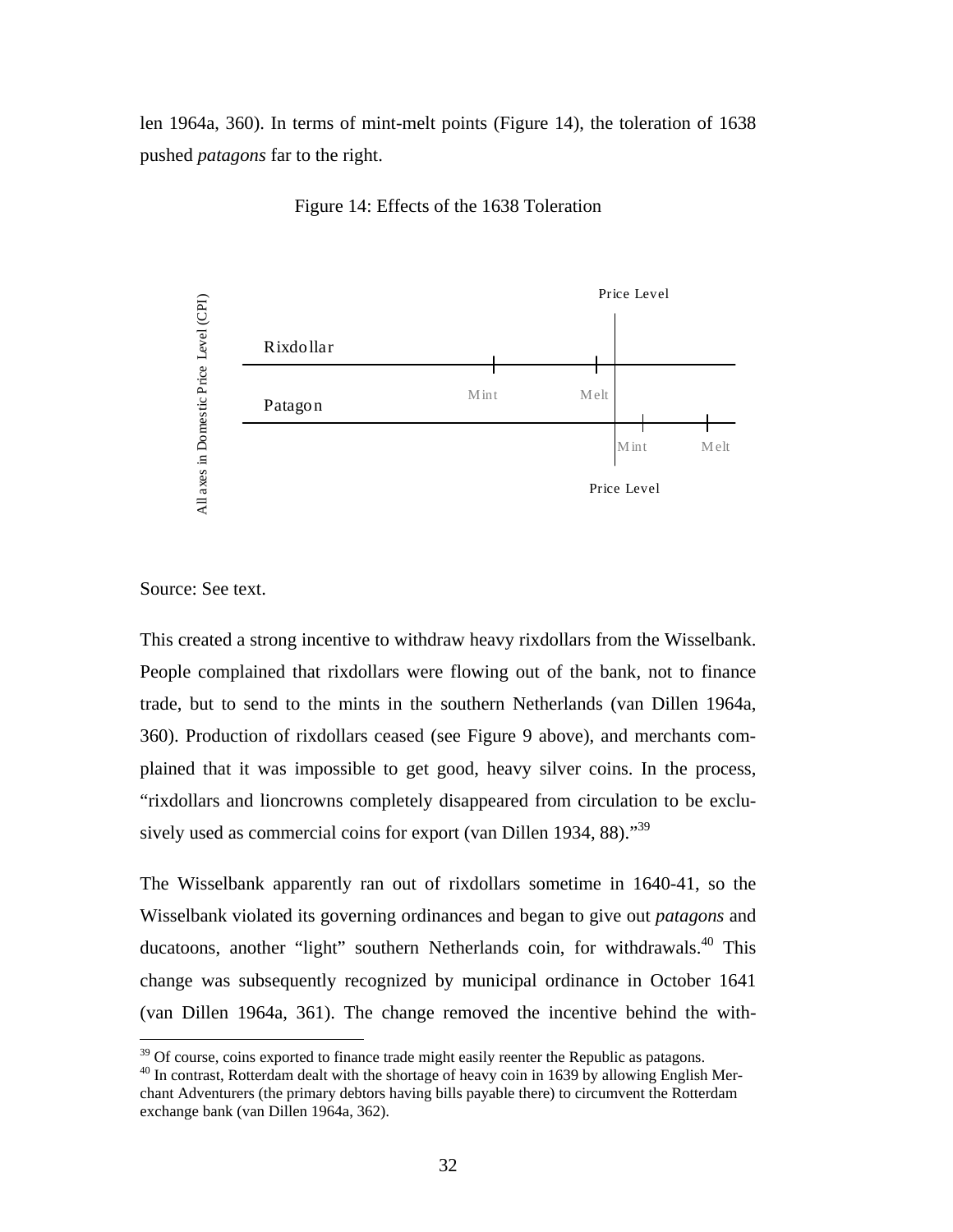drawal process, but it also marked a failure of the Wisselbank to defend creditors and the value of bills of exchange. Once Amsterdam had declared the southern coins to be bank money, the exchange banks in Middelburg and Rotterdam quickly followed (van Dillen 1964a, 361). In turn, the florin exchange rate dropped 6 percent from its average value in the late 1630s to the early 1640s (see Table 1). Deposits at the Wisselbank first surged by 44 percent from January 1638 to January 1640, then held steady for the year 1640, but then collapsed to below their 1638 levels. $41$ 

#### *D. The Agio and the Mint Ordinances of 1645.*

After the crisis of 1641, the Dutch Republic struggled with how to deal with the *patagons*, for they were now the standard circulating coin and the de facto standard for the Wisselbank. The process was chaotic, for regulators could not reconcile themselves to the same coin, the *patagon*, having a different value in the Wisselbank relative to outside the Wisselbank.

The regulatory mayhem began in March 1645, when the Republic passed a new mint ordinance that was a return the old 1622 system. The change was wrenching, for it meant that *patagons* were no longer legal money for withdrawal despite *patagons* having become the basis of the monetary system. Not surprisingly, Amsterdam merchants complained to the city, for the regulation threatened the liquidity of the Wisselbank.

Two months later, in May 1645, the city relented and empowered the Wisselbank to defy the mint ordinance and again issue *patagons* for withdrawals, but the withdrawal rate was set at 2.4 florin (van Dillen 1964a, 362). While this change did allow withdrawals, it would also created a 2 percent "haircut" for depositors, for *patagons* were valued at 2.35 florin when deposited. Perhaps the price differential was a concession the Wisselbank had to make to gain regulatory relief, but

1

 $41$  The five-year averages used in Table 1 miss this drop in 1641 because of a one-year surge in deposits in 1644.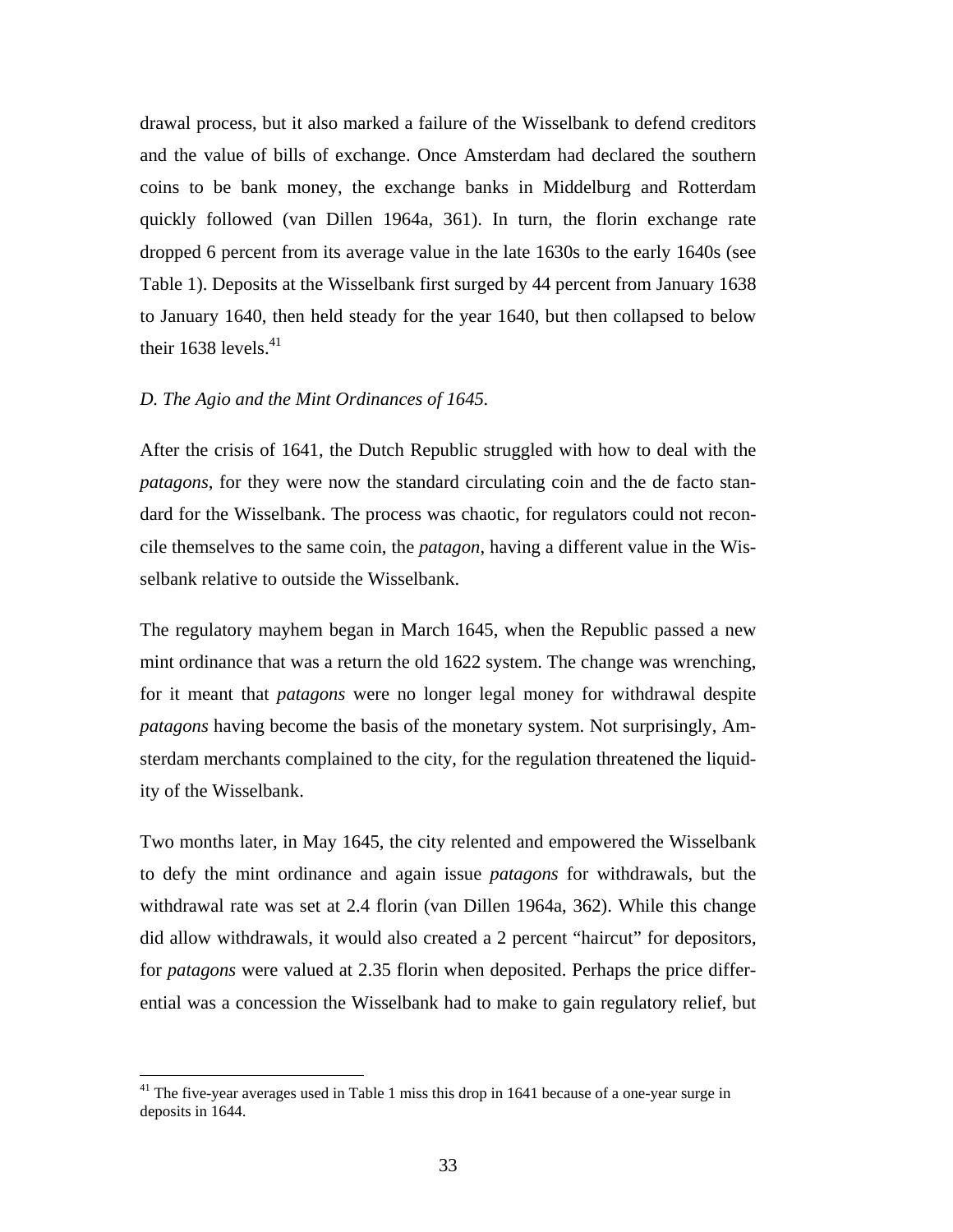it would have been another failure to protect depositors had not the Wisselbank sought a remedy.

The very next month, June 1645, the Wisselbank requested, and Amsterdam agreed, to raise the lawful value of *patagons* for deposit purposes, so deposit value equaled withdrawal value (van Dillen 1964a, 362). While the June rate adjustment protected new depositors, it did not help existing depositors. In August 1645, when the Wisselbank was again running out of heavy coins and expected to cover withdrawals in *patagons*, the exchange bank gained permission from the city to adjust the rate to reflect the lightness of the coin (van Dillen 1964a, 362). The adjustment was called the agio, and it meant that more *patagons* were given out than their ordinance value would dictate, so the intrinsic value of deposits was maintained.

Because the Wisselbank charged a small withdrawal fee, a market developed for buying and selling deposits on the Wisselbank. People had been contracting to avoid these fees from the opening of the Wisselbank, but now, for the first time since the decline of the rixdollar in 1622, the same coin was commonly on both sides of the exchange, so by the late 1640's the market deepened as a standard type of trade emerged. Buyers and sellers of Wisselbank funds against "current money" (that which circulated outside the bank) would meet every morning at the square in front of the Amsterdam Town Hall. Often these were cashiers, who had by now established themselves as intermediaries in Wisselbank funds (van Dillen 1964a, 366-7). The emergence of Wisselbank funds as a tradable commodity was a critical step in the evolution of the Wisselbank away from the medieval model of an exchange bank and towards something more closely resembling a central bank.<sup>42</sup>

The term "bank money" was already in use at this time, but initially this meant nothing more than "coin such as is kept at the Wisselbank." The only difference between a patagon in the bank (banco) and a patagon outside the bank (current)

 $42$  We believe this market to be the world's first "open market" in central bank funds.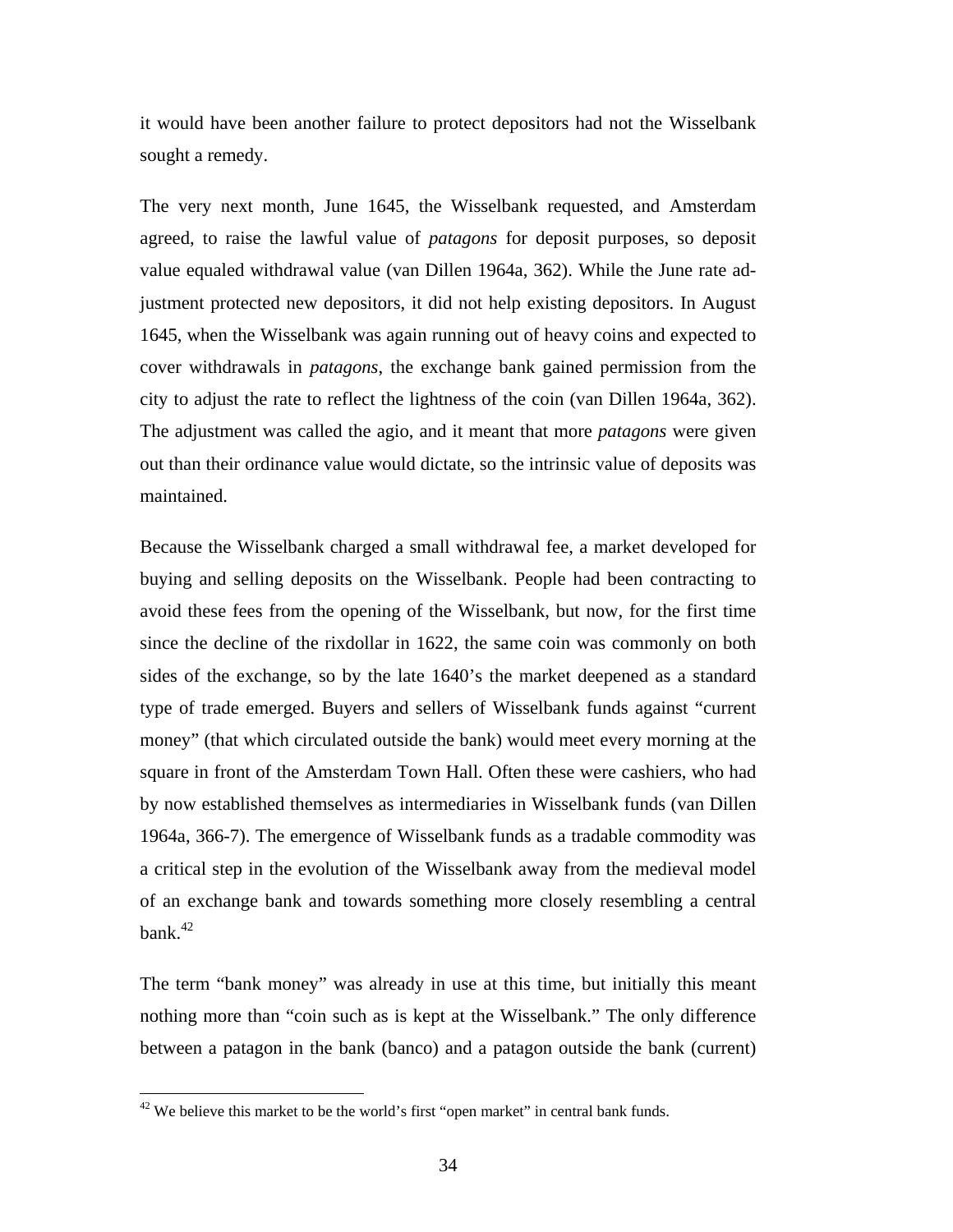was the fee and the difference in official prices. The exchange rate that developed was also called the agio, but it was a market swap rate (current coins for deposit balances) rather than the actual rate used by the Wisselbank to calculate the amount of coins delivered upon withdrawal of a deposit. Indeed, arbitrage meant that the actual withdrawal rate created an upper limit on the market agio. The agio was measured as the ratio of current florin over bank florin. For example, if *patagons* circulated at 2.5 florin, then the agio would be  $[1-(2.5/2.4)]*100 = 4.166$ , less a small amount for a share of the withdrawal fee.

|  |  |  |  | Table 2. The Agio (premium) on Wisselbank Deposits. |  |
|--|--|--|--|-----------------------------------------------------|--|
|--|--|--|--|-----------------------------------------------------|--|

Year

| (* Mint Ordinance) | Agio           |  |  |
|--------------------|----------------|--|--|
| 1645*              | $41/6 - 4.75%$ |  |  |
| 1646               | $0.75 - 2%$    |  |  |
| 1647               | 1.125 - 1.25%  |  |  |
| 1648               | $1.75 - 2\%$   |  |  |
| 1649               | 2.53%          |  |  |
| 1650               | 2.32%          |  |  |
| 1651               | 3.06%          |  |  |
| 1652*              | 3.38%          |  |  |
| $1653*$            | 1.94%          |  |  |
| 1654*              | 2.10%          |  |  |
| 1655               | 2.42%          |  |  |
| 1656               | 2.20%          |  |  |
| 1657               | 3.00%          |  |  |
| 1658               | No observation |  |  |

35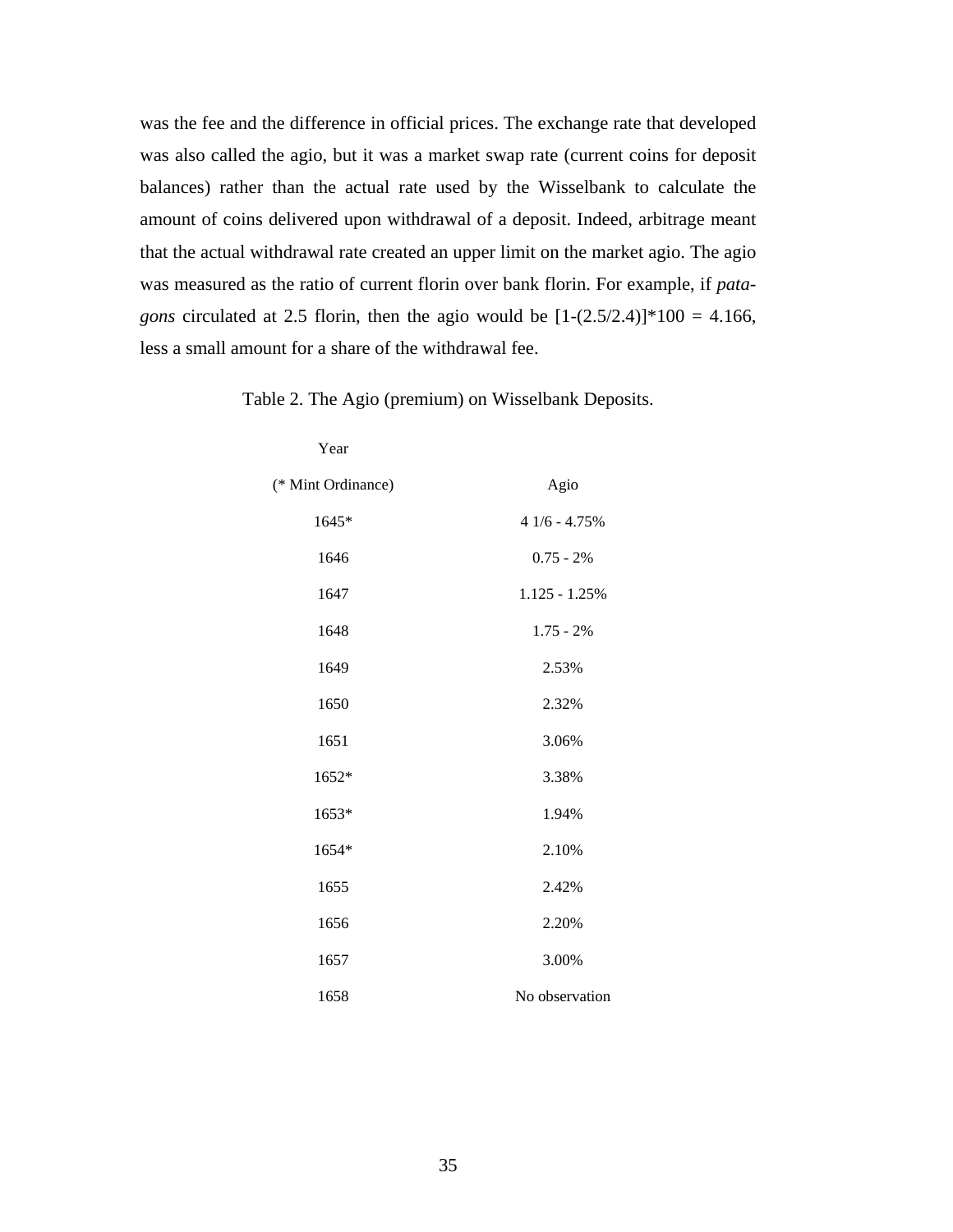Source: 1645-48 observations from van Dillen (1964a, 363); 1649-57 observations from McCusker (1978, 46).

The agio allows a direct measure of the current price of *patagons*, relative to the Wisselbank price, and Table 2 presents agio values from 1645 through 1657. Although unstable, the development of the agio was a crucial step in the protection of creditors, for the agio allowed systemic adjustment while keeping the metal value of Wisselbank deposits constant. Debasement of circulating coins could be met with a virtually simultaneous increase in the agio, so debtors gained no advantage. Similarly, authorities could adjust the legal price of circulating coins, via tolerations, without upsetting the Wisselbank. Part of the process was that Wisselbank customers were becoming comfortable with the distinction between bank prices and current prices, comfortable with an exchange rate between the two units of account, and comfortable with brokers and dealers managing the market between the two kinds of money.

# *E. Period of Transition, 1646-1658.*

The agio of 1645 brought a new dynamic to the Dutch monetary system. For example, 1646 brought two new trends that lasted until 1651-2: (1) the production of rixdollars suddenly recovered, and (2) the CPI began to increase. Back in 1619- 21, rixdollar production had surged while prices were steady. After 1622, prices surged while rixdollar production collapsed. Now, both were increasing, and the difference was that rixdollars were no longer part of the circulating monetary stock. Rixdollars were now only produced and used for export. The production reflects a boom in international trade between the end of Eighty Years War in 1648 and the First Anglo-Dutch war in 1652. Put another way, the mint-melt points for rixdollars used to describe earlier eras were no longer relevant.

What *was* relevant was the quality and quantity of coins circulating in, but not minted in, the Dutch Republic. We have no direct measure of either, but we do have the agio. The initial agio of 1645 disappears by 1646 (see Table 2). That dramatic change suggests that the Wisselbank stopped offering to supplement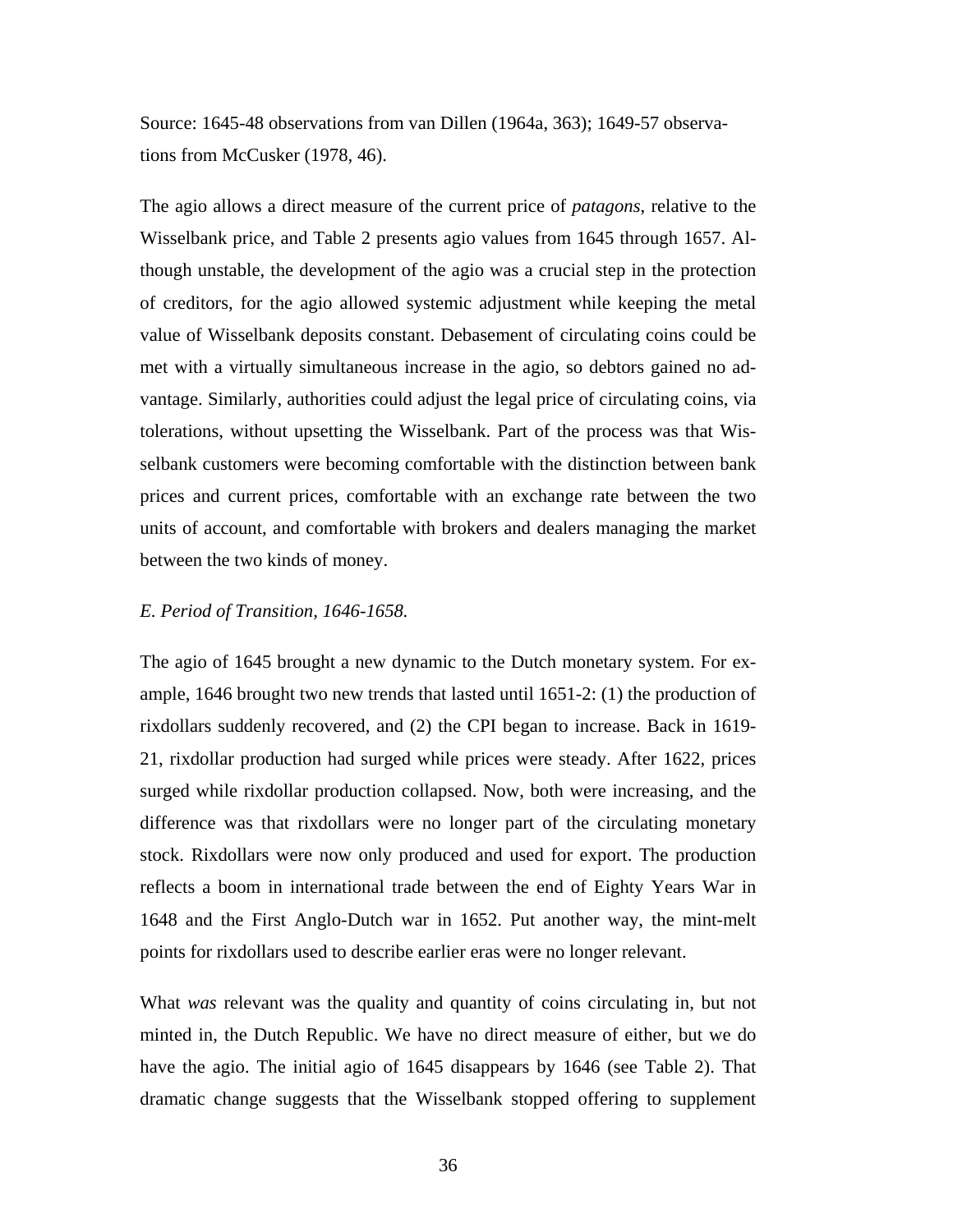withdrawals and that *patagons* were circulating at around 2.45 florin. The rise in the agio from 1646 through 1652 suggests that *patagons* were rising in current price towards 2.5 florin, so it took ever slightly more of them to purchase a deposit at the Wisselbank. The increase in domestic prices over the same period, however, was far more dramatic. If the agio tells us that if the florin value of *patagons* was not surging, then quantity of them in circulation was. Debasement may have contributed to the influx of *patagons*, but it would not have been the primary story. Instead, during this period "real-side" effects likely took precedence over monetary adjustments. The Dutch economy expanded strongly following the 1648 Treaty of Westphalia, which ended war with Spain. Prices rose with the recovery and *patagons* streamed in to finance the resumption of trade with the South, and the growth of the economy more generally.

During this same era, deposit levels at the Wisselbank stopped growing. Figure 15 plots annual deposit levels, and, despite one-year peaks in 1645 and 1650, a slowing of the Wisselbank's growth is evident. Instead of viewing this as a sign of the Wisselbank failing, however, we view this as a sign that the campaign against debasement was succeeding, for less debasement reduced demand for Wisselbank balances. While we have no measure for the amount of debasement occurring over all the relevant mints, Figure 7, above, does show a decline in the debasement of lioncrown coins by the provincial mints in this era. Moreover, the surge in rixdollar production around 1650 was apparently accompanied by little debasement (Polak 1998b, 103-49).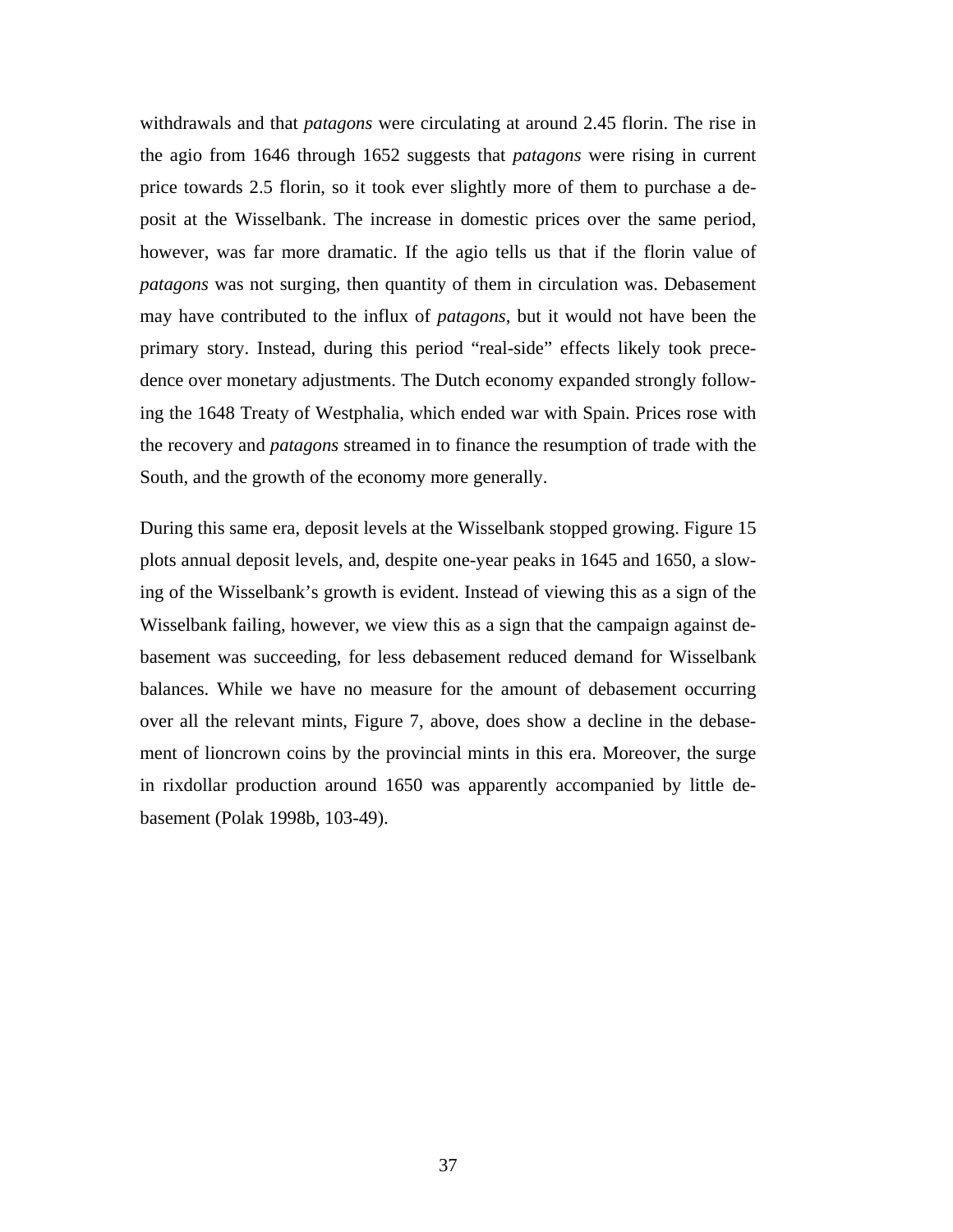#### Figure 15. Deposits at the Amsterdam Wisselbank



Source: van Dillen 1934, 117-9.

 $\overline{a}$ 

A number of factors were coming together to discourage Dutch debasement at mid-century. The development of the agio meant the successful protection of creditors and reduced incentives to debase. The 1645 mint ordinance reduced the number of coins holding official valuations, so fewer types of coins could be used to short-change creditors. The end of the Eighty Years' War in 1648 reduced government demand for seigniorage. Finally, rixdollars were now viewed as an export coin, so the surge in production suggests a recovery in international trade.<sup>43</sup>

Authorities eventually responded to this situation by adjusting their lawful price in 1652 and 1653 (van Dillen 1964a, 364). The adjustments, called tolerations, did

<sup>&</sup>lt;sup>43</sup> Here we would be remiss not to mention the role of the "financial revolution" in the Dutch Republic. Effectively, this meant that war expenditures were financed through funded, long-term debt that bore relatively low interest rates (see 't Hart 1997). Debt levels (temporarily) stabilized following the cessation of hostilities in 1648. The Wisselbank was not directly impacted by these developments, since it was not concerned with the management of public debt, but it did ultimately benefit through the lessening of the provinces' incentives to debase.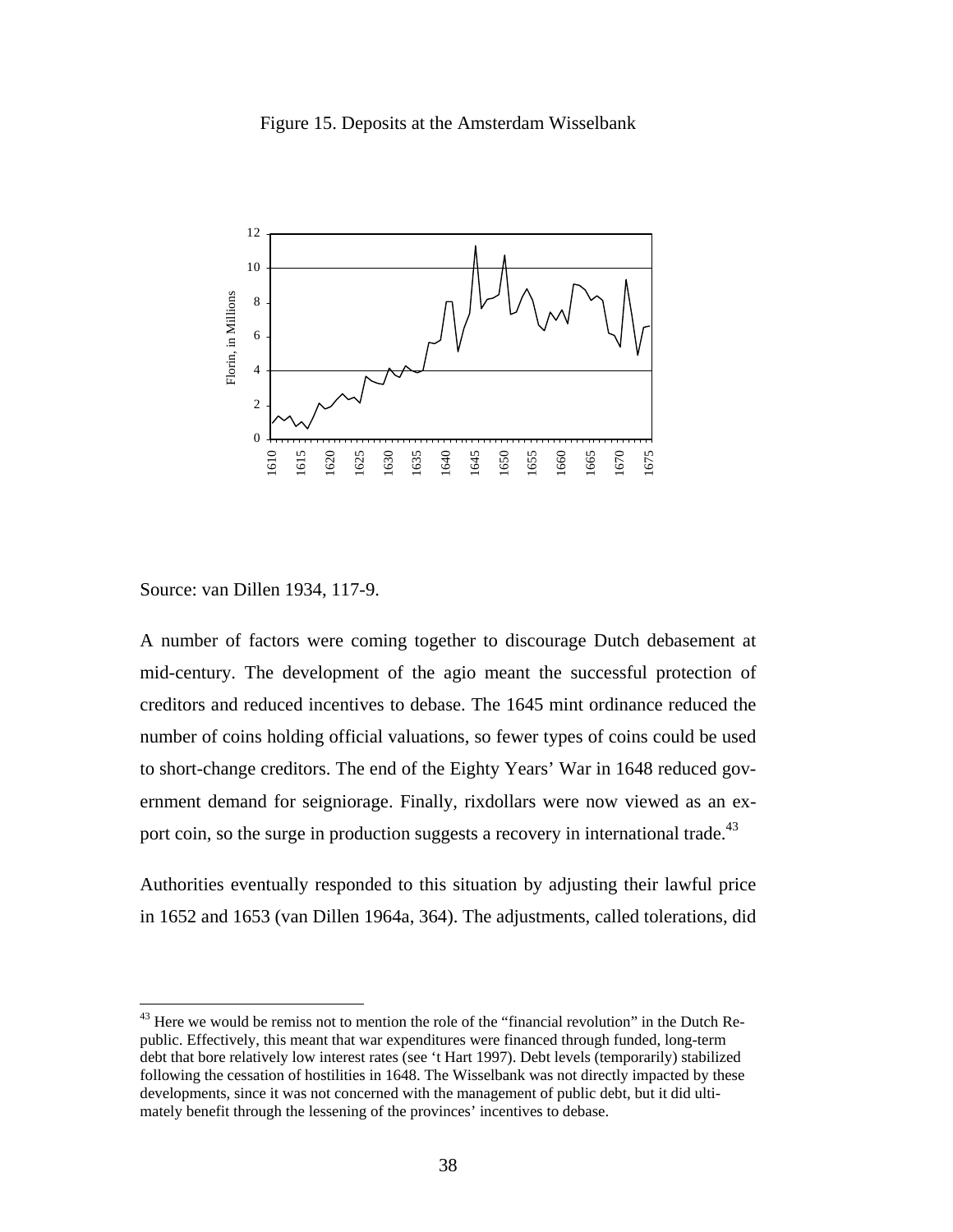not apply to the Wisselbank, so the same coin, the patagon, was lawfully valued at 2.4 florin at the exchange bank but at a higher price in circulation.

Still, government authorities were not happy with the *patagons* and the agio, and van Dillen suggests that a spurt of ordinance tinkering occurred in the 1650s. The 1645 mint ordinance was renewed in 1652 and 1653, but tolerances for circulation coins were added. A mint ordinance of 1654 complains that the agio was high and uncertain. It was high because, as a moneychanger, the Wisselbank was only to charge a modest withdrawal fee, typically less than 0.5 percent. After 1645, the agio was greater than this, and it increased from 1646 to 1652. The agio was uncertain because it was a market price. In response, the Mint Ordinance of November 1654 increased the Wisselbank price of a patagon to 2.45 florin while the lawful circulating price was 2.5 (van Dillen 1964a, 364). This created another "haircut" for depositors, for there is no mention of a special withdrawal agio to compensate depositors. Less than two years later, the 1654 ordinance was revoked. The Amsterdam city council felt that the coins of the Wisselbank had fallen into "decadence." To improve the situation, the value of *patagons* was reduced back to 2.4 florin and the withdrawal fee was set at 1/8 percent. All this is based on obscure references found by van Dillen, but the overall picture suggests that authorities just did not know what to do with the agio.

# *F. The Mint Ordinance of 1659.*

The strangeness of the Dutch monetary situation derived from a monetary base built on foreign coin. The Republic was not receiving seigniorage from these coins, nor was it in control of their quality. Similarly, the Wisselbank was expected to defend the quality of coins available to depositors, but it could not mint high-quality versions of the coins used for withdrawal. To undo the situation, the Republic introduced new coins in 1659 that mimicked the coins from the southern Netherlands. The silver *dukaat* and the silver *rijder* were made slightly lighter than their respective southern substitutes, the *patagon* and the *dukaton*. The new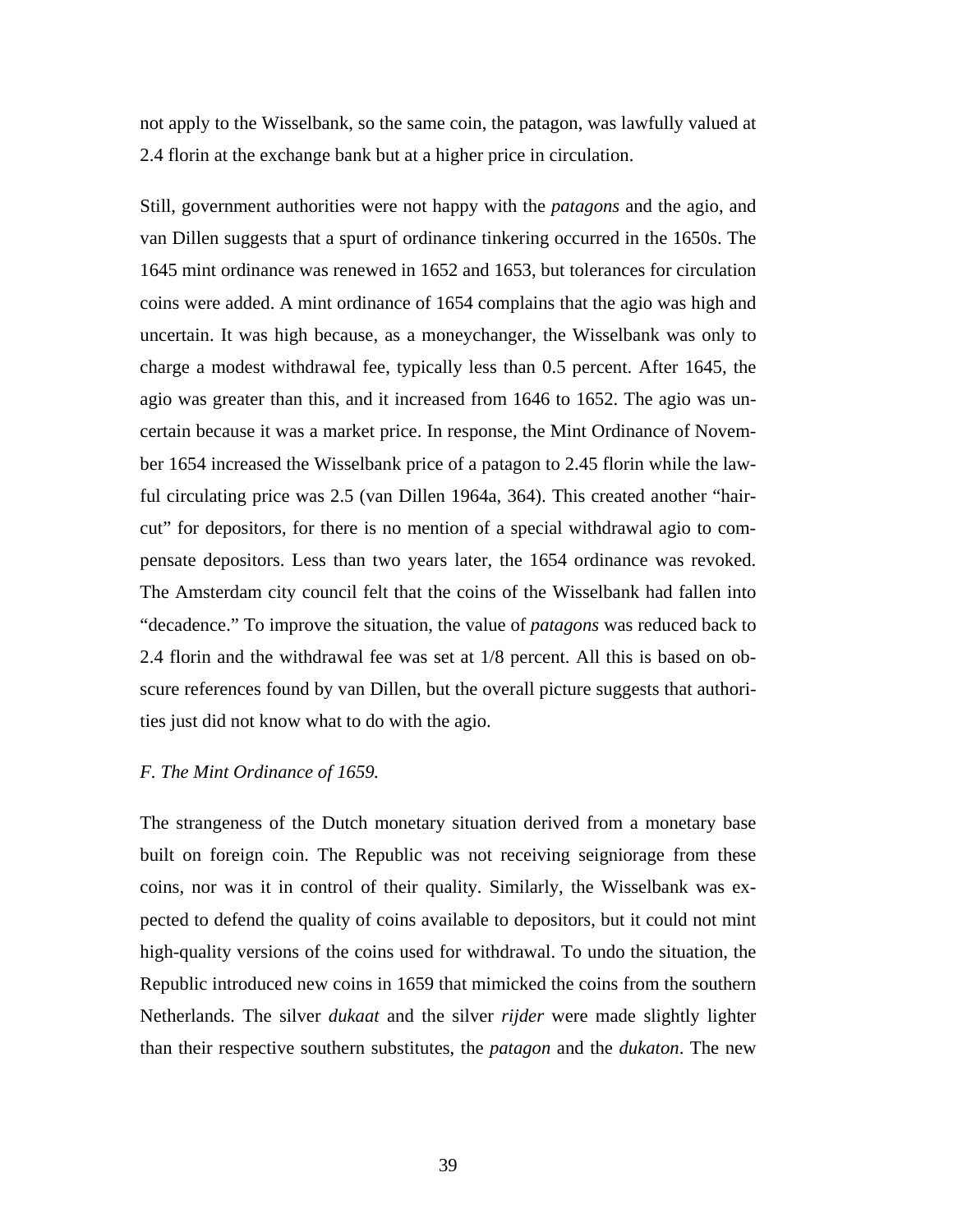coins quickly replaced the old coins, and the change ushered in an era of stable  $\text{coinage.}^{44}$ 

To facilitate acceptance of the new coins, the existing pricing system was maintained, so a silver *dukaat* was officially made worth 2.4 florin at the Wisselbank and 2.5 florin as current money outside of the exchange bank. The distinction between the banco unit of account and current unit of account was codified at the national level, to the double pricing that had begun 15 years earlier was recognized and made a permanent part of the system. Another aspect of how the 1659 ordinance minimized disruption of the monetary system was that the new silver *dukaat* came to be called the *rixdollar* in everyday use. The old rixdollar came to be called the bank rixdollar. Similarly, the new *rijder* was called the *ducaton* in usage.

# *G. Summary*.

 $\overline{a}$ 

To summarize this long section, from the 1610's to the 1650's, the Amsterdam Wisselbank was buffeted by a series of mint ordinances, for the exchange bank was caught in offsetting policy goals. Policy makers desired to stabilize both coin content and coin values. Unfortunately, each new fixed-price regime created unstable dynamics, and some directly undermined the Wisselbank's ability to protect creditors.

Ironically, the road to stability was to embrace flexible coin prices. This was managed by allowing a floating exchange rate, called the agio, to exist between deposits at the Wisselbank and money circulating outside the exchange bank. Official recognition of the agio, however, occurred only at the end of a bewildering chain of regulatory missteps. By 1659, just getting the Dutch Republic to again use its own coins was a greater concern than the cognitive dissonance of a coin

 $44$ Complete victory remained elusive. A rise in the price of silver during the second Anglo-Dutch war (1665-1667) and during subsequent hostilities severely cut into the business of the mints. This resulted in a wave of marginal debasement by mints outside of Holland and a slight depreciation in the value of current money (Korthals Altes 2001, 54-59). The value of Wisselbank money was unaffected, however. A fully stable national coinage was finally achieved after passage of the mint ordinances of 1691 and 1694 (de Vries and van der Woude 1997, 83).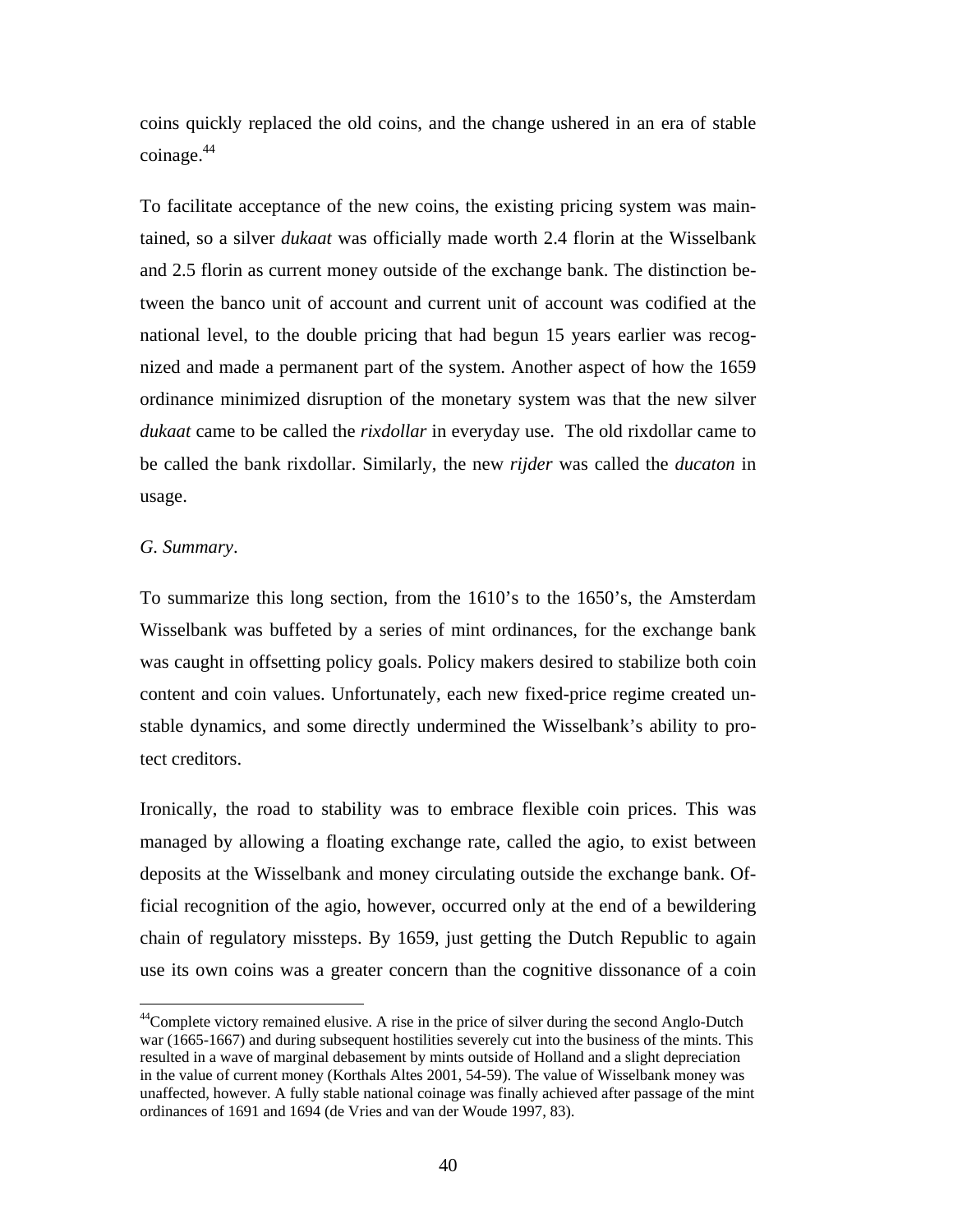having two prices. Once the new set of Dutch coins was well established, the dual pricing structure of the agio was an accepted and, we assert, a beneficial part of the monetary system. Superficially the agio on bank money resembled the historically common "overvaluation" (*stygeringhe*) of heavy coin. But the key difference was that the unit of account for commercial transactions was unambiguously tied to the essentially non-circulating heavy coin in the vault of the Wisselbank.

#### *VII. Genesis of a Central Bank.*

From its inception the Wisselbank carried out one of the key functions of modern central banks, the operation of a "real-time gross settlement system," i.e., a giro or book-entry payment system that allowed for efficient settlement of the high volume of commercial transactions flowing through Amsterdam (Neal 2000, 121-2). Total balances at the Wisselbank were relatively modest, always less than 20 million florin in the late seventeenth century, and less than 30 million in the eighteenth (van Dillen 1934, 117-123). By way of comparison, de Vries and van der Woude (1997, 90) estimate the total money (coin) stock of the Republic at 120 million florin in 1690 and 200 million a century later.

The low levels of Wisselbank deposits no doubt understate their importance to the Dutch economy, however, as the velocity of transactions in Wisselbank balances was probably quite high. Writing in 1766, Jacques Accarias de Sérionne (cited in Braudel 1984, 240) put the daily value of Wisselbank transactions at ten to twelve million florins per day. Given a mid-eighteenth century national income of around 250 million florin (de Vries and van der Woude 1997, 702), this would in turn imply that the Wisselbank "turned over" transactions equal to the annual value of the Republic's GDP within a space of less than six weeks. This pace is not quite as frenetic as that of modern large-value payment systems, which routinely turn over their host countries' annual GDP within a week or less (Committee on Payment and Settlement Systems 2006). It is nonetheless an astonishingly high figure for an economy that has often been described as "pre-industrial."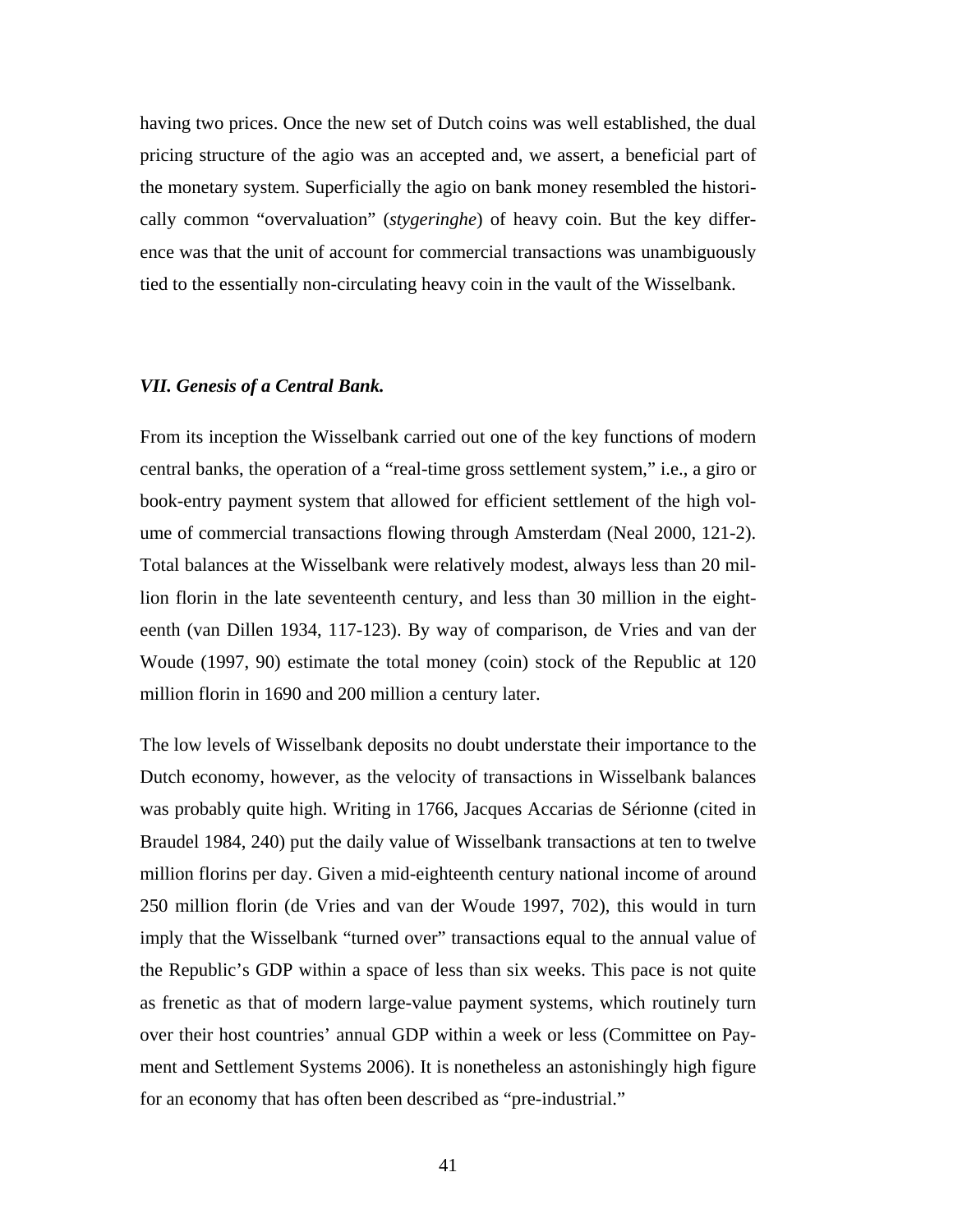The mint ordinance of 1659 set the stage for the Wisselbank to assume additional central-bank-like responsibilities. As guardian of a separate, privileged medium of exchange with its own unit of account, the Wisselbank was implicitly entrusted with a mission of maintaining price stability. This mission proved problematic as long as the value of Wisselbank deposits was rigidly bound to the value of the coins within its vault. The agio could and did fluctuate erratically with market conditions, and a sufficient drop in the agio could cause account holders to withdraw coin from the bank. The French invasion of 1672 saw an apparent negative agio (no precise figures are available) and a run on the Wisselbank ensued (van Dillen 1964a, 369-371; Korthals Altes 2001, 55). While the bank was able to withstand the run, ongoing fluctuations in the agio no doubt contributed to an appetite for institutional reform.

In 1683 a facility was created whereby Wisselbank account holders could "park" gold and heavy silver coins at the bank for a period of six months.<sup>45</sup> Anyone making use of this facility received a credit on the books of the bank as well as a receipt. When the six-month-period expired, the receipt holder could, in return for payment of a minuscule amount of interest, either renew the agreement or repurchase his coins. Coins not so reclaimed then fell to the bank (van Dillen 1964b, 394-395).46

The introduction of the "receipt" system transformed both Amsterdam financial markets and the Wisselbank itself. The receipts are recognizable to modern eyes as European call options on the deposited coin, or equivalently, put options on Wisselbank funds. The availability of these options, which were freely assignable, greatly improved the liquidity of the Amsterdam market in precious metals (van

<sup>&</sup>lt;sup>45</sup> Later on receipts were issued against uncoined precious metal and even current money (with a "haircut" reflecting the prevalent agio). Vault inventories reported in van Dillen (1925) suggest that the presence of this haircut discouraged the deposit of current money.<br><sup>46</sup> Van Dillen (1964b, 395) suggests that these transactions were not in fact loans but repurchase

agreements.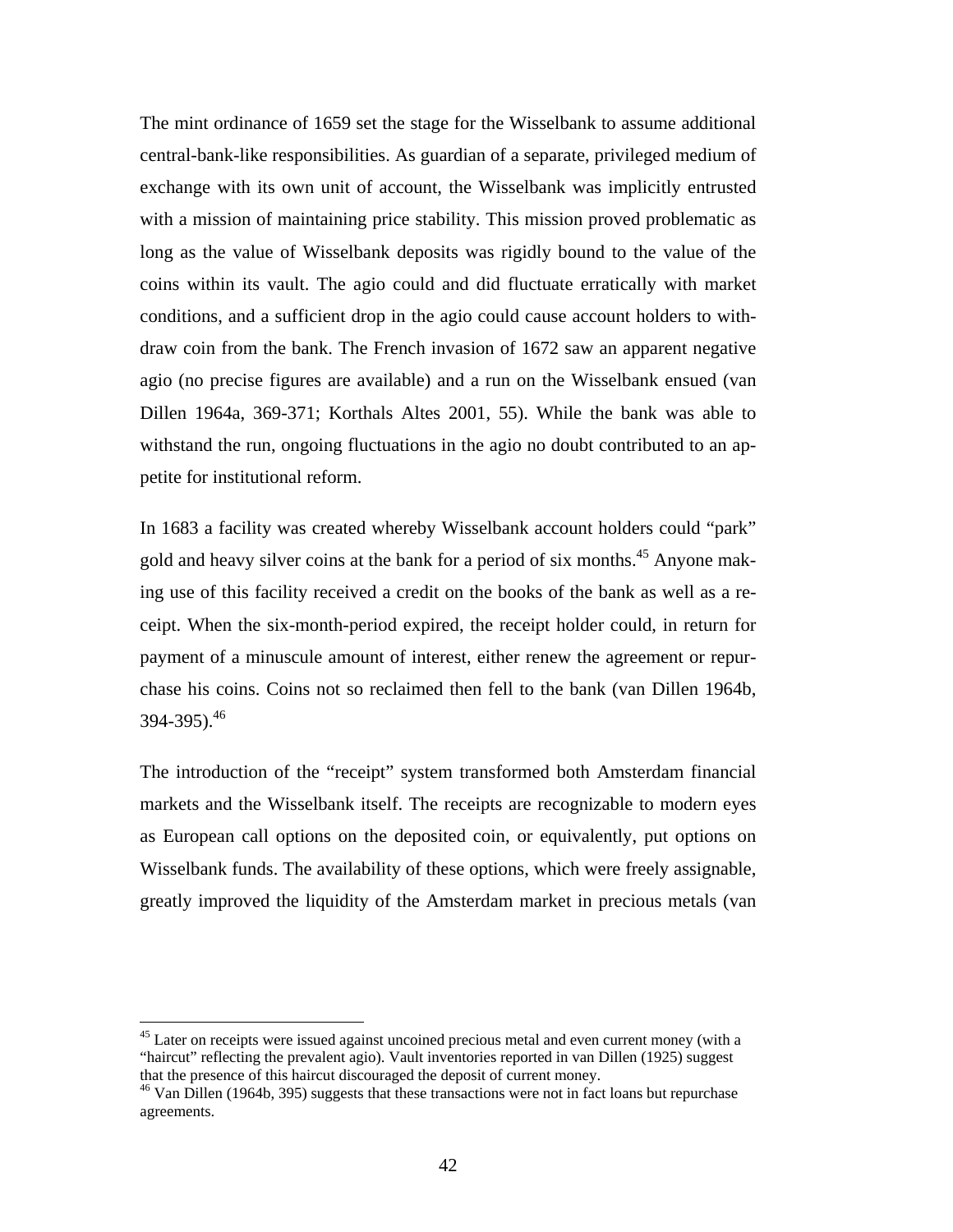Dillen 1964b, 395).<sup>47</sup> Receipts were readily traded against Wisselbank funds, as described by Adam Smith:

The person who has a receipt … finds always plenty of bank credits, or bank money to buy at the ordinary price; and the person who has bank money ... finds receipts always in equal abundance (*Wealth of Nations IV.3.20*).

Since it was generally cheaper to purchase an option than to withdraw funds (and so incur withdrawal fees), redemptions became uncommon. At some point, probably in the late seventeenth century, the Wisselbank quit redeeming deposits. Wisselbank money had become a "virtual currency." Unfortunately for this change in policy, surely one of the most momentous in economic history, "no ordinance nor any precise date can be assigned (van Dillen 1934, 101)."

To us, such a story requires a remarkable indifference to the right of withdrawal. The end of withdrawal was, practically speaking, a termination of debt that affected thousands of wealthy people. Any collective or noisome response would have had a very strong position, so the threshold of perceived harm needed to trigger a response was likely low. The lack of a discernable response suggests that withdrawals were rare and that the expectation of ever wanting to make a withdrawal was rare. Such low expectations of withdrawal mean that developments in and out of the Wisselbank combined in a powerful way.<sup>48</sup>

Absent withdrawal, a way had to found to maintain the value of Wisselbank balances. The hit-upon method, which would again seem quite natural to modern observers, was open market operations, meaning the sale and purchase of receipts against bank funds. By this means, the Wisselbank was able to keep the agio on bank money over current money in a very narrow range over most of the eighteenth century, between 4 1/4 and 4 7/8 percent (van Dillen 1964b, 404). Moreover, the Wisselbank could use the agio as a "sluice gate" to manage specie flows (Neal 2000, 122). Again this does not quite correspond to our modern day notion

 $47$  Receipts against deposits were already required in 1654, suggesting some earlier experimentation with the post-1683 system.

<sup>&</sup>lt;sup>48</sup> Gillard (2004) stresses the role of cashiers.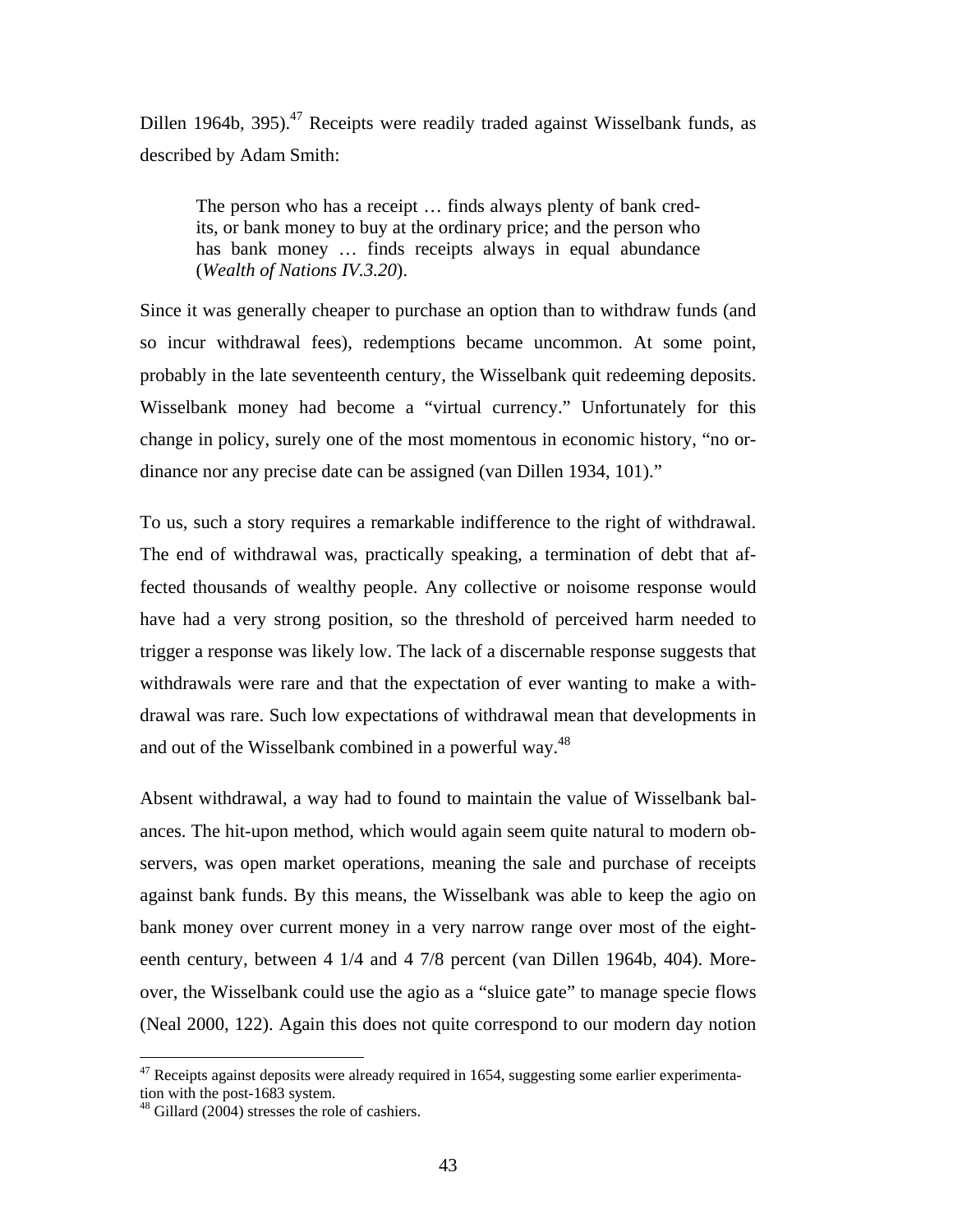of "open market operations" as the sale and purchase of government securities, but is obviously quite close to modern practice, common in many countries, of pegging the value of a currency through intervention in markets for foreign exchange.

The Wisselbank's use of open market operations marked a significant development in the evolution of central banks (Gillard 2004). Earlier public banks (in Barcelona, Genoa, and Venice) had operated giro payment systems. Separate, commercial units of account had existed both in cities with a public bank (e.g., Genoa; see Fratianni and Spinelli 2005) and in cities without (e.g., Florence; see Sargent and Velde 2003). Through its open market operations, the Wisselbank put the pieces together in a new way: by trading receipts, it could shore up the market's confidence in its inconvertible money as settlement medium, while simultaneously enhancing the liquidity of the precious metal whose value underpinned the Republic's monetary system.

In summary, by the end of the seventeenth century, the Bank of Amsterdam was performing three functions that are routinely carried out by central banks today: operating a large-value payment system, creating a form of money not directly redeemable for coin, and managing the value of this money through open market operations. Ironically, the Bank of Amsterdam may be best remembered for what it did *not* do, i.e., take on what are now viewed as the definitive central-bank functions of circulating note issue, operation of a discount window, and the purchase of government securities.<sup>49</sup> Even so, the activities of the Wisselbank set a strong precedent. As the seventeenth century came to a close, the idea of a central bank was a proven concept, and ready for its now-famous voyage across the North Sea.

 $49$  We are abstracting from the relative minor amounts lent on occasion to the Amsterdam city treasury and the Municipal Loan Chamber. Also, the receipts were arguably banknote-like in some respects, as they circulated freely and had value in exchange.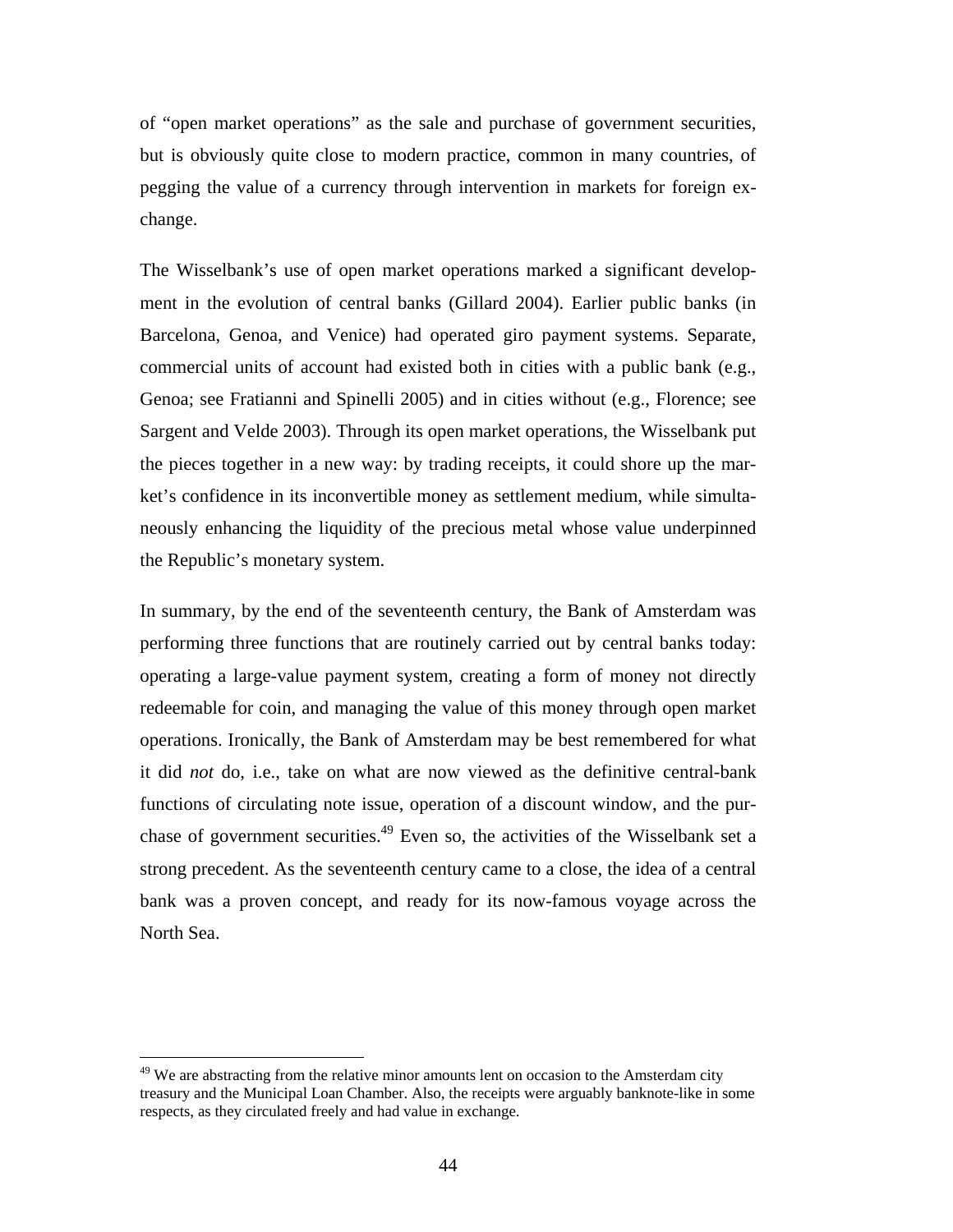## **References**

- Braudel, F., 1984, the Perspective of the World, Civilization and Capitalism  $15<sup>th</sup>$ -18<sup>th</sup> Century (New York, Harper & Row).
- Committee on Payment and Settlement Systems, 2006. *Statistics on payment and settlement systems in selected countries-Figures for 2004* (Basel, Bank for International Settlements).
- Dehing, P. and M. 't Hart, 1997, Linking the fortunes, currency and banking, 1550-1800, in M. 't Hart, J. Jonker, and J.L. van Zanden, eds., *A Financial History of the Netherlands* (Cambridge, Cambridge University Press) 37- 63.
- De Vries, J. and A. van der Woude, 1997, *The First Modern Economy, Success, Failure and Perseverance of the Dutch Economy, 1500-1815* (Cambridge, Cambridge University Press).
- Fratianni M. and F. Spinelli, 2005, Did Genoa and Venice kick a financial revolution in the quattrocento? Working Paper 112, Oesterreichische Nationalbank.
- Freeman, S., 1996, The payment system, liquidity, and rediscounting, *American Economic Review* 86, 1126-38.
- Fritschy, W., 2003, A "Financial Revolution" reconsidered: Public Finance in Holland during the Dutch Revolt, 1568-1648, *Economic History Review* LVI, 57-89.
- Gelderbloom, O., 2003, The governance of early modern trade: The case of Hans Thijs, 1556-1611, *Enterprise and Society* 4, 606-639.
- Gillard, Lucien, 2004, *La banque d'Amsterdam et le florin européen au temps de la République neerlandaise*, 1610-1820, (EHESS, Paris).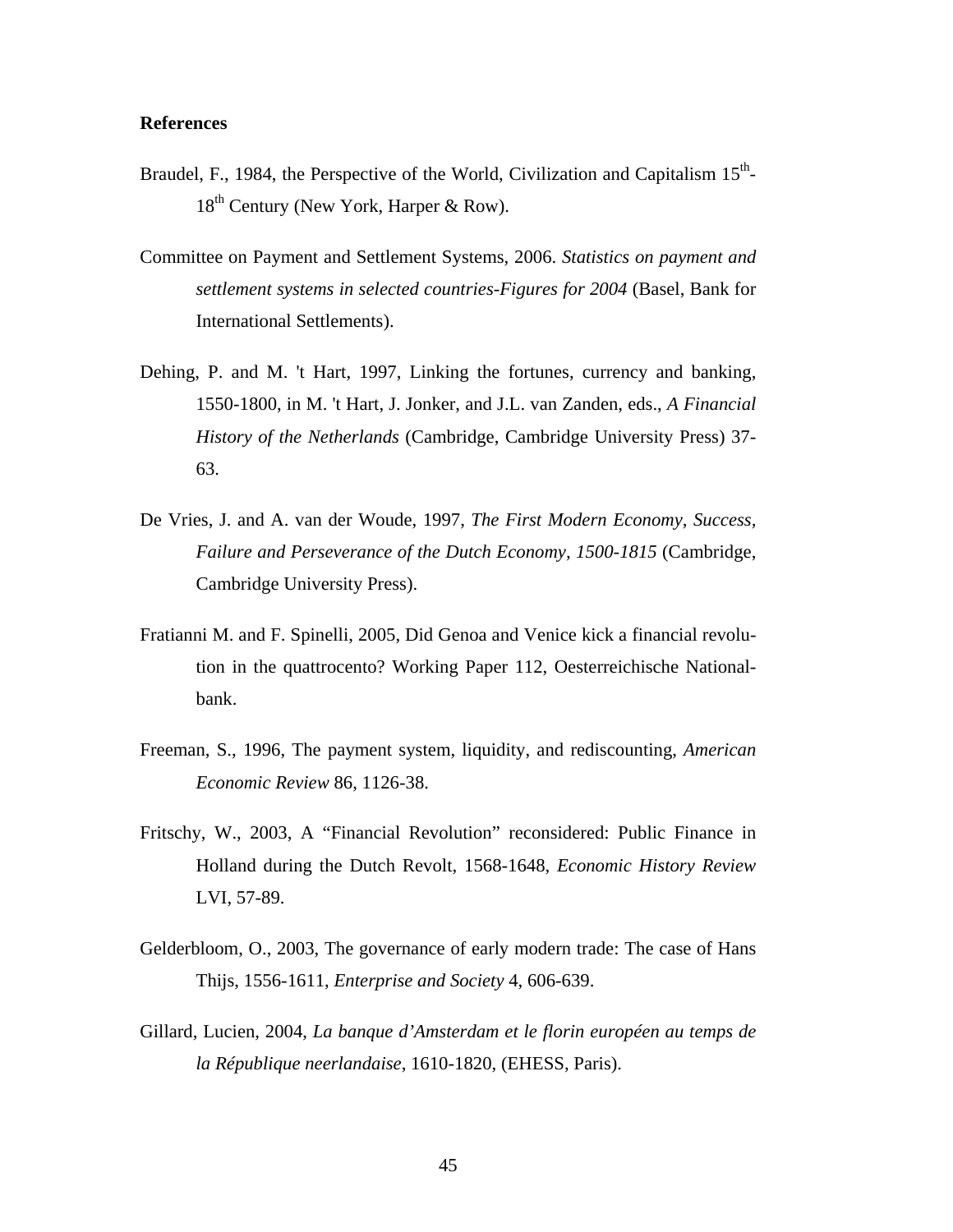- Hart, M. 't., 1997, The merits of a financial revolution: public finance, 1550- 1700, in M. 't Hart, J. Jonker, and J.L. van Zanden, eds., *A Financial History of the Netherlands* (Cambridge, Cambridge University Press) 11-36.
- Korthals Altes, W.L., 2001, De Geschiedenis van de Gulden, Van Pond Hollands tot Euro [History of the Guilder, from the Holland Pound to the Euro] (Boom, Amsterdam).
- McCusker, J., 1978, Money and Exchange in Europe and America, 1600-1775 (University of North Carolina Press, Chapel Hill).
- Metz, R. 1990, *Geld, Währung und Preisentwicklung, der Niederrheinraum im europäischen Vergleich, 1350-1800* (Frankfurt am Main), in Rudolph M. Bell and Martha Howell, eds., "The Medieval and Early Modern Data Bank," 1998, accessed online at http,//www.scc.rutgers.edu/memdb.
- Mueller, R. 1997, *The Venetian Money Market, Banks, Panics and the Public Debt, 1200-1500* (Johns Hopkins University Press, Baltimore).
- Neal, L., 1990, *The Rise of Financial Capitalism, International Capital Markets in the Age of Reason* (Cambridge University Press, Cambridge).
- Neal, L., 2000, How it all began, the monetary and financial architecture of Europe during the first global capital markets, 1648-1815," *Financial History Review* 7, 117-140.
- Polak, M.S., 1998a. *Historiografie en Economie van de "Muntchaos", De Muntproductie van de Republiek 1606-1795, Deel I* [Historiography and Economics of the Coinage Chaos, Coin Production in the Dutch Republic 1606-1795, Part I] (NEHA, Amsterdam).
- Polak, M.S., 1998b. *Historiografie en Economie van de "Muntchaos", De Muntproductie van de Republiek 1606-1795, Deel II* [Historiography and Economics of the Coinage Chaos, Coin Production in the Dutch Republic 1606-1795, Part II] (NEHA, Amsterdam).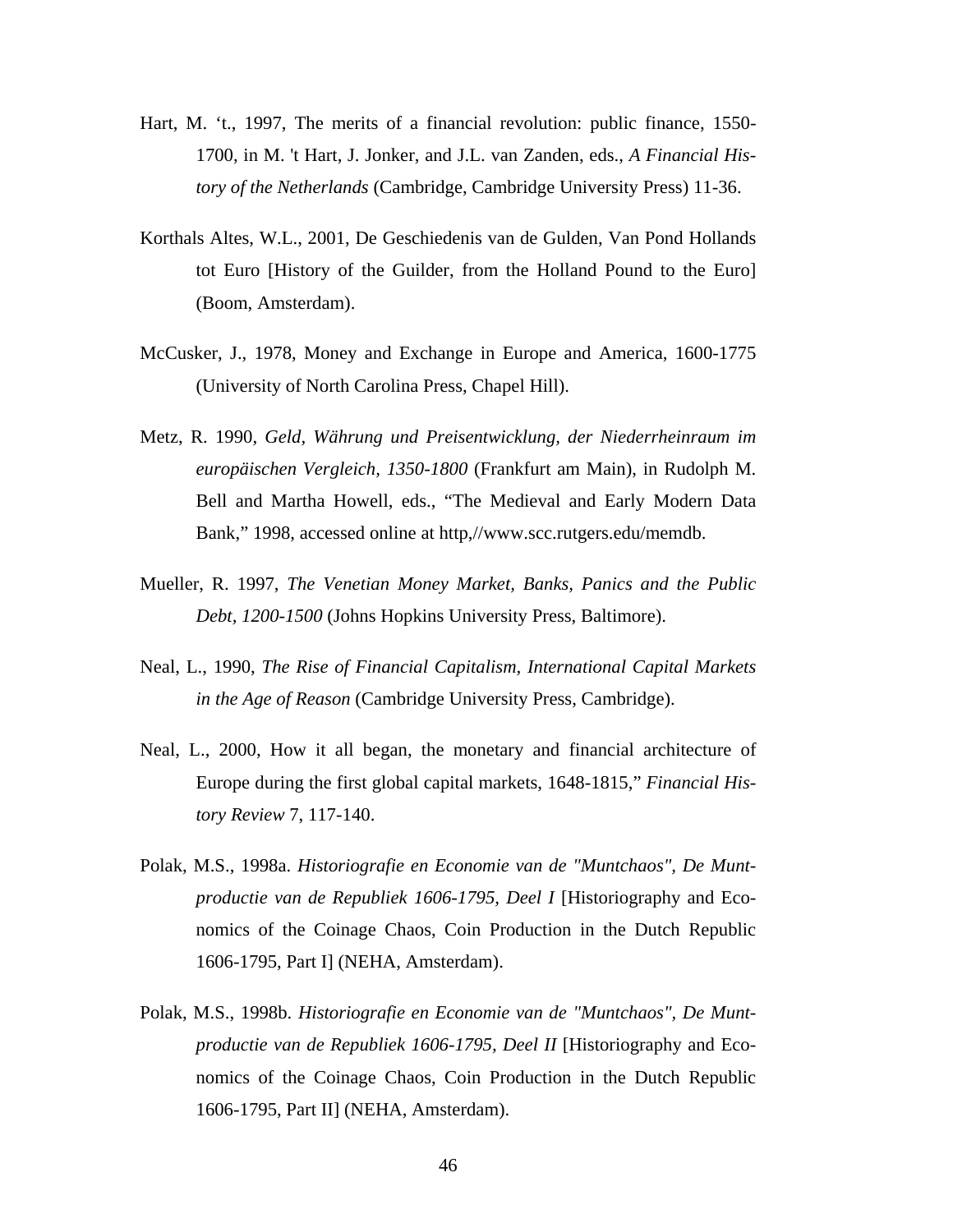- Quinn, S. 1996, Gold, silver and the Glorious Revolution, arbitrage between bills of exchange and bullion, *Economic History Review* 49, 473-490.
- Quinn, S. and W. Roberds 2005, The big problem of large bills, The Bank of Amsterdam and the origins of central banking. Federal Reserve Bank of Atlanta Working Paper 2005-16.
- Redish, A. 1990, Evolution of the gold standard in England, *Journal of Economic History* 30, 789-805.
- Rolnick, A.J., F.R. Velde, and W.E. Weber, 1996, The debasement puzzle, an essay on medieval monetary history, *Journal of Economic History* 56, 789- 808.
- Sargent, T. J. and B. D. Smith, 1997, Coinage, debasement, and Gresham's Laws, *Economic Theory 10*, 197-226.
- Sargent, T. J. and F. R. Velde, 2003, *The Big Problem of Small Change* (Princeton University Press, Princeton).
- Sussman, N. and J. Zeira, 2003, Commodity money inflation: theory and evidence from France 1350-1436, *Journal of Monetary Economics* 50, 1769-1793.
- Usher, A.P. 1943 [1967], *The Early History of Deposit Banking in Mediterranean Europe* (Russell and Russell, New York).
- Van Dillen, J.G. 1925, *Bronnen tot de Geschiedenis der Wisselbanken* [Sources for the History of the Exchange Banks] (Rijksgeschiedkundige Publicatieën, The Hague).
- Van Dillen, J.G., 1934, The Bank of Amsterdam, in, J.G. van Dillen, ed., *History of the Principal Public Banks* (Martinus Nijhoff, The Hague) 79-124.
- Van Dillen J.G., 1964a, Oprichting en Functie der Amsterdamse Wisselbank in de zeventiende Eeuw 1609-1686 [Establishment and functioning of the Am-